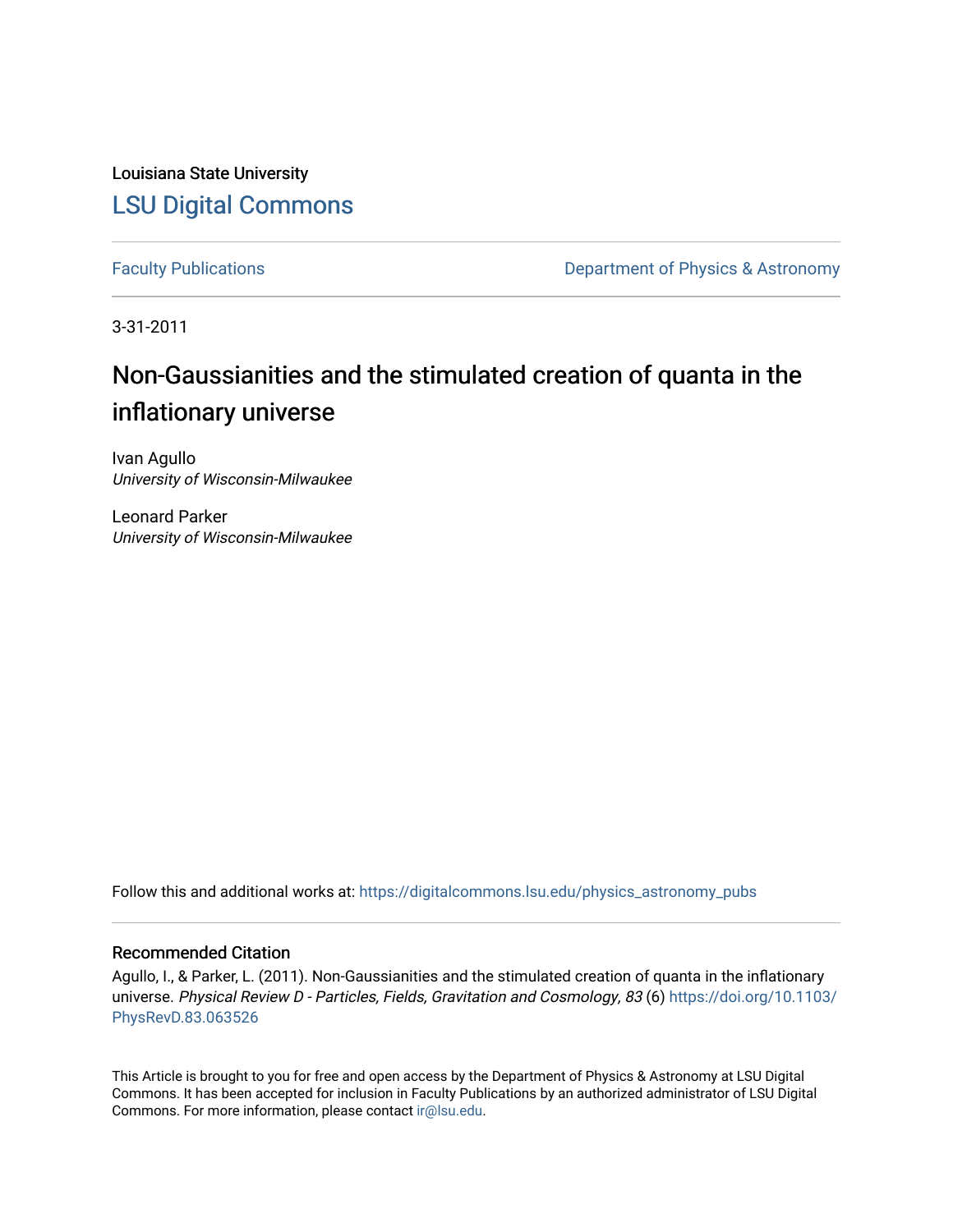

# CHORUS

This is the accepted manuscript made available via CHORUS. The article has been published as:

# Non-Gaussianities and the stimulated creation of quanta in the inflationary universe

Ivan Agullo and Leonard Parker Phys. Rev. D **83**, 063526 — Published 31 March 2011 DOI: [10.1103/PhysRevD.83.063526](http://dx.doi.org/10.1103/PhysRevD.83.063526)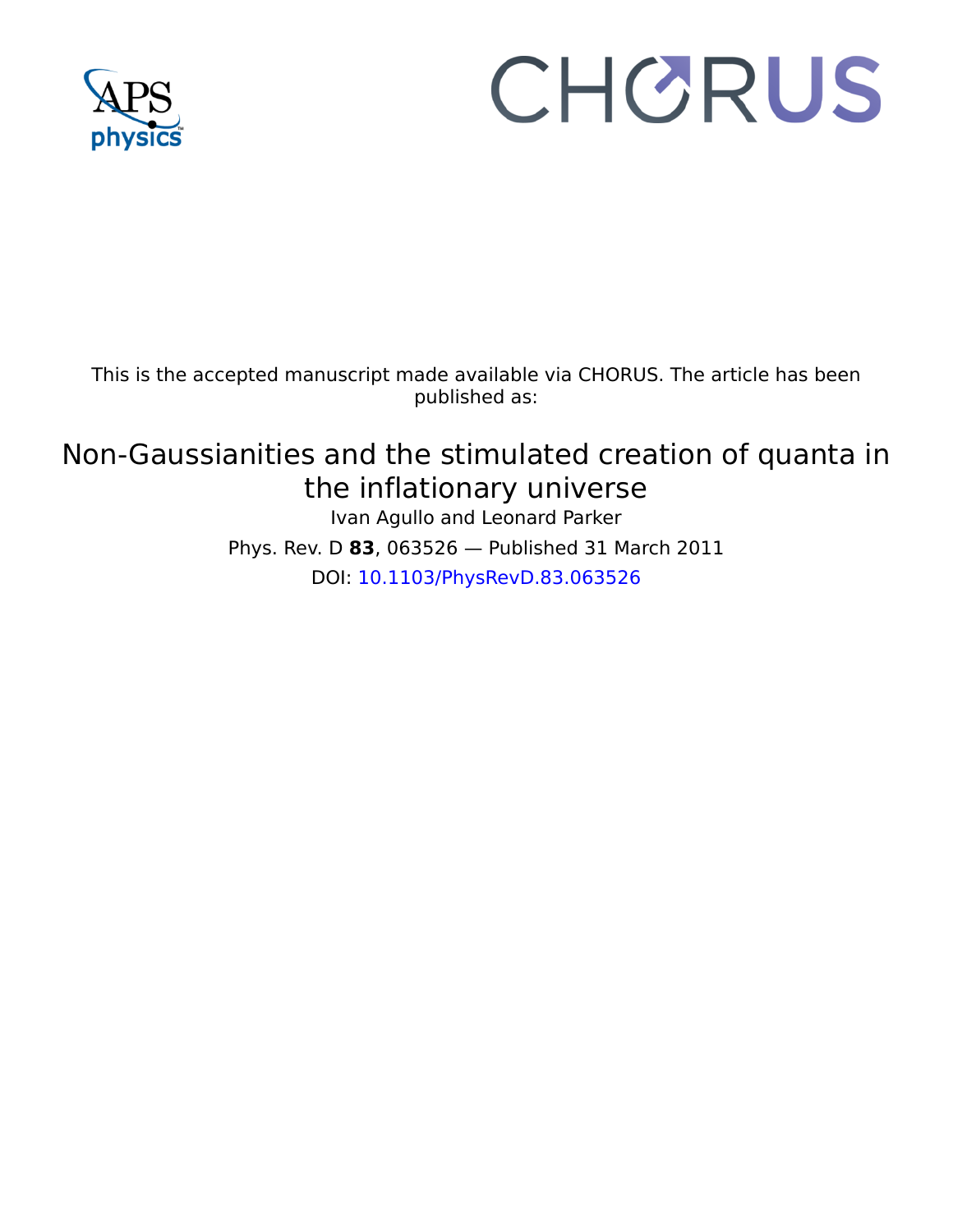## DV10836

## Non-gaussianities and the Stimulated creation of quanta in the inflationary universe

Ivan Agullo and Leonard Parker

Physics Department, University of Wisconsin-Milwaukee, P.O.Box 413, Milwaukee, WI 53201 USA

#### Abstract

Example 1 mation generates a spectrum of density perturbation<br>as we observe today. These perturbations are usually colly-induced spontaneous creation of perturbations from  $\varepsilon$ <br>re compute the perturbations arising from g Abstract and spectra mological inflation generates a spectrum of density perturbations that can seed the costructures we observe today. These perturbations are usually computed as the result of the attionally-induced spon Cosmological inflation generates a spectrum of density perturbations that can seed the cosmic structures we observe today. These perturbations are usually computed as the result of the gravitationally-induced spontaneous creation of perturbations from an initial vacuum state. In this paper, we compute the perturbations arising from gravitationally-induced stimulated creation when perturbations are already present in the initial state. The effect of these initial perturbations is not diluted by inflation and survives to its end, and beyond. We consider a generic statistical density operator  $\rho$  describing an initial mixed state that includes probabilities for nonzero numbers of scalar perturbations to be present at early times during inflation. We analyze the primordial bispectrum for general configurations of the three different momentum vectors in its arguments. We find that the initial presence of quanta can significantly enhance non-gaussianities in the socalled squeezed limit. Our results show that an observation of non-gaussianities in the squeezed limit can occur for single-field inflation when the state in the very early inflationary universe is not the vacuum, but instead contains early-time perturbations. Valuable information about the initial state can then be obtained from observations of those non-gaussianities.

PACS numbers: 98.80.Cq, 04.62+v, 98.70.Vc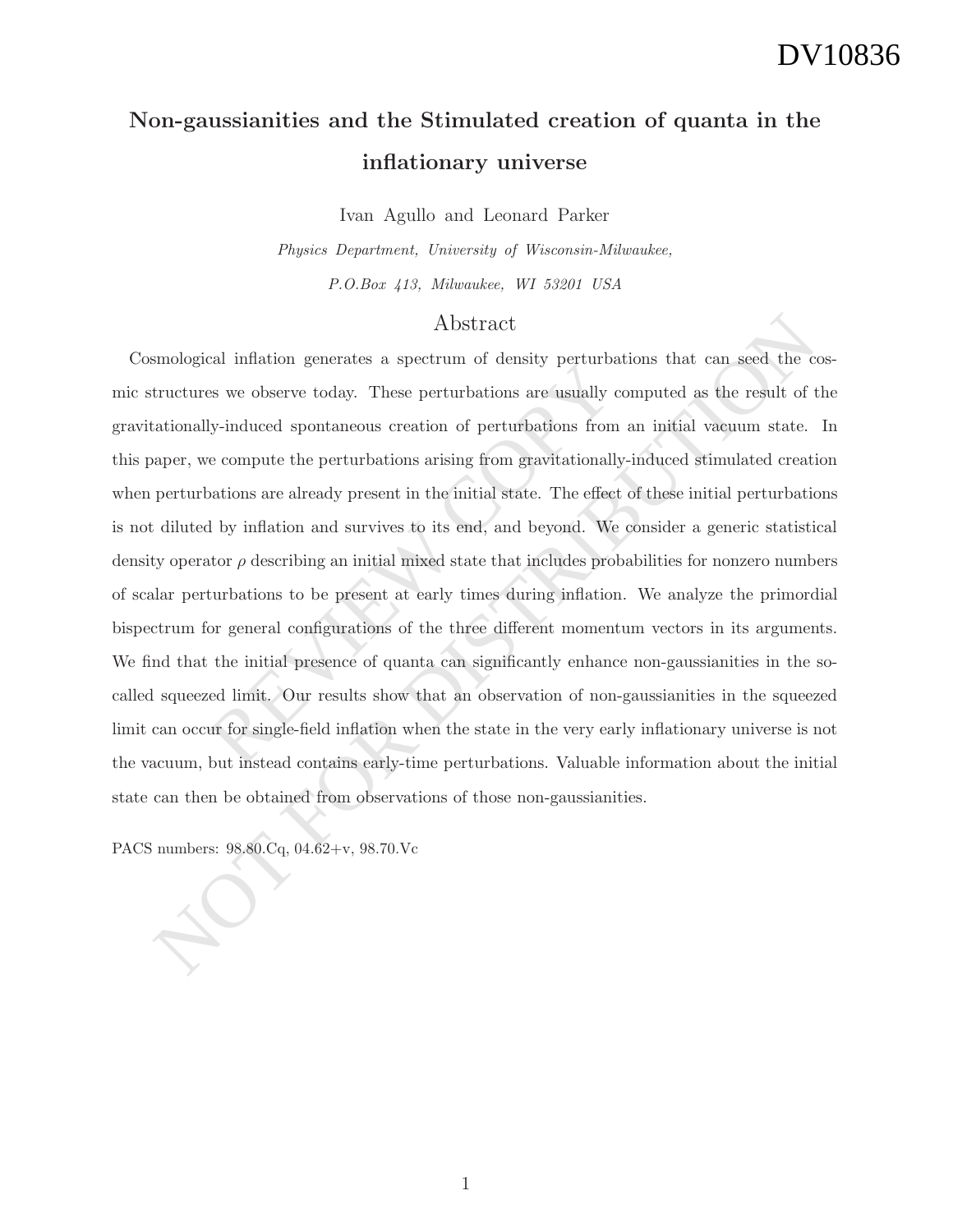#### I. INTRODUCTION

Quantum field theory in curved spacetimes can be considered at the present time as a well established framework (a recent introduction can be found in [1] and references cited there). In this framework, quantum theory and the effects of general relativity are brought together in the regime where we are confident about the validity of both theories. One studies, then, the behavior of quantum fields propagating in a spacetime described by a classical metric as in general relativity. In that way, the fundamental difficulty of formulating quantum field theory in the absence of a spacetime background and treating the quantum aspects of nonlinear gravity is avoided. However, in spite of its semiclassical character, very profound physical results have been obtained in quantum field theory (QFT) in curved spacetimes. One of the most remarkable outcomes of this framework is the phenomenon of spontaneous creation of quanta by curved spacetimes, as first pointed out and analyzed in [2, 3] in the cosmological context of an expanding universe. Fundamental implications of this phenomenon have been obtained in physical situations where spacetime curvature plays an important role, namely in the vicinity of black holes and in the early universe. In the former case, Hawking predicted the spontaneous emission of thermal radiation by black holes that are produced by gravitational collapse [4]. In the cosmological scenario, when the idea of inflation was investigated  $[5]$ , it was predicted  $[6]$  that the inflationary expansion of the universe is able to spontaneously create a density of perturbations and gravitational waves with a nearly scale-invariant spectrum. Black hole thermal radiance has not been detected yet, implying a low density of radiating primordial black holes in the observable universe. On the other hand, the high degree of precision in measurements of the temperature fluctuations of the CMB and the large scale structure (LSS) achieved during the last decade, together with the new generation of observational missions, such as the PLANCK satellite, open the possibility of scrutinizing in great detail the possible effects of the physics of the early universe. In particular, in the inflationary scenario the temperature fluctuations of the CMB and the LSS are directly related to the spectrum of density perturbations created during inflation. Therefore, the observation of the CMB and LSS open a fascinating window to measure direct consequences of the predictions of QFT in curved spacetimes, converting cosmology into a suitable scenario where this fundamental physics can be tested.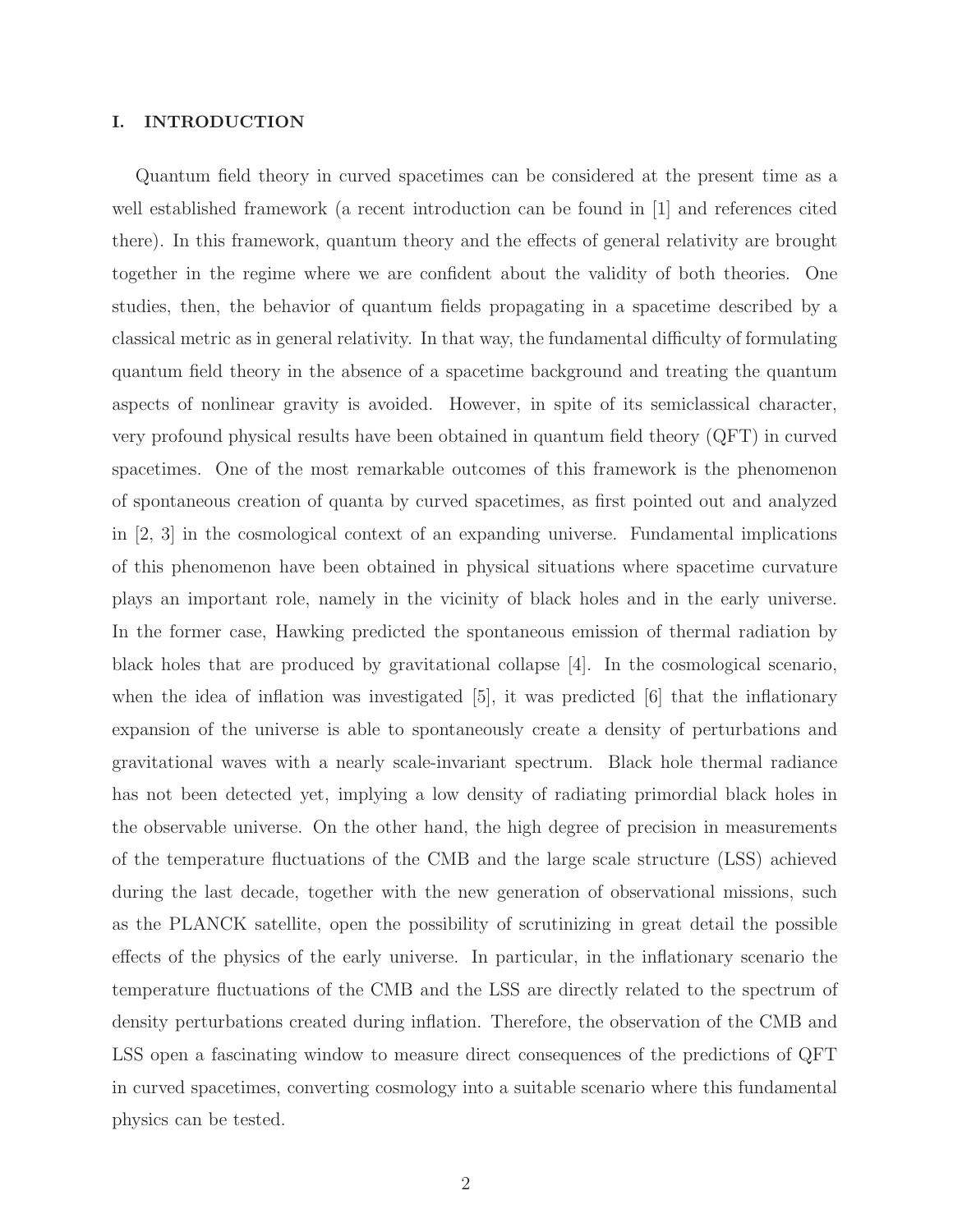The present observation of the CMB temperature inhomogeneities [7] indicates that they are distributed following a nearly scale-invariant spectrum. They thus are compatible with the predictions of inflation. The new generation of observational missions will significantly improve the precision of the measurements of CMB temperatures and polarizations, and of the LSS, in such a way that they may constitute a test of the inflationary paradigm and could provide enough information to favor some specific models for inflation and rule out others. In particular, the study of the non-gaussianities of the temperature fluctuations of the CMB and LSS will offer a sharp tool to obtain specific information about the dynamics of the field or fields driving inflation (see [8] and references therein).

The predictions of inflation for the spectrum of density perturbations produced at the end of inflation are generally computed by studying the spontaneous generation of quanta from a suitable vacuum state (see for example  $[9-12]$ ). Such a state for describing the inflaton quantum fluctuations, in the context of slow-roll inflation, is chosen as the natural extension of the Bunch-Davies vacuum [13]. This vacuum state is compatible with the symmetries of the spacetime in the limit where the spacetime geometry is exactly de Sitter. The election of the vacuum as the state describing the inflaton quantum fluctuations at the beginning of inflation can seem unnatural due to our ignorance of the physics in the early universe before inflation. However, it is consistent with the argument that the exponential expansion of the universe during inflation will dilute any possible quanta present in the initial state and will drive any arbitrary state to the Bunch-Davies vacuum. That justifies the vacuum state as the most natural choice. But generically, the phenomenon of spontaneous emission of quanta is accompanied by the corresponding stimulated or induced counterpart. As first pointed out in [2, 3], the gravitationally-induced spontaneous creation of quanta in a general expanding universe is accompanied by the corresponding stimulated process if there are quanta already present in the initial state, which most generally could be a mixed state described by a quantum mechanical density operator,  $\rho$ . The objective of this paper is to study the effects of the stimulated creation of quanta when a general mixed state,  $\rho$ , describes the inflaton quantum fluctuations at the beginning of inflation.

The stimulated particle creation process (as may be seen from  $(2, 3)$ ) is such that the effects of the modes that are occupied survive to the end of inflation and beyond. The energies and momenta of the initial occupied modes are considerably red-shifted by the present time. Nevertheless, the common argument that an initial density of particles present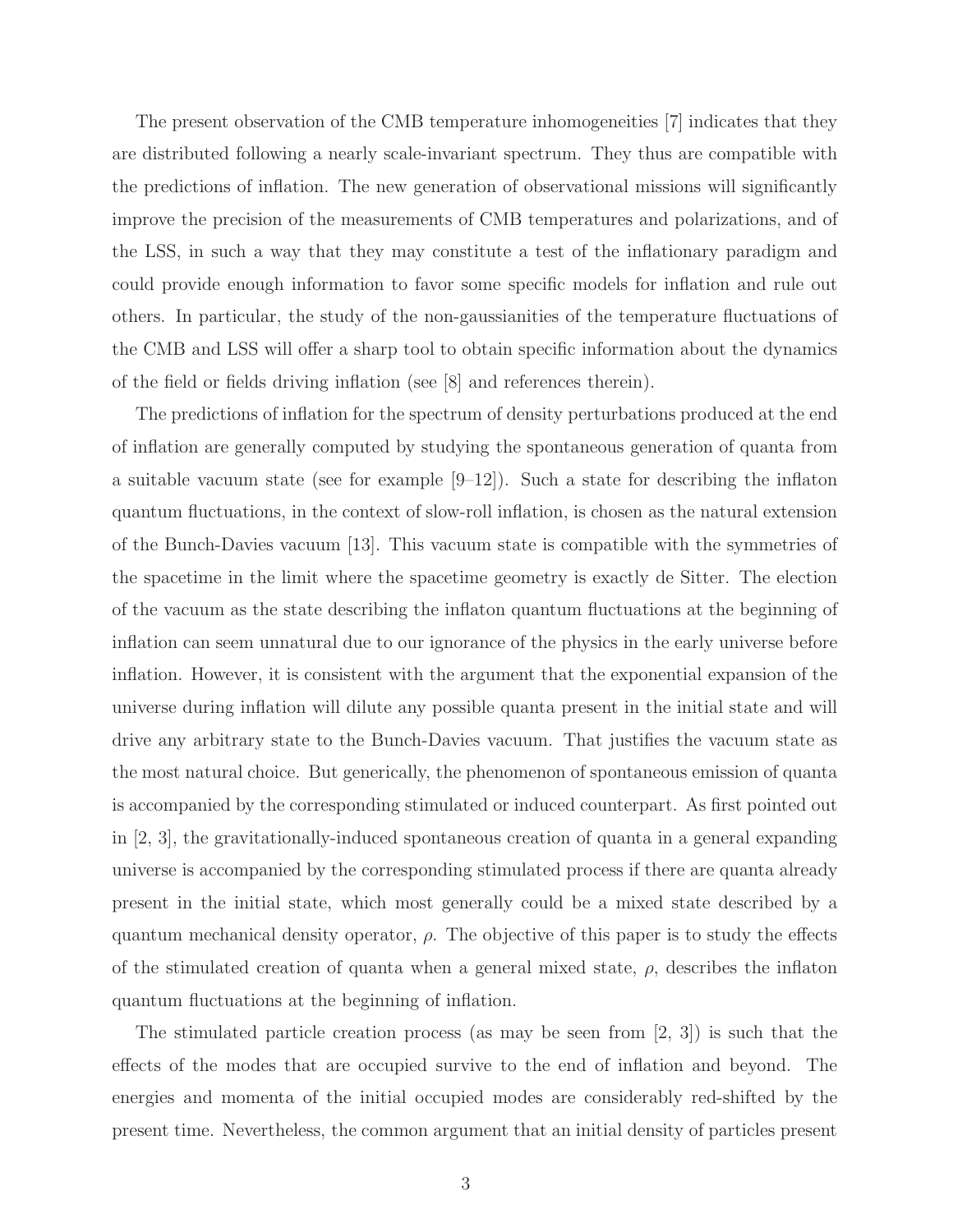before inflation started would become negligible after many e-foldings of inflation is not correct. On the contrary, the stimulated creation process during inflation is enhanced by the same quantum amplification factor as is responsible for the spontaneous particle creation from the vacuum that gives rise to the non-negligible amplitude of perturbations present after inflation. For the same reason that the effects of the quantized field fluctuations are observable in the spectrum of perturbations of the CMB and in the LSS, the effects of quanta present at the start of inflation are not dispersed away by inflation and may possibly give rise to observable consequences today.

In this paper, we start with a general mixed quantum state  $\rho$  describing a statistical distribution of initial inflaton perturbations parametrizing our ignorance about the physics before inflation. Such initial perturbations would appear to be plausible in models in which our universe originated through inflation from a much larger (possibly inhomogeneous and non isotropic) universe. Previous works have considered the possibility of having a nonvacuum initial state by considering a thermal state at a given temperature [14–16] or an exactly pure state given by a Bogoliubov transformation of the Bunch-Davies vacuum [17– 19] similar to the state first considered in [20]. Here we consider a more generic mixed state, described by a statistical density operator formed from individual pure states having definite initial numbers of perturbation quanta (i.e., particles). The initial density operator need not necessarily be isotropic, within the observational constraints. The condition that the contribution to the energy density does not significantly influence the inflating background geometry largely restricts the number of initial quanta. We compute the expression for the two-point function in momentum space (i.e., the power spectrum) for scalar curvature perturbations in our general mixed initial state and find constraints on the state that follow from the observed values of the amplitude and spectral index of the scalar power spectrum. We then compute the complete expression for the three-point function in momentum space (the bispectrum) using the canonical Lagrangian for curvature perturbations. We find that the three-point function is much more sensitive than the two-point function to the initial state, in agreement with previous analyses [15, 18, 19]. In particular, we obtain a significant enhancement of the non-gaussianties for certain configurations of the three momenta involved in the three point function when the number of initial quanta is equal to or greater than 1.

However, in contrast with previous analyses, we find a significant enhancement of the non-gaussianities for the configuration in which two of the momenta that appear in the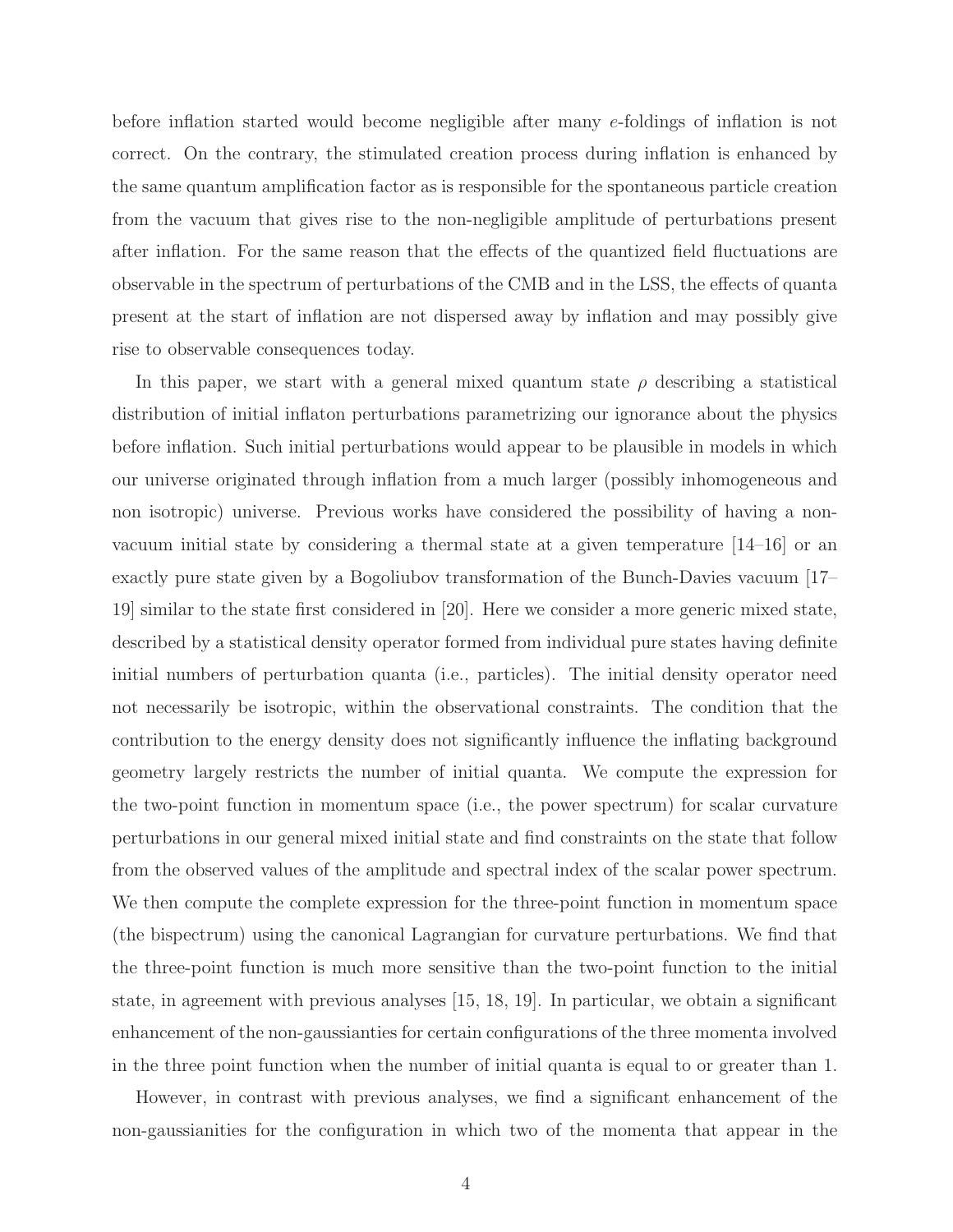bispectrum are much bigger than the third one, for instance  $k_1 \approx k_2 \gg k_3$  (the so-called squeezed configuration). In this configuration, the value of the  $f_{NL}$  parameter that characterizes the level of non-gaussianities [21, 22] can be enhanced by a factor  $k_1/k_3$  with respect to its value when the pure vacuum state is used. This enhancement factor can be as large as a few hundred for the scales accessible in observations. Our result means that if non-gaussianities are found to be observable in the squeezed configuration, then singlefield inflation is not necessarily ruled out, as would follow from [23]. We show that such an observation could be interpreted as a consequence of an initial state for inflation that contains initial perturbations that have effects observable today because of the stimulated production of quanta during inflation.

The rest of the paper is organized as follows. Section II is devoted to the introduction of the mixed initial state that we use in this paper and to the restriction that gravitational backreaction imposes on it. In section III, we give a pedagogical introduction to the phenomenon of stimulated creation of perturbations in an expanding universe. In section IV, we work out the expression for the power spectrum of scalar perturbations when the initial mixed state contains non-zero numbers of quanta. In section V, we present the computation of the three-point function and compute the level of non-gaussianities produced in different configuration. We finish in section VI with some conclusions and final remarks.

#### II. CHOICE OF STATE AT AN INITIAL TIME

In the context of inflation, the density and temperature fluctuations that we observe at a given scale in the present universe originated at the time when the modes corresponding to that scale left the Hubble radius during inflation. The modes that are just coming into our observable universe at the present time exited the Hubble radius around  $60$  e-foldings before the end of inflation. Any shorter wavelengths observable today would have exited the Hubble radius at later times during inflation. Therefore, around 60 e-foldings is the earliest time that we can explore through observation of the non-unifomities of the present universe. We take that time (or a few  $e$ -foldings earlier) as the time  $t_0$  for setting up initial conditions for the quantum state of the inflaton perturbations that we want to study. At the time  $t_0$ , the energy density of the universe was some orders of magnitude below the Planck scale (see for example [9] for details) and the modes that we observe today in the inhomogeneities of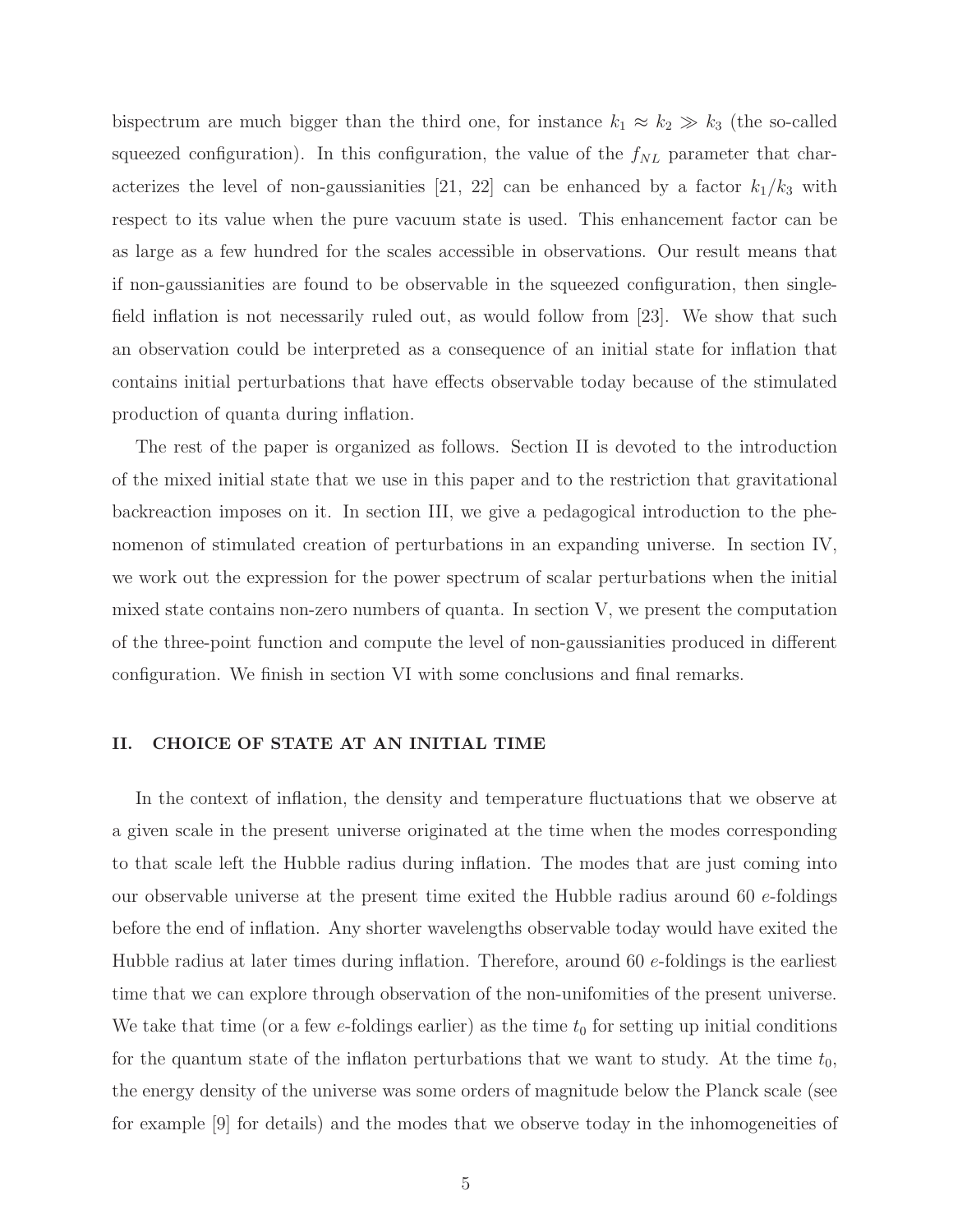the CMB and LSS were sub-planckian at that time. Therefore, we do not need to consider the excitation of trans-planckian modes for studying the generation of the non-uniformities that we observe today, and we can use QFT in curved spacetime as a plausible effective field theory.

As discussed earlier, the state of the inflaton quantum fluctuations at this initial time  $t_0$  is necessary to compute the density of perturbations produced during inflation that eventually give rise to the temperature fluctuations of the CMB and to the LSS. In this situation, it is natural to proceed by writing the most general initial state for inflaton fluctuations using a reasonable number of variables parameterizing our ignorance about the initial state. Then, we can use the observational data to constrain these variables.

We describe the state of the fluctuation field at the time  $t_0$  by means of a statistical density operator  $\rho$ . The possibility of states having nonzero numbers of fluctuation quanta in the modes at  $t_0$  will be included, along with the possibility of the vacuum state, in the operator  $\rho$ . Such a mixed state at  $t_0$  is natural within the context of inflation. In inflation, our observable universe is a portion of the region of space that results from the enormous expansion of a small patch of the initial universe. The state of such a patch would naturally be a mixed state because many features of the global state of the whole universe would not be accessible to our observable universe. As described in [24], the state of our subsystem (i.e., our observable universe) arises from tracing out the full density operator of the large universe over "unobservables" from the point of view of the patch giving rise to our observable universe. That state would be a mixed state described by a density operator, even if the global state of the larger universe were a pure state. In such a scenario, the initial density operator of our universe need not be that of an equilibrium canonical or grand canonical ensemble.

Motivated by such considerations, we take a general density operator  $\rho$  formed from individual pure states having definite initial numbers<sup>1</sup> of perturbation quanta (i.e., particles)

$$
\rho = \sum_{n_1=0}^{\infty} \sum_{n_2=0}^{\infty} \cdots p(n_1(j_1), n_2(j_2), \ldots) |n_1(j_1), n_2(j_2), \ldots\rangle \langle n_1(j_1), n_2(j_2), \ldots| ,
$$
 (2.1)

<sup>&</sup>lt;sup>1</sup> A mixed state formed from coherent states having indefinite numbers of initial particles would also be of interest, but we limit ourselves here to the former type of mixed state.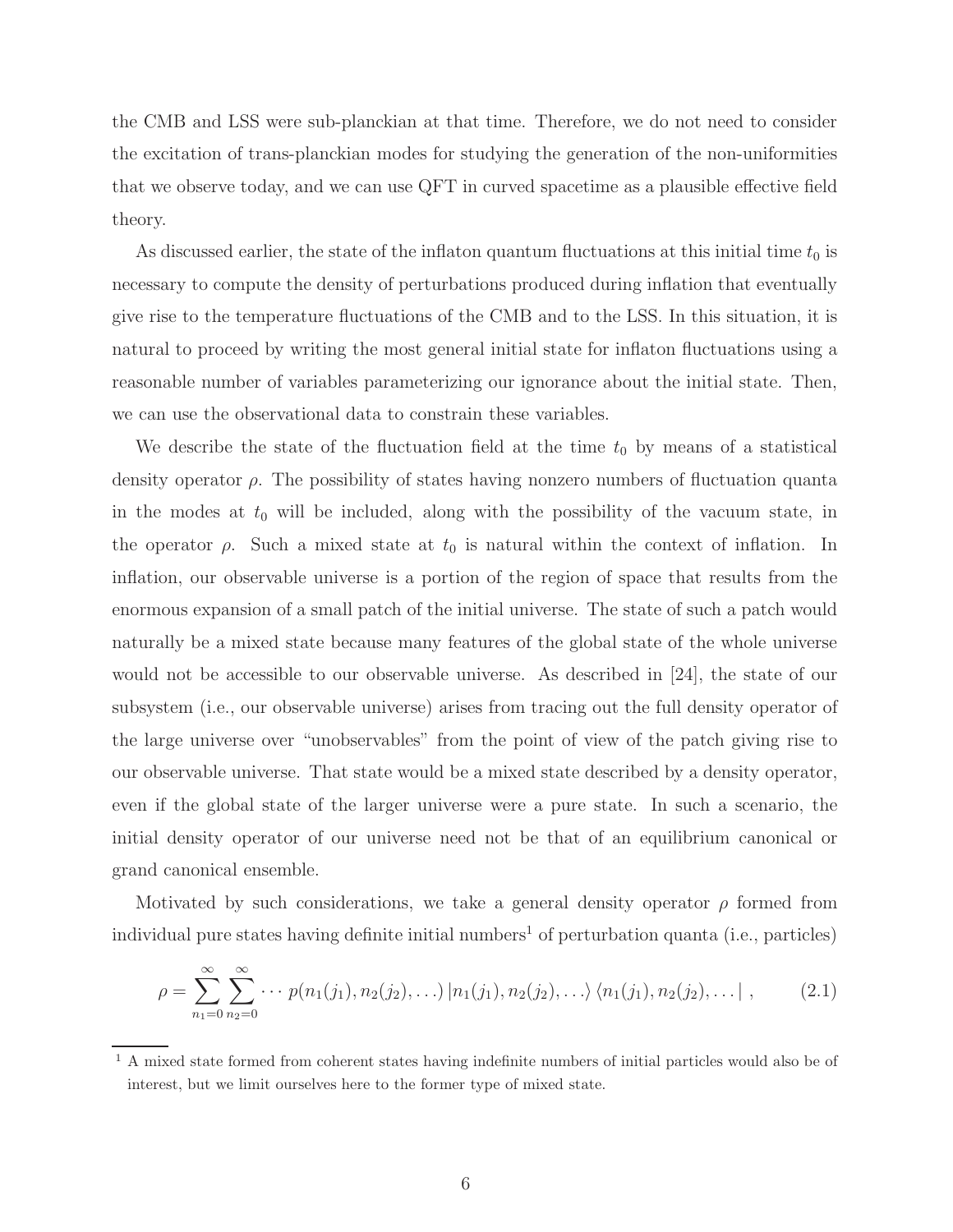where the complete orthonormal set of basis states is given by the states

$$
|n_1(j_1), n_2(j_2), \cdots \rangle \equiv (n_1! n_2! \cdots)^{-1/2} (A_{j_1}^{\dagger})^{n_1} (A_{j_2}^{\dagger})^{n_2} \cdots |0\rangle, \tag{2.2}
$$

containing  $n_1$  quanta in mode  $j_1$ ,  $n_2$  quanta in mode  $j_2$ , ..., and the probabilities p sum to 1

$$
\sum_{n_1=0}^{\infty} \sum_{n_2=0}^{\infty} \cdots p(n_1(j_1), n_2(j_2), \ldots) = 1.
$$
 (2.3)

In arriving at the above expression for  $\rho$ , the quantized scalar perturbation field, call it  $\varphi$ , has been expanded as

$$
\varphi(\vec{x},t) = \sum_{j} \left( A_j \varphi_j(\vec{x},t) + A_j^{\dagger} \varphi_j^*(\vec{x},t) \right), \qquad (2.4)
$$

in terms of a complete orthonormal set of wave packet solutions,  $\varphi_j(x)$ , of the perturbation field equation. The index  $j$  is discrete, and the annihilation and creation operators for quanta of the perturbation field satisfy the commutation relations

$$
[A_i, A_j^{\dagger}] = \delta_{i,j}, \ [A_i, A_j] = 0 , \qquad (2.5)
$$

where  $\delta_{i,j}$  is the Kronecker delta.

The expectation value of any Hermitian observable operator B formed from  $\varphi$  and its conjugate momentum is given by

$$
\langle B \rangle = \text{Tr}[\rho B] = \sum_{n_1=0}^{\infty} \cdots p(n_1(j_1), \ldots) \langle n_1(j_1), \ldots | B | n_1(j_1), \ldots \rangle . \tag{2.6}
$$

It is clear from  $(2.6)$  that, unless the operator B contains terms that have an equal number of creation and annihilation operators,  $A_j^{\dagger}$  and  $A_j$ , for each mode, the expectation value of B will vanish.

In the Heisenberg picture, the vector states and hence  $\rho$ , do not evolve, but operators like B carry the time dependence. The reverse is true in the Schrödinger picture, so that  $\rho$ alone carries the time-dependence. In the interaction picture, the vector states are evolved by the interaction part of the Hamiltonian and the measured observables like B, are evolved by the unperturbed part of the Hamiltonian.

The information encoded in  $\rho$  that will be relevant for the computation of the power spectrum and the bispectrum of scalar perturbations in the following sections is the average numbers of initial quanta present in a given mode, that is, the quantities like  $\text{Tr}[\rho N_{\vec{k}}]$ , where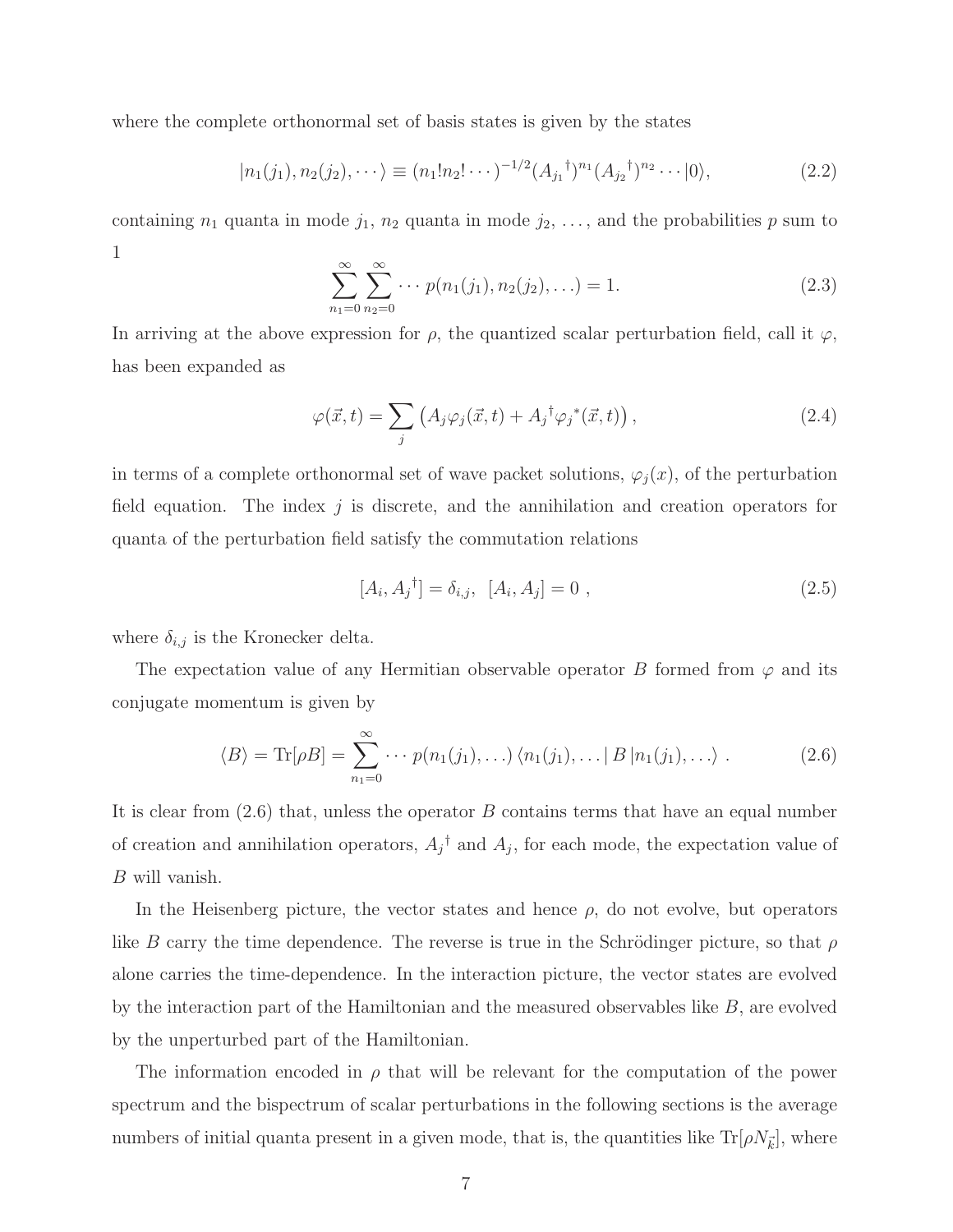$N_{\vec{k}}$  is the operator for the number of quanta in mode with coordinate momentum  $\vec{k}$ . Here, we have written  $k$  because the discrete set of modes we use in next sections are plane waves obeying periodic boundary conditions.

However, before considering the direct observational constraints on  $\text{Tr}[\rho N_{\vec{k}}]$ , it is important to note (see [17, 18]) that strong conditions can be imposed over these average numbers of particles, or quanta of the perturbation field, on theoretical grounds. On the one hand, an acceptable initial state must insure that physical quantities such as the energy-momentum tensor do not diverge when using standard methods of renormalization in curved spacetimes (see, for instance, [1]). That condition restricts the behavior of the function  $\text{Tr}[\rho N_{\vec{k}}]$  for large values of  $k \equiv |\vec{k}|$  to fall-off as  $\sim 1/k^{4+\delta}$ , with  $\delta > 0$ .

A more restrictive condition for the value of  $\text{Tr}[\rho N_{\vec{k}}]$  comes from the requirement that backreaction effects from the perturbations present at  $t_0$  should not modify the inflationary dynamics described by the non-perturbative part of the inflaton field. That implies that the contribution to the energy density of the inflaton perturbations at  $t_0$  has to be negligible compared to the energy density of the unperturbed part of the inflaton field, which is given by the inflaton potential  $V(\phi) \sim M_P^2 H^2$ . One can obtain an estimate of the restrictions that this condition imposes on the value of  $\text{Tr}[\rho N_{\vec{k}}]$  by considering the crude approximation  $\text{Tr}[\rho N_{\vec{k}}] \approx N$  for all  $k/a(\tau_0) < \mu$ , where N is a constant, and  $\text{Tr}[\rho N_{\vec{k}}] = 0$  for all  $k/a(t_0) > \mu$ , where  $\mu$  can be considered as the energy scale up to which the effective theory that we are considering is valid. The initial state energy density is then

$$
\frac{1}{a^4(t)} \int_0^{\mu a(t_0)} d^3k kN \sim \frac{a^4(t_0)}{a^4(t)} \mu^4 N \lesssim M_P^2 H^2 \ . \tag{2.7}
$$

The strongest restriction on N coming from this inequality is obtained when  $t = t_0$ , when the previous condition requires that  $N \lesssim M_P^2 H^2/\mu^4$ . For the reasonable value  $\mu \sim \sqrt{M_P H} \sim$  $V(\phi)^{1/4}$ , it follows that N can be of order one. If we take  $\mu \sim H$ , larger values of N are allowed. A more detailed analysis, including effects of renormalization, can be done [17] (see also [25]), and similar results, up to factors of order one, are obtained. Thus, renormalization and backreaction impose conditions on the average number of particles at  $t_0$ , but do not necessarily restrict us to small values of  $\text{Tr}[\rho N_{\vec{k}}]$  for all  $\vec{k}$ . In sections IV and V we derive expressions for the power spectrum and bispectrum, respectively, of scalar perturbations present during inflation for an initial state described by a density operator  $\rho$  of the type described in this section. The resulting expressions for the spectrum and bispectrum can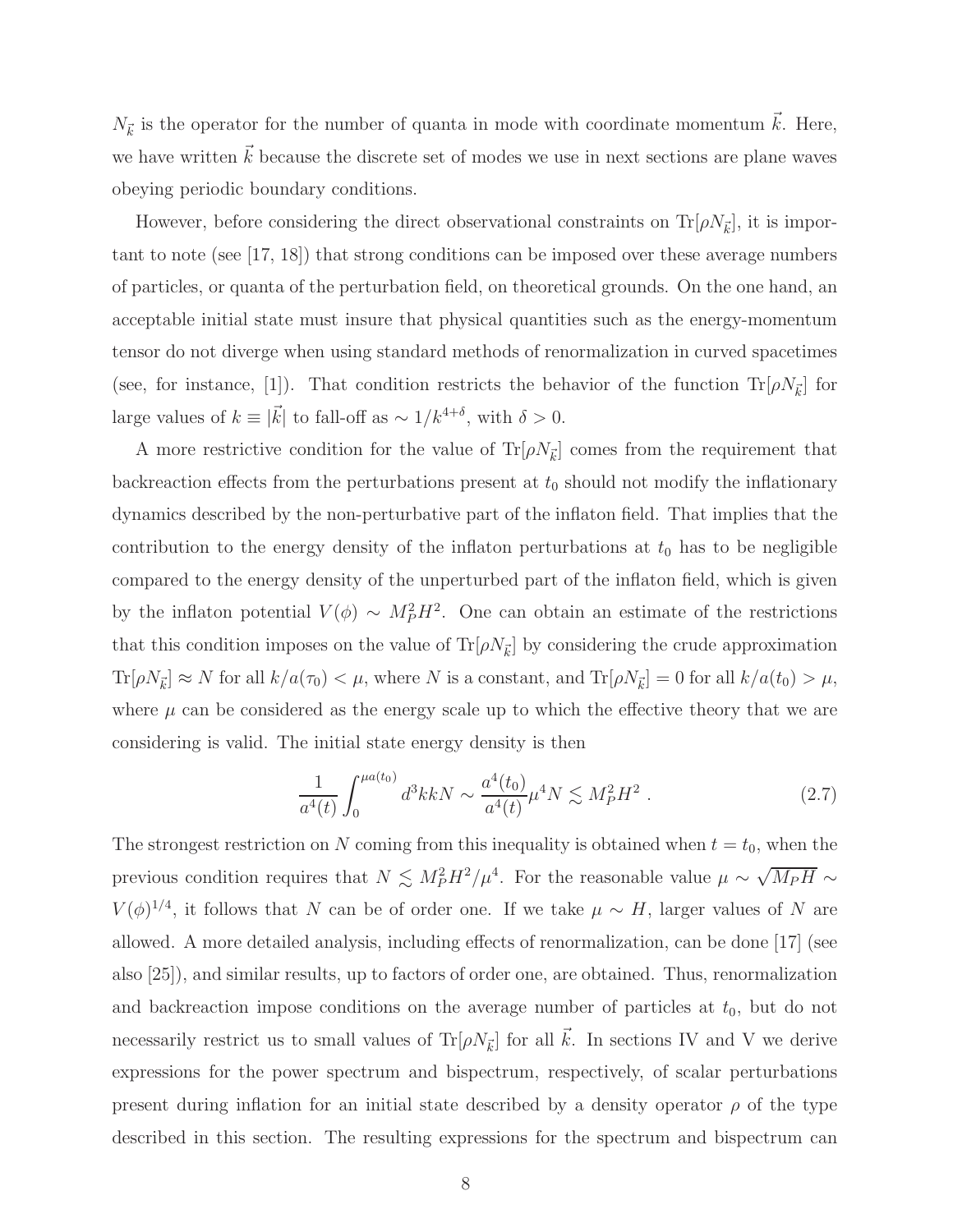be directly compared with observational data to impose further restrictions on  $\text{Tr}[\rho N_{\vec{k}}]$ . As we will see, while the power spectrum imposes minor constraints, the bispectrum is a sharp tool to restrict the initial state for scalar perturbations.

## III. STIMULATED CREATION OF PERTURBATIONS IN AN EXPANDING UNIVERSE

The effect of the stimulated creation of particles or perturbations of a scalar field was first derived in an expanding universe in [2, 3], where the effect was given for the particle number of a quantized scalar field, or equivalently, for the number of quanta of a scalar perturbation field. (As noted earlier, we can refer to quanta of the perturbation field as particles of that field, since they are governed by similar linear wave equations.) Here we focus on the dispersion of the scalar field perturbations . For readers who may not be familiar with this early work, we find it useful in this section to give a pedagogical introduction to the phenomenon of stimulated creation of perturbations in an expanding universe.

Consider a spatially flat Friedmann-Robertson-Walker spacetime given by the line element

$$
ds^{2} = dt^{2} - a^{2}(t)(dx^{2} + dy^{2} + dz^{2}),
$$
\n(3.1)

where  $a(t)$  is the scale factor. In this geometry let us consider, for simplicity and for physical interest (next sections), a free, massless, minimally coupled scalar field  $\varphi(\vec{x}, t)$  (the generalization to the massive case and the inclusion of arbitrary coupling to the Ricci scalar curvature is straightforward) satisfying the Klein-Gordon equation

$$
\Box \varphi(\vec{x},t) = 0 \tag{3.2}
$$

Let us proceed to quantize the field  $\varphi(\vec{x}, t)$ . In general, the statistical density operator  $\rho$ is a positive definite Hermitian operator in a Hilbert space. Then  $\rho$  must have a discrete set of eigenvalues [26]. Indeed, the set of probabilities  $p(n_1(j_1), ...)$  (i.e., the eigenvalues of  $\rho$ ) defined in the previous section are discrete. We find it convenient to employ spatially periodic boundary conditions in the quantization, such that  $\varphi(\vec{x} + \vec{n}L, t) = \varphi(\vec{x}, t)$ , where  $\vec{n} \in \mathbb{Z}^3$ . The use of periodic boundary conditions introduces discreteness in the values of the momenta  $\vec{k} = 2\pi L^{-1}\vec{n}$ . Working with discrete momenta also has advantages at the technical level, and in the fact that the interpretation of quantities like the number operator is straightforward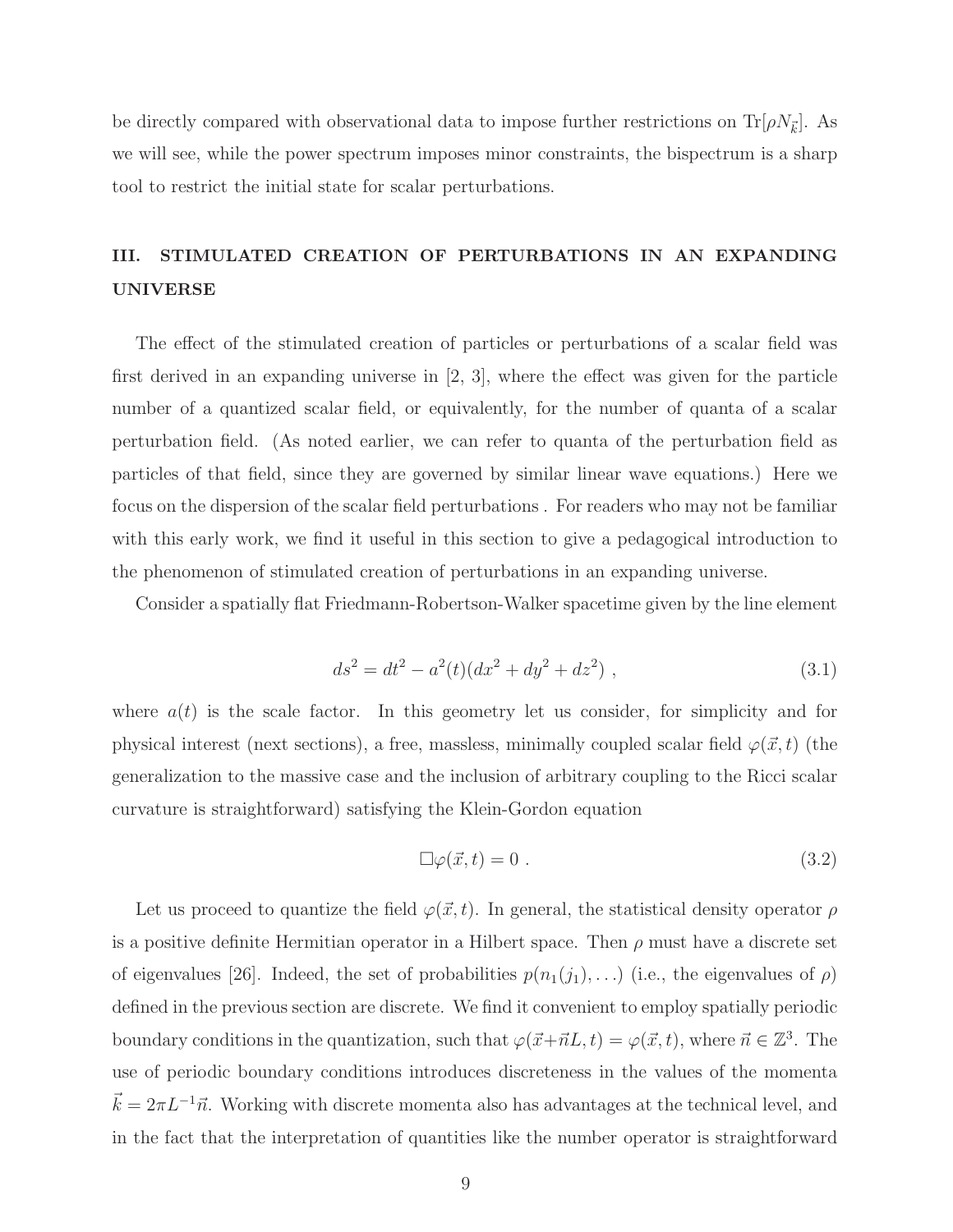compared to the continuum case. One can also regard the periodic boundary conditions as a convenient mathematical device, such that after quantities of physical interest have been calculated, one can take the limit  $L \to \infty$ <sup>2</sup>

Consider the expansion in modes of the field operator

$$
\varphi(\vec{x},t) = \sum_{\vec{k}} \left( A_{\vec{k}} \varphi_k(t) + A_{-\vec{k}}^{\dagger} \varphi_k^*(t) \right) e^{i\vec{k}\vec{x}}, \qquad (3.3)
$$

where  $A^{\dagger}_{\bar{\iota}}$  $\frac{1}{k}$  and  $A_{\vec{k}}$  are (time-independent) creation and annihilation operators associated with the modes  $\varphi_k(t)$  satisfying the standard commutation relations  $[A_{\vec{k}}, A_{\vec{k'}}^{\dagger}] = \delta_{\vec{k}, \vec{k'}}$ ,  $[A_{\vec{k}}, A_{\vec{k'}}] =$ 0. We study the spectrum of perturbations of the quantum field  $\varphi(\vec{x}, t)$  as a function of time when the state is described by a density operator  $\rho$ . A straightforward calculation shows that<sup>3</sup>

$$
\text{Tr}[\rho\varphi^2(\vec{x},t)] = \text{Tr}[\rho \sum_{\vec{k}} (1 + N_{\vec{k}} + N_{-\vec{k}})|\varphi_k(t)|^2] = \sum_{\vec{k}} (1 + 2\text{Tr}[\rho N_{\vec{k}}])|\varphi_k(t)|^2 ,\qquad(3.4)
$$

where  $N_{\vec{k}} \equiv A_{\vec{k}}^{\dagger}$  $\frac{1}{k}A_{\vec{k}}$  is the number operator, and we have taken into account the definition of  $\rho$ , and the fact that  $\text{Tr}[\rho] = 1$ .

A general example, in which the stimulated creation of quanta of the perturbation field is clearly illustrated, is a spacetime for which the cosmological scale factor  $a(t)$  has an arbitrary time dependence that asymptotically approaches constant values at early and late cosmic times t

$$
a(t) \sim \begin{cases} a_1 & \text{as } t \to -\infty ,\\ a_2 & \text{as } t \to +\infty . \end{cases} \tag{3.5}
$$

We assume that  $a(t)$  is sufficiently smooth and approaches constant values sufficiently fast that the statements we make below are well defined. Examples that allow exact solutions can be found in [1, 27] and, joined smoothly to an arbitrarily long period of de Sitter inflation, in [28]. Because at early times the geometry approaches Minkowski spacetime, it is natural to consider in the expansion of the field (3.3) normalized field modes such that they approach plane waves at early times,  $\varphi_k(t \to -\infty) = e^{-iw_1t}/\sqrt{a_1^3 L^3 2w_1}$ , where t and  $\vec{x}$  are coordinates of an inertial observer located in the past, and  $w_1 \equiv |\vec{k}|/a_1$  is the frequency as measured by

<sup>&</sup>lt;sup>2</sup> The continuum limit can be obtained by using the asymptotic relation  $(2\pi/L)^3 \sum_{\vec{k}} \rightarrow \int d^3k$ ,  $(L/2\pi)^{3/2}A_{\vec{k}} \to A(\vec{k})$  and  $(L/2\pi)^{3/2}\varphi_k(t) \to \varphi(k,t)$ , where  $A(\vec{k})$  and  $\varphi(k,t)$  are the annihilation operator and the field mode for continuum  $\vec{k}$ .

<sup>&</sup>lt;sup>3</sup> The mean value of the field,  $\text{Tr}[\rho\varphi(\vec{x}, t)]$ , vanishes.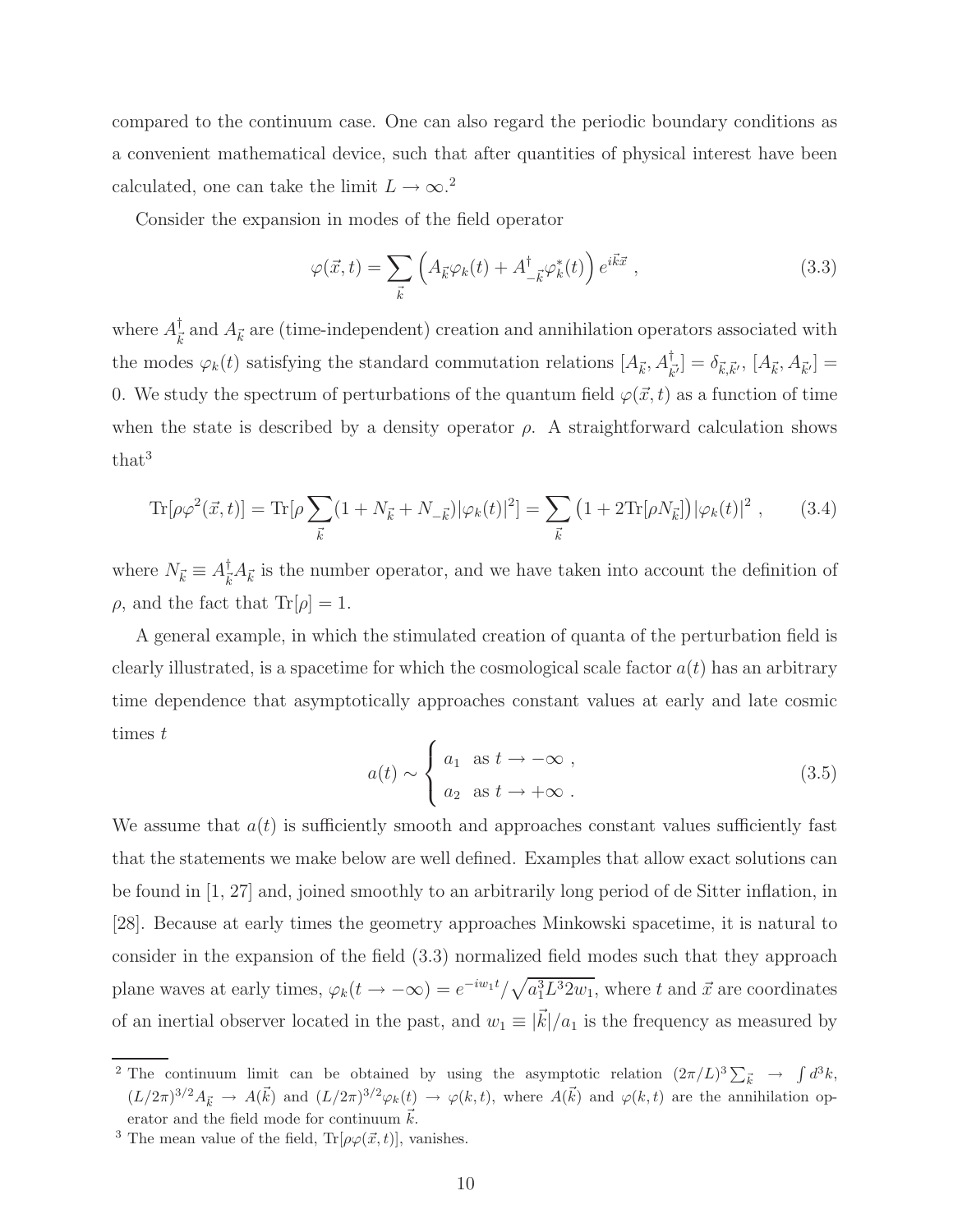this observer. The creation and annihilation operators  $A^{\dagger}_{\bar{\iota}}$  $\frac{1}{k}$  and  $A_{\vec{k}}$  then create and annihilate quanta representing standard particles in the early time Minkowski spacetime, and  $\text{Tr}[\rho N_{\vec{k}}]$ corresponds to the average number of these initial particles. Then, at early times, expression (3.4) reduces to

$$
\text{Tr}[\rho \,\varphi^2(\vec{x}, t \to -\infty)] = \frac{1}{(2a_1^3 L^3)} \sum_{\vec{k}} \frac{1}{w_1} (1 + 2 \,\text{Tr}[\rho \, N_{\vec{k}}]) \;, \tag{3.6}
$$

where we can see the contributions coming from vacuum fluctuations and from the quanta that are present in the initial state.

At late times, as a consequence of the expansion of the universe, the field modes  $\varphi_k(t)$ no longer will be purely positive frequency plane-waves. In general, they will be a linear combination of positive and negative frequency plane-waves of the form

$$
\varphi_k(t \to +\infty) = \frac{1}{(a_2^3 L^3 2w_2)^{1/2}} \left( \alpha_k e^{-iw_2 t} + \beta_k e^{iw_2 t} \right) , \qquad (3.7)
$$

where  $w_2 \equiv |\vec{k}|/a_2$  is the frequency of the mode as measured by an inertial observed located in the late time region. The coefficients  $\alpha_k$  and  $\beta_k$  are the so-called Bogoliubov coefficients (see [1] for additional details). They depend on the particular form of the expansion factor  $a(t)$  and satisfy the relation  $|\alpha_k|^2 - |\beta_k|^2 = 1$ .

The late-time amplitude of the modes is given by

$$
|\varphi_k(t \to \infty)|^2 = \frac{1}{a_2^3 L^3 2w_2} \left[ |\alpha_k|^2 + |\beta_k|^2 + 2\Re(\alpha_k \beta_k^* e^{-i2w_2 t}) \right] \approx \frac{1}{a_2^3 L^3 2w_2} (|\alpha_k|^2 + |\beta_k|^2), \tag{3.8}
$$

where we have neglected the oscillatory term because it averages to 0 and is not important for our present discussion. Putting  $(3.8)$  in  $(3.4)$ , one obtains<sup>4</sup>

$$
\text{Tr}[\rho\varphi^2(\vec{x}, t \to \infty)] = \frac{1}{(2a_2^3 L^3)} \sum_{\vec{k}} \frac{1}{w_2} \left[ (1 + 2|\beta_k|^2) + 2 \text{ Tr}[\rho N_{\vec{k}}](1 + 2|\beta_k|^2) \right]. \tag{3.9}
$$

In the previous expression, the first term in square brackets,  $(1 + 2|\beta_k|^2)$ , has two parts, a 1 coming from the vacuum fluctuations of the late-time Minkowski space, and a  $2|\beta_k|^2$ coming from the spontaneous creation of quanta that would result from the expansion of the universe if there were no quanta present at early-times. The 1 coming from vacuum

<sup>&</sup>lt;sup>4</sup> The analogous equation for the average number of particles present at late times,  $Tr[\rho N_k(t \to \infty)]$ , is derived in [3] [see second paper, Eq. (53)], and in [2] [see Appendix CII ]. This stimulated particle creation is confirmed numerically for many e-foldings of inflation in [28].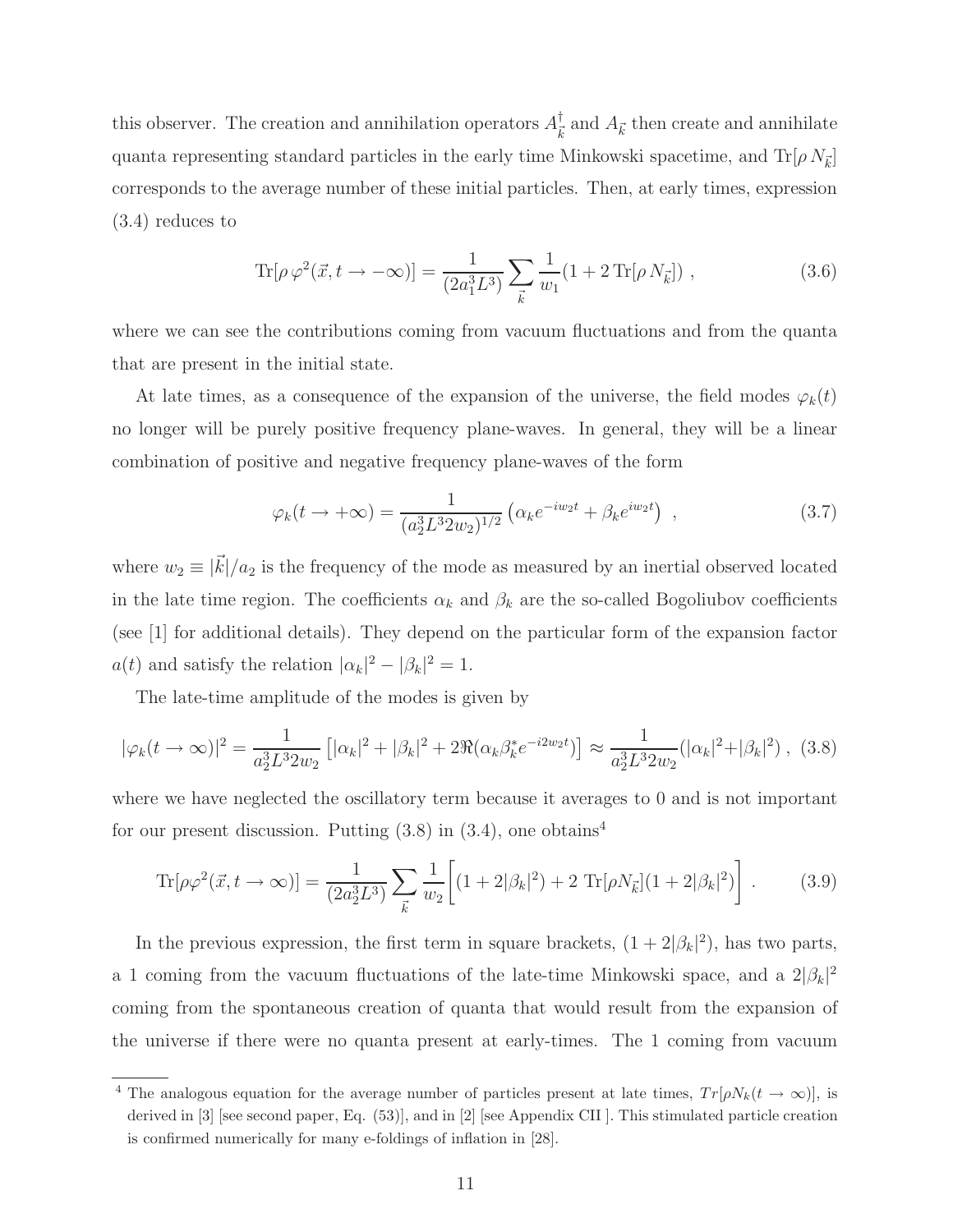fluctuations produces a divergent contribution that is removed by renormalization in the late-time Minkowski space.

The second term in square brackets,  $2 \text{ Tr}[\rho N_{\vec{k}}](1 + 2|\beta_k|^2)$ , is proportional to the average number of particles in mode  $\vec{k}$  that were present in the early-time Minkowski space. The first part of this term is  $2 \text{ Tr}[\rho N_{\vec{k}}]$ , which comes from the original particles that were present in the early-time Minkowski space. If the universe expands by a large factor,  $a_2/a_1 \gg 1$ , then the density of these original particles is greatly diluted by the expansion, and this term has a negligible effect. The second part of this term is  $4|\beta_k|^2$  Tr $[\rho N_{\vec{k}}]$ , which comes from stimulated particle creation. The presence of  $|\beta_k|^2$  in this term tells us that the stimulated creation process is enhanced by the same amplification factor as the spontaneous creation. Thus, the presence of initial quanta at early times will leave their imprint on the spectrum of perturbations at late times. This is important to take into account in computing the spectrum of primordial perturbations resulting from inflation, as we will show in the remaining sections of this paper.

It is worth noting that renormalization in the late-time Minkowski space does not affect the second term in square brackets in (3.9), which is proportional to  $\text{Tr}[\rho N_{\vec{k}}]$ . So the potential impact of renormalization on the two-point function and the power spectrum [29–31], and on higher order correlation functions do not interfere with the effects of the stimulated creation of perturbations. Therefore, we will not consider renormalization in the rest of this paper.

### IV. SCALAR POWER SPECTRUM AND STIMULATED CREATION OF PER-TURBATIONS DURING INFLATION

We are now ready to determine the observable effects on the CMB if there were perturbation quanta already present at a time  $t_0$  about 60 e-foldings before the end of slow-roll inflation. As we showed in the previous section, these quanta would give rise to the stimulated creation of quanta. As we have seen, in the absence of this stimulated creation of quanta, there would be no such observable effects because of the huge dilution of the original quanta during the 60 inflationary e-foldings. As we showed in the last paragraph of section II [see  $(2.7)$ ], the presence of such quanta at time  $t_0$  is consistent with the scenario in which the unperturbed part of the inflaton causes inflation through its potential energy density function  $V(\phi)$ . We loosely refer to  $t_0$  as the initial time and the state at time  $t_0$  as the initial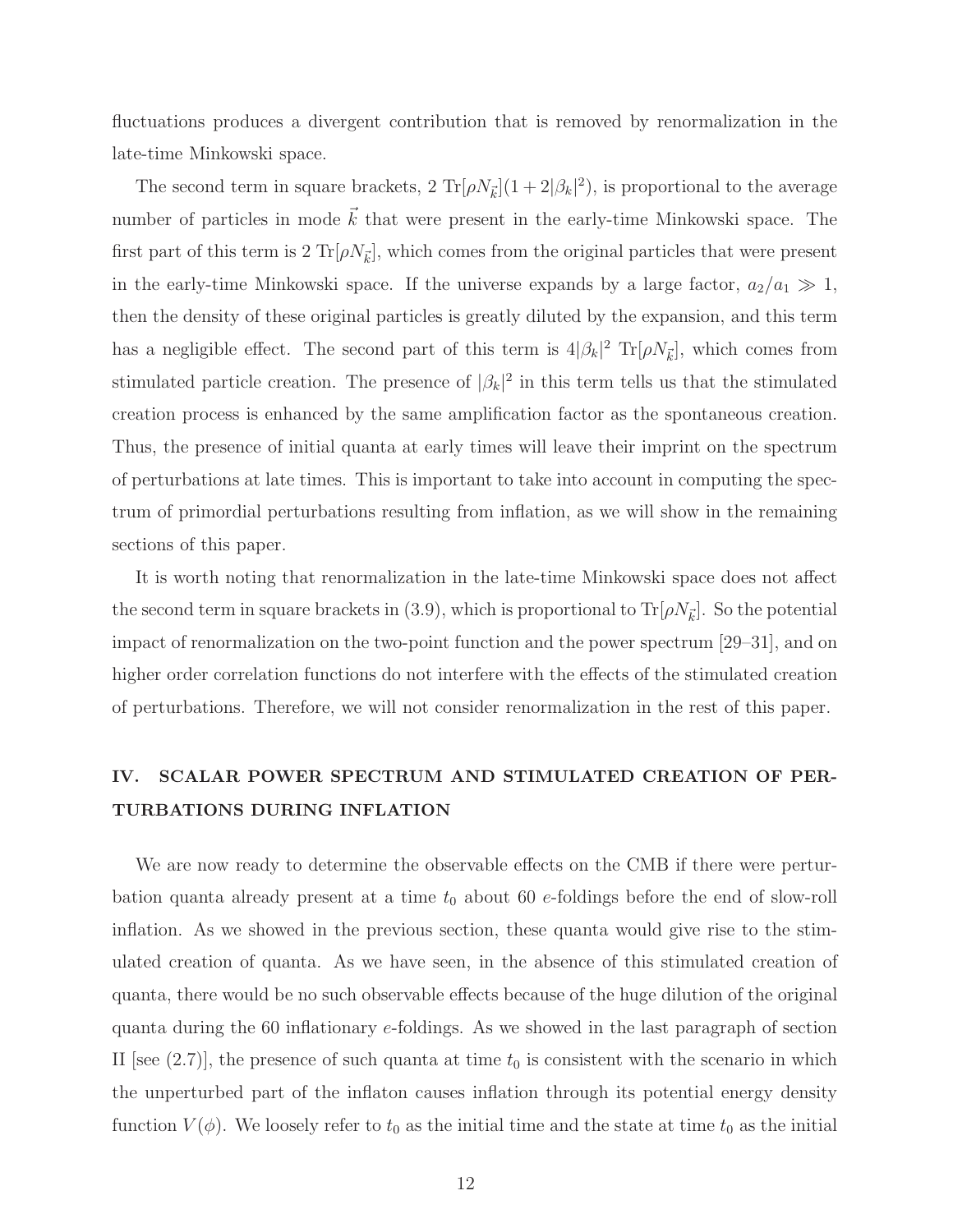state.

Inflation provides an elegant mechanism to generate inhomogeneities in the early universe [6]. These inhomogeneities are believed to have originated as a consequence of the rapidly expanding inflationary geometry. This expansion induces the creation of quantum fluctuations of the inflaton field and also those of metric perturbations. These scalar and tensorial fluctuations evolve with time while their physical wavelength (in momentum space) is smaller than the Hubble radius  $R_H \equiv H^{-1}$  during inflation. When their physical wavelength becomes larger than  $R_H$  (this is referred to as the exit from the Hubble radius), these fluctuations stop evolving and remain constant. When they re-enter the Hubble radius at a later stage of radiation or matter domination, they constitute the initial conditions for the inhomogeneities in the universe that will further evolve to produce the temperature fluctuations in the CMB and the LSS. We analyze here the production of scalar perturbations during inflation. The extension to tensor perturbations is straightforward. We consider the general case of single field slow-roll inflation. In this scenario, the homogenous part of the inflaton field,  $\phi(t)$ , slowly rolls down its potential  $V(\phi)$  towards a minimum during the evolution. The slow-roll parameters are defined as  $\epsilon = (M_P^2/2)(V'/V)^2$  and  $\eta = M_P^2(V''/V)$ , where the prime here means derivative with respect to  $\phi(t)$   $(M_P = 1/\sqrt{8\pi G})$  is the reduced Planck mass). In the slow-roll regime, defined as  $\epsilon, |\eta| \ll 1$ , the evolution of the inflaton field is such that the potential  $V(\phi(t))$  changes very slowly and takes the role of an effective cosmological constant in the Einstein equations. The universe then expands in a quasi-exponential way with  $H \equiv \dot{a}(t)/a(t) \approx \sqrt{(8\pi G/3)V(\phi)}$  remaining nearly constant, where  $\dot{a} \equiv \partial_t a$ . The slow-roll parameters then can be approximated by  $\epsilon \approx 1/(2M_P^2)(\dot{\phi}/H)^2$ and  $\eta \approx -\ddot{\phi}/(\dot{\phi}H) + 1/(2M_P^2)\dot{\phi}^2/H^2$ ,.

Scalar perturbations are usually characterized by the gauge-invariant quantity  $\mathcal R$  (the comoving curvature perturbation) which, during inflation, is given by

$$
\mathcal{R} = \Psi + \frac{H}{\dot{\phi}} \delta \phi \tag{4.1}
$$

where  $\delta\phi(\vec{x}, t)$  represents the inflaton perturbation field and  $\Psi$  is a scalar perturbation of the metric, related to the curvature of the spatial metric through  $R^{(3)} = 4\nabla^2\Psi/a^2(t)$  (for details see, for instance, [9, 12]). To fix the time and spatial reparametrizations we choose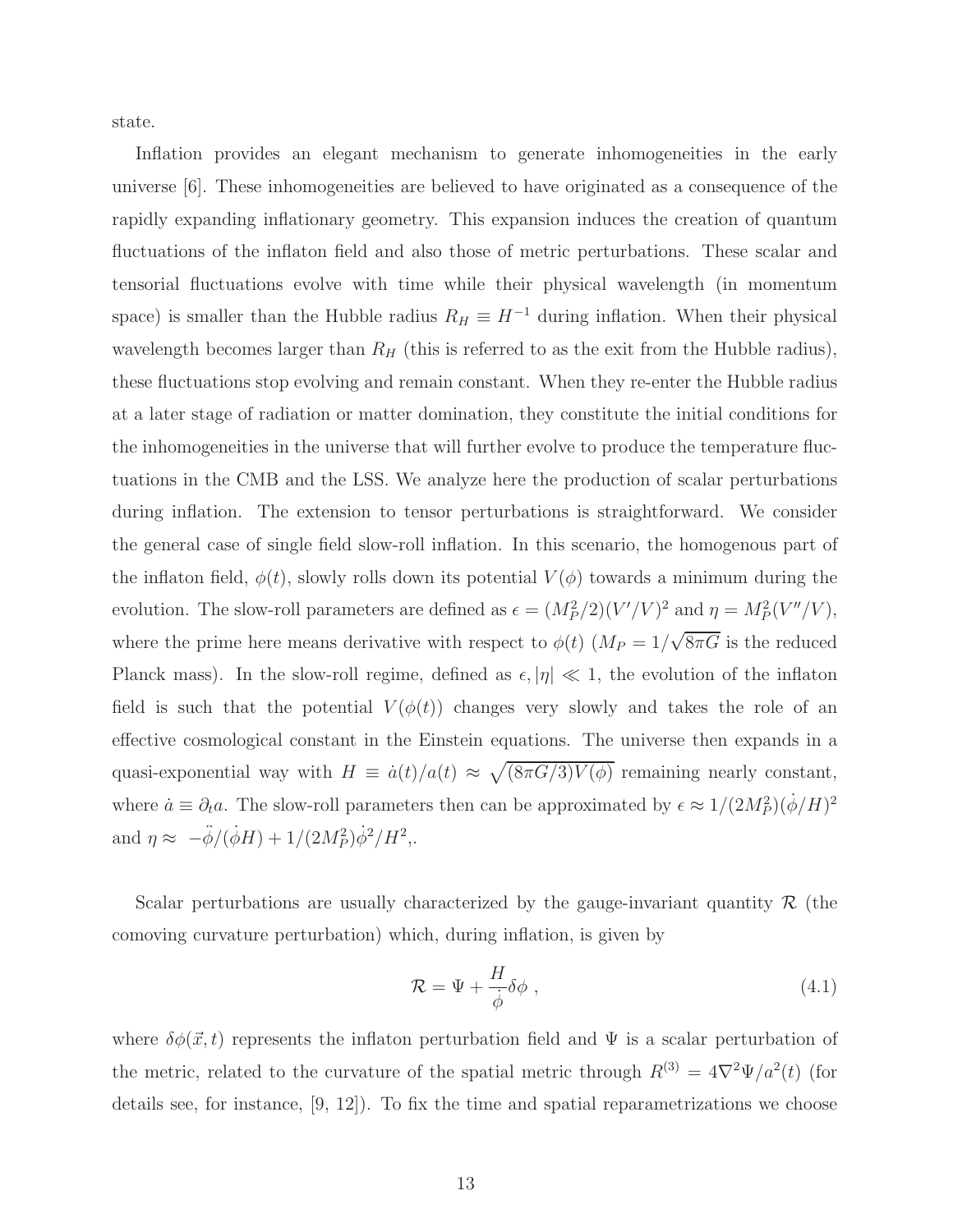the so-called comoving gauge in which

$$
\delta \phi = 0 , \t g_{ij} = a^2(t) [e^{-2\mathcal{R}} \delta_{ij} + h_{ij} ] , \t \partial_i h_{ij} = h_i^i = 0 . \t (4.2)
$$

In this gauge, the inflaton field is unperturbed and all scalar degrees of freedom are encoded in  $\mathcal R$ . In this section, it is sufficient for us to work to linear order in the perturbation  $\mathcal R$ .

We expand the field in Fourier modes

$$
\mathcal{R}(\vec{x},t) = \sum_{\vec{k}} \hat{\mathcal{R}}_{\vec{k}}(t) e^{i\vec{k}\vec{x}} , \qquad \hat{\mathcal{R}}_{\vec{k}}(t) = A_{\vec{k}} \mathcal{R}_k(t) + A_{-\vec{k}}^{\dagger} \mathcal{R}_k^*(t) . \qquad (4.3)
$$

At linear order, the field  $\mathcal{R}(\vec{x},t)$  is described by the action  $S_2 = 1/2 \int d^3x d\tau z^2 [\mathcal{R}'^2 - (\partial \mathcal{R})^2]$ , where  $\mathcal{R}' \equiv \partial_{\tau} \mathcal{R}$ , and the field modes obey the equation [32]

$$
\frac{d^2 \mathcal{R}_k}{d\tau^2} + \frac{2}{z} \frac{dz}{d\tau} \frac{d\mathcal{R}_k}{d\tau} + k^2 \mathcal{R}_k = 0 \;, \tag{4.4}
$$

where  $\tau \equiv \int dt/a(t)$  is the conformal time and  $z \equiv a\dot{\phi}/H$ . In the slow-roll approximation  $z^{-1}dz/d\tau \approx (1+3\epsilon-\eta)/\tau$ . The (normalized) solutions to this equation (considering  $\epsilon$ and  $\eta$  as constants) obeying the adiabatic condition [1] (and the de Sitter symmetry for H constant) are

$$
\mathcal{R}_k(\tau) = (-\pi \tau / 4L^3 z^2)^{1/2} H_\mu^{(1)}(-\tau k) , \qquad (4.5)
$$

where  $H_{\mu}^{(1)}$  is a Hankel function with index  $\mu = 3/2 + 3\epsilon - \eta$ . The amplitude of these modes goes to a constant value a few e-folds after the time  $\tau_k$  at which the mode k exits from the Hubble radius  $(k/a(\tau_k) = H)$ . It is this fact that makes the variable R interesting in the study of scalar perturbations. The spectrum of primordial scalar perturbations generated during inflation is usually characterized by the so-called power spectrum  $P_{\mathcal{R}}$ . This quantity can be defined in terms of the momentum space two-point function evaluated a few e-folds after the Hubble exit time  $\tau_k$ . When the state of the field is given by the vacuum state defined with respect to the modes  $(4.5)$ , we have

$$
\langle 0|\hat{\mathcal{R}}_{\vec{k}_1}\hat{\mathcal{R}}_{\vec{k}_2}|0\rangle \equiv \delta_{\vec{k}_1+\vec{k}_2,0} P_{\mathcal{R}}^0(k) , \qquad (4.6)
$$

where<sup>5</sup>

$$
P_{\mathcal{R}}^{0}(k) = |\mathcal{R}_{k}|^{2} \equiv \left(\frac{2\pi}{L}\right)^{3} \frac{\Delta_{\mathcal{R}}^{2}(k)^{0}}{4\pi k^{3}} , \qquad \Delta_{\mathcal{R}}^{2}(k)^{0} = \frac{1}{2M_{P}^{2}\epsilon(\tau_{k})} \left(\frac{H(\tau_{k})}{2\pi}\right)^{2} , \qquad (4.7)
$$

<sup>&</sup>lt;sup>5</sup> In the limit  $L \to \infty$  this definition is consistent with the fact that the quantity  $\Delta^2_{\mathcal{R}}(k)^0$  is the contribution per d ln k to the two-point function at coincident points,  $\langle 0 | \mathcal{R}^2(\vec{x}, t) | 0 \rangle = \int dk / k \, \Delta^2_{\mathcal{R}}(k)^0$ .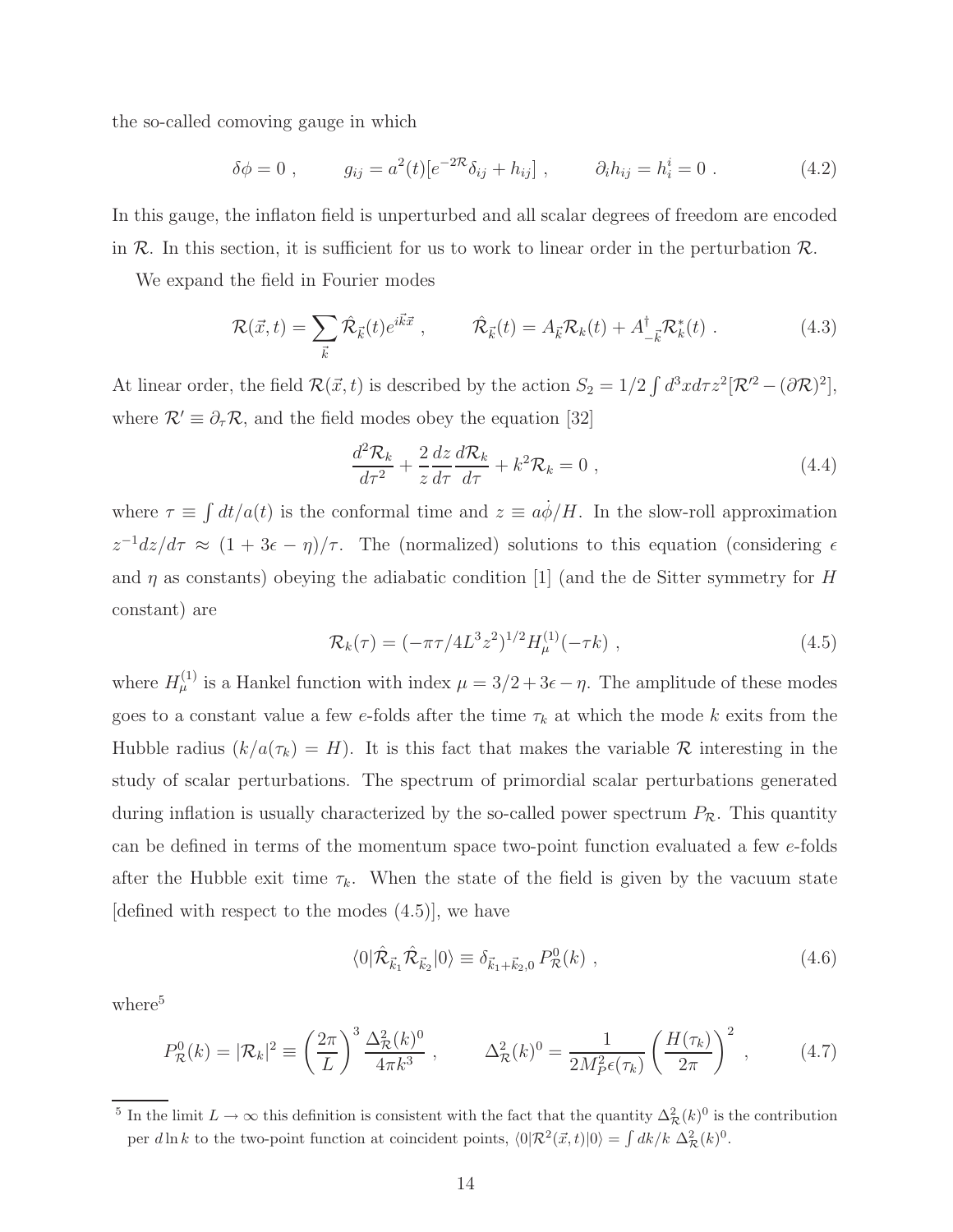where the superscript 0 indicates that the previous quantities are evaluated using the vacuum state.

Let us suppose now that the state of the field is described by a statistical density operator  $\rho$  of the type defined in section II. The power spectrum  $P_{\mathcal{R}}^{\rho}(\vec{k})$  in this case is defined by

$$
\text{Tr}[\rho \,\hat{\mathcal{R}}_{\vec{k}_1} \hat{\mathcal{R}}_{\vec{k}_2}] \equiv \delta_{\vec{k}_1 + \vec{k}_2,0} \, P_{\mathcal{R}}^{\rho}(\vec{k}) \;, \tag{4.8}
$$

where a straightforward computation gives the following expression for  $P_{\mathcal{R}}^{\rho}(\vec{k})$ .

$$
P_{\mathcal{R}}^{\rho}(\vec{k}) = P_{\mathcal{R}}^{0}(k)(1 + \text{Tr}[\rho N_{\vec{k}}] + \text{Tr}[\rho N_{-\vec{k}}]) . \qquad (4.9)
$$

Consequently

$$
\Delta_{\mathcal{R}}^2(\vec{k})^{\rho} = \Delta_{\mathcal{R}}^2(k)^0 (1 + \text{Tr}[\rho N_{\vec{k}}] + \text{Tr}[\rho N_{-\vec{k}}]) , \qquad (4.10)
$$

where  $\text{Tr}[\rho N_{\vec{k}}]$  is the average number of quanta in the mode  $\vec{k}$  present in the initial state and the superscript  $\rho$  indicates that a quantity is evaluated using the statistical density operator  $\rho$ <sup>6</sup>. We can observe in the above expression how the stimulated creation of quanta enhances the magnitude of the power spectrum by a factor  $(1 + Tr[\rho N_{\vec{k}}] + Tr[\rho N_{-\vec{k}}])$  and introduces the anisotropies that  $\text{Tr}[\rho N_{\vec{k}}]$  could contain. We consider now the constraints on the quantity  $\text{Tr}[\rho N_{\vec{k}}]$  coming from the present CMB observational data [7].

First, we note that the high degree of isotropy of the CMB [7] constrains the variation of Tr $[\rho N_{\vec{k}}]$  with the direction of  $\vec{k}$  to be small. Therefore, it is a good first approximation to suppose that there is no dependence on the direction of  $\vec{k}$  in the initial state so that  $\text{Tr}[\rho N_{\vec{k}}] \approx \text{Tr}[\rho N_{-\vec{k}}].$  [However, if the evidence for anisotropies were to become stronger, then it would not be unreasonable to investigate possible anisotropies of the initial state as a potential source for anisotropies and other related anomalies (see, for instance [33] and references therein) that may be present in the CMB and LSS)]. In the rest of this paper, we consider only isotropic states of the initial perturbations.

<sup>&</sup>lt;sup>6</sup> A similar analysis holds for tensor perturbations, and the result is  $P_h^{\rho_t}(\vec{k}) = P_h^0(k)(1 + \text{Tr}[\rho_t N_{\vec{k}}^t] +$  $\text{Tr}[\rho_t N_{-\vec{k}}^t]$ , where  $P_h^0(\vec{k})$  is the power spectrum for tensor perturbations when the initial state of those perturbations is the vacuum state,  $\rho_t$  is the statistical density operator describing the initial state of tensor perturbations at the time  $t_0$ , and  $N_k^t$  is the operator for the number of quanta of tensor perturbations in mode with coordinate momentum  $\vec{k}$ . As a consequence, the tensor-to-scalar ratio takes the form  $r \equiv P_h^{\rho_t}/P_{\mathcal{R}}^{\rho}(\vec{k}) = r^0 \cdot \alpha$ , where  $r^0 = P_h^0/P_{\mathcal{R}}^0(\vec{k}) = 16\epsilon$  and the extra factor  $\alpha \equiv (1 + \text{Tr}[\rho_t N_{\vec{k}}^t] + \text{Tr}[\rho_t N_{-\vec{k}}^t] )/(1 + \text{Tr}[\rho N_{\vec{k}}] + \text{Tr}[\rho N_{-\vec{k}}] )$  depends on the initial states of tensor and scalar perturbations.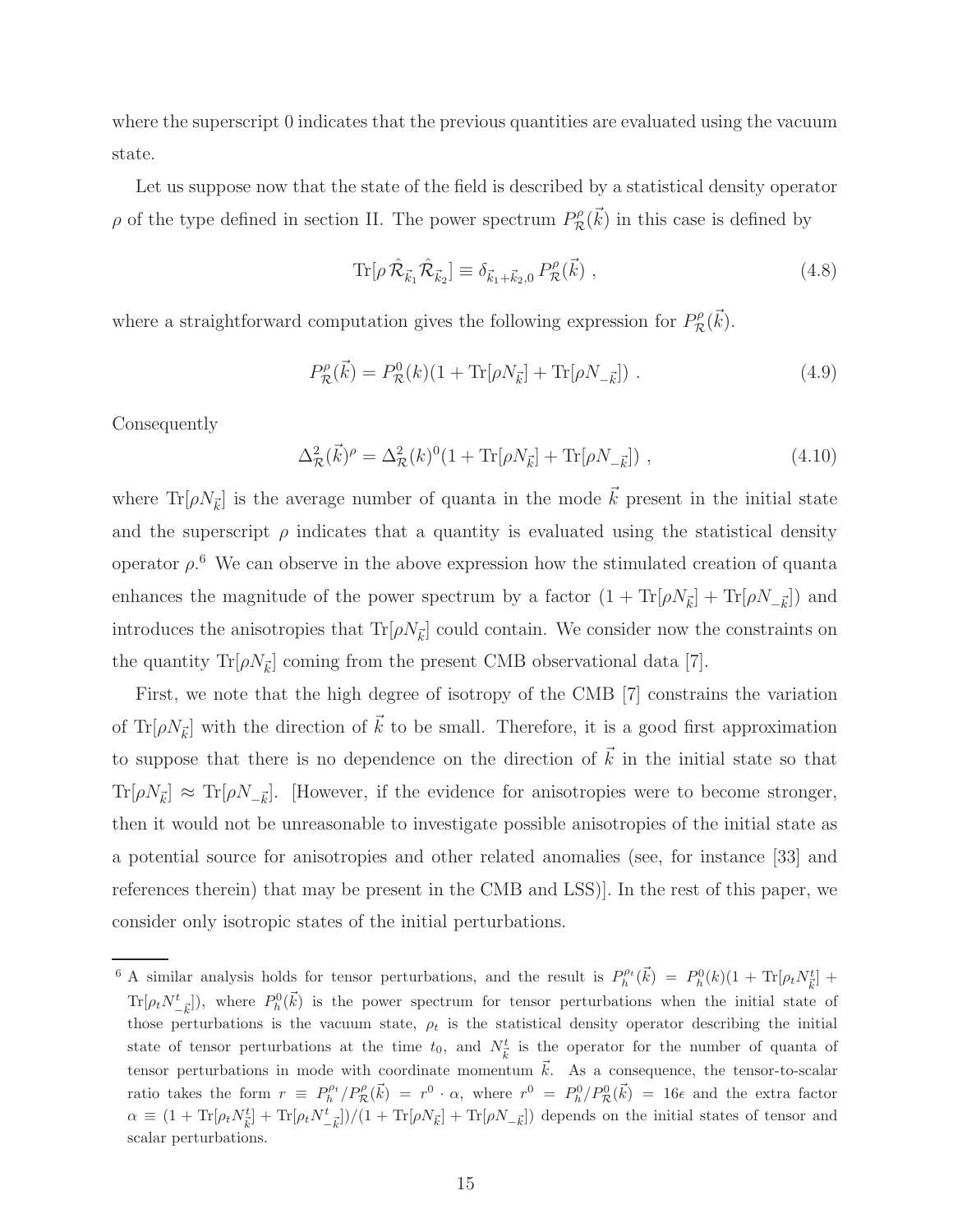Next, we consider the constraints that come from the measured parameters  $A(k_{p})$  and  $n_{s}$ that characterize the observed power spectrum. The observed power spectrum is written in terms of these parameters as follows,

$$
\Delta_{\mathcal{R}}^2(k) = A(k_{\rm p}) \left(\frac{k}{k_{\rm p}}\right)^{n_{\rm s}-1},\tag{4.11}
$$

where  $k_{\rm p}$  is a pivot (or reference) scale. The observations of 7-year WMAP (together with BAO and  $H_0$  Mean) [7] provide values for the two parameters,

$$
A(k_{\rm p}) = (2.441^{+0.088}_{-0.092})10^{-9} , \qquad n_s = 0.963 \pm 0.012 , \qquad (4.12)
$$

where  $k_{\rm p} = 0.002 \text{ Mpc}^{-1}$ .

Our theoretical predictions now follow from (4.10). Using (4.7) and (4.10), one finds that

$$
A^{\rho}(k_{\rm p}) = \frac{1}{2M_P^2 \epsilon(\tau_{k_{\rm p}})} \left(\frac{H(\tau_{k_{\rm p}})}{2\pi}\right)^2 (1 + 2 \operatorname{Tr}[\rho N_{\vec{k}_{\rm p}}]) \tag{4.13}
$$

and

$$
n_s^{\rho} \equiv \frac{d \ln \Delta_{\mathcal{R}}^2(k)^{\rho}}{d \ln k} + 1 = 1 - 6\epsilon + 2\eta + \frac{d \ln \left(1 + 2 \operatorname{Tr}[\rho N_{\vec{k}}]\right)}{d \ln k} \,. \tag{4.14}
$$

We now impose the observational constraints that

$$
A^{\rho}(k_{\rm p}) = A(k_{\rm p}) = (2.441^{+0.088}_{-0.092})10^{-9}, \qquad n_s^{\rho} = n_s = 0.963 \pm 0.012 \tag{4.15}
$$

with the measured values in  $(4.12)$ .

Because the value of  $H^2/\epsilon$  is uncertain at the time  $\tau_{k_p}$  when the mode at the pivot scale exited the Hubble radius, the first condition in (4.15) does not strongly constrain the value of  $\text{Tr}[\rho N_{\vec{k}_p}].$  On the other hand, the second condition in (4.15) imposes more severe restrictions on the dependence of  $\text{Tr}[\rho N_{\vec{k}}]$  on k. In particular, this condition constrains the quantity  $\begin{array}{c} \hline \end{array}$  $d \ln \left( 1 + 2 \text{Tr}[\rho N_{\vec{k}}] \right)$  $d \ln k$ to be not much bigger than the slow-roll parameters  $\epsilon \sim |\eta| \sim 1/100$ .

## V. PRIMORDIAL NON-GAUSSIANITIES FROM STIMULATED CREATION OF PERTURBATION DURING INFLATION

As we have seen, the power spectrum alone has limited potential in revealing detailed information about the dynamics and interactions of the field or fields driving inflation. Higher-order correlation functions, such as the three-point function, are more sensitive to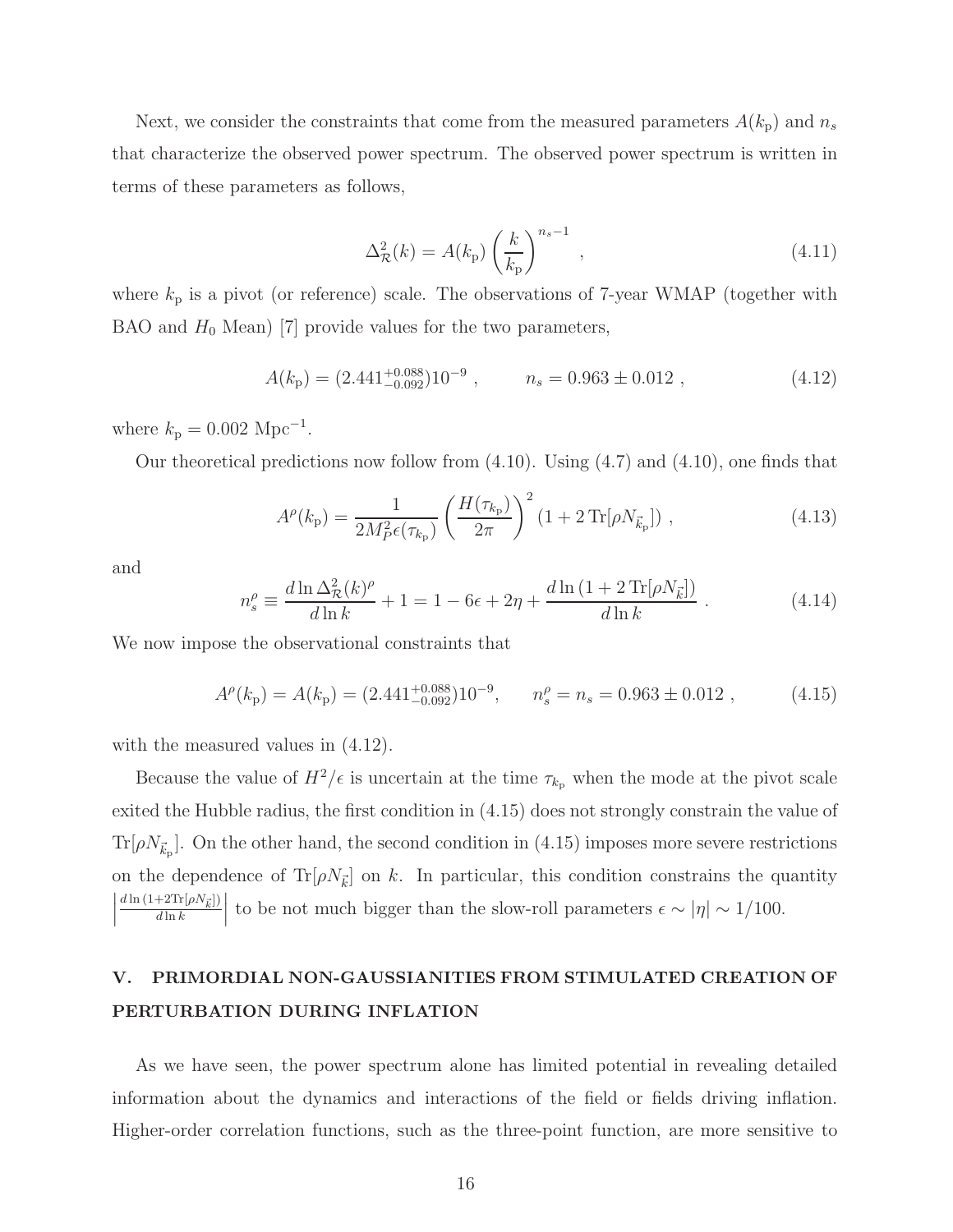those aspects of inflation (see for instance [8]). In the following, we compute the three-point function in momentum space, to leading order in the perturbations, when the initial state of scalar perturbations is given by a density operator  $\rho$  of the type introduced in section II. We obtain the values of the primordial non-gaussianites, those that were present after inflation ended, before their reentry into the Hubble horizon of the radiation- or matter-dominated universe.

The full computation of the three-point function using the vacuum state was given by Maldacena in [34]. Here, we generalize those computations to the case of a more general state described by a statistical density operator of the type discussed in section II. As explained there, this density operator allows for the possibility that there were perturbations already present at a time  $t_0$ , about 60 e-foldings before the end of inflation. Our calculation includes the effects of the stimulated creation of perturbation quanta. This stimulated creation is the reason why the presence of such quanta early in the inflationary epoch cannot be ignored. We limit our calculation to the case of single-field inflation.

Let us consider the three point function in momentum space for comoving curvature perturbation  $\mathcal{R}(x)$ , parametrized in the following way

$$
\text{Tr}[\rho \hat{\mathcal{R}}_{\vec{k}_1}(\tau) \hat{\mathcal{R}}_{\vec{k}_2}(\tau) \hat{\mathcal{R}}_{\vec{k}_3}(\tau)] = \delta_{(\sum \vec{k}_i),0} B_{\mathcal{R}}(\vec{k}_1, \vec{k}_2, \vec{k}_3) , \qquad (5.1)
$$

where the Kronecker delta is a consequence of translational invariance and enforces the condition that  $\sum \vec{k}_i = 0$ . The quantity  $B_{\mathcal{R}}(\vec{k}_1, \vec{k}_2, \vec{k}_3)$  is known as the bispectrum. As in the previous section, we work in the comoving gauge (4.2). In order to compute the bispectrum at leading order in the perturbations, we expand the inflationary action around the spatially homogenous solution to third order

$$
S = S_0(\phi, g_{\mu\nu}) + S_2(\mathcal{R}^2) + S_3(\mathcal{R}^3) + \dots
$$
\n(5.2)

The background action  $S_0(\phi, g_{\mu\nu})$ , which depends on the background inflaton field  $\phi(t)$  and the background metric, defines the Hubble rate  $H$  and the slow-roll parameters. The action  $S_2 = 1/2 \int d^3x d\tau z^2 [\mathcal{R}'^2 - (\partial \mathcal{R})^2]$ , where  $\mathcal{R}' \equiv \partial_\tau \mathcal{R}$ , defines the free evolution of the mode functions  $\mathcal{R}_k(\tau)$ . The action  $S_3$  defines the interaction Hamiltonian. The form of this action was computed in [34]. We refer the reader to [34] for further details. Maldacena obtained a simple form of the cubic terms in the action by using the following field redefinition

$$
\mathcal{R} = \mathcal{R}_c + \left[ \frac{1}{2} \frac{\ddot{\phi}}{\dot{\phi} H} + \frac{1}{8 M_P^2} \frac{\dot{\phi}^2}{H^2} \right] \mathcal{R}_c^2 + \frac{1}{4 M_P^2} \frac{\dot{\phi}^2}{H^2} \partial^{-2} (\mathcal{R}_c \partial^2 \mathcal{R}_c) \ . \tag{5.3}
$$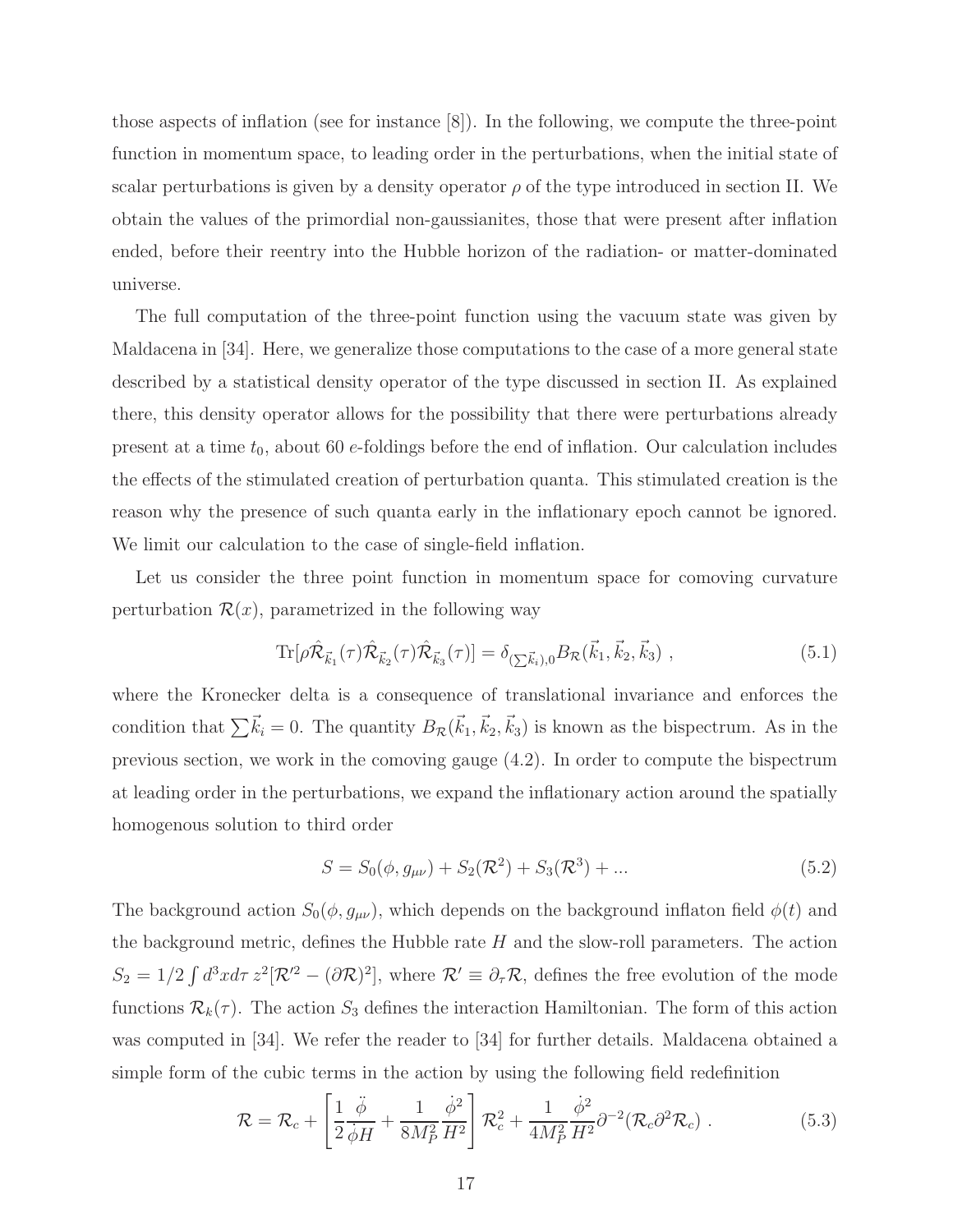At the lowest order in the perturbations,  $\mathcal{R}_c$  is the same as  $\mathcal{R}$ , so at that order the mode functions of  $\mathcal{R}_c$  and  $\mathcal{R}$  are also the same. At leading order in the slow-roll parameters,  $S_3 = -\int d\tau H_{\text{int}}$ , where

$$
H_{\rm int}(\tau) = -\int d^3x \; a^3(\tau) \left(\frac{\dot{\phi}}{H}\right)^4 H M_P^{-2} \; \mathcal{R}_c^{\prime 2} \partial^{-2} \mathcal{R}_c^{\prime} \; . \tag{5.4}
$$

We compute the three-point function at leading order in curvature perturbations and in the slow-roll parameters by using time-dependent perturbation theory. In the interaction picture, the three-point function in momentum space is given by

$$
\begin{split} \text{Tr}[\rho \hat{\mathcal{R}}_{\vec{k}_{1}}(\tau) \hat{\mathcal{R}}_{\vec{k}_{2}}(\tau) \hat{\mathcal{R}}_{\vec{k}_{3}}(\tau)] &= \qquad (5.5) \\ &= \text{Tr}\left[\rho \left(\bar{T}e^{i\int_{\tau_{0}}^{\tau} H_{\text{int}}^{I}(\tau') d\tau'}\right) \hat{\mathcal{R}}_{\vec{k}_{1}}^{I}(\tau) \hat{\mathcal{R}}_{\vec{k}_{2}}^{I}(\tau) \hat{\mathcal{R}}_{\vec{k}_{3}}^{I}(\tau) \left(Te^{-i\int_{\tau_{0}}^{\tau} H_{\text{int}}^{I}(\tau') d\tau'}\right)\right] &= \\ &= \text{Tr}[\rho \hat{\mathcal{R}}_{\vec{k}_{1}}^{I}(\tau) \hat{\mathcal{R}}_{\vec{k}_{2}}^{I}(\tau) \hat{\mathcal{R}}_{\vec{k}_{3}}^{I}(\tau)] - i \int_{\tau_{0}}^{\tau} d\tau' \, \text{Tr}\left[\rho [\hat{\mathcal{R}}_{\vec{k}_{1}}^{I}(\tau) \hat{\mathcal{R}}_{\vec{k}_{2}}^{I}(\tau) \hat{\mathcal{R}}_{\vec{k}_{3}}^{I}(\tau), H_{\text{int}}^{I}(\tau')] \right] + \mathcal{O}(H_{\text{int}}^{2}) \,, \end{split} \tag{5.5}
$$

where T and  $\overline{T}$  indicate the time and anti-time ordered product respectively, the superscript I indicates operators in the interaction picture, and  $\tau_0$  is the conformal time corresponding to the cosmic proper time  $t_0$  at about 60 e-foldings before the end of inflation, as discussed earlier. Because comoving curvature perturbations  $\hat{\mathcal{R}}_{\vec{k}}^I$  remain constant outside the horizon, we can evaluate the previous quantity at late-times, when  $\tau \to 0$ . Additionally, in the computation we assume that  $\vec{k}_i \neq 0$ . The two terms in the last line of the previous equation can be computed explicitly (see Appendix for details) and the result is

$$
\begin{split} \text{Tr}[\rho \hat{\mathcal{R}}_{\vec{k}_{1}}^{I}(0) \hat{\mathcal{R}}_{\vec{k}_{2}}^{I}(0) \hat{\mathcal{R}}_{\vec{k}_{3}}^{I}(0)] &= \qquad (5.6) \\ &= \delta_{\left(\sum \vec{k}_{i}\right),0} P_{\mathcal{R}}^{0}(k_{1}) P_{\mathcal{R}}^{0}(k_{2}) \left[ \frac{\ddot{\phi}}{\dot{\phi}H} + \frac{1}{4M_{P}^{2}} \frac{\dot{\phi}^{2}}{H^{2}} \left( 1 + \frac{k_{1}^{2} + k_{2}^{2}}{k_{3}^{2}} \right) \right] F(\rho, \vec{k}_{1}, \vec{k}_{2}) + \text{cyclic permut} \;, \end{split}
$$

$$
-i\int_{\tau_0}^0 d\tau' \text{Tr}\left[\rho[\hat{\mathcal{R}}_{\vec{k}_1}^I(0)\hat{\mathcal{R}}_{\vec{k}_2}^I(0)\hat{\mathcal{R}}_{\vec{k}_3}^I(0), H_{\text{int}}^I(\tau')] \right] =
$$
\n
$$
= \delta_{(\sum \vec{k}_i),0} P_{\mathcal{R}}^0(k_1) P_{\mathcal{R}}^0(k_2) \frac{2}{M_P^2} \frac{\dot{\phi}^2}{H^2} \frac{k_1^2 k_2^2}{k_3^3} G(\rho, \vec{k}_1, \vec{k}_2, \vec{k}_3) + \text{cyclic permut} ,
$$
\n(5.7)

where

$$
F(\rho, \vec{k}_1, \vec{k}_2) = \text{Tr}[\rho(2N_{\vec{k}_1} + 1)(2N_{\vec{k}_2} + 1)] - \delta_{\vec{k}_1, \vec{k}_2} \text{Tr}[\rho N_{\vec{k}_1} (N_{\vec{k}_1} + 1)], \qquad (5.8)
$$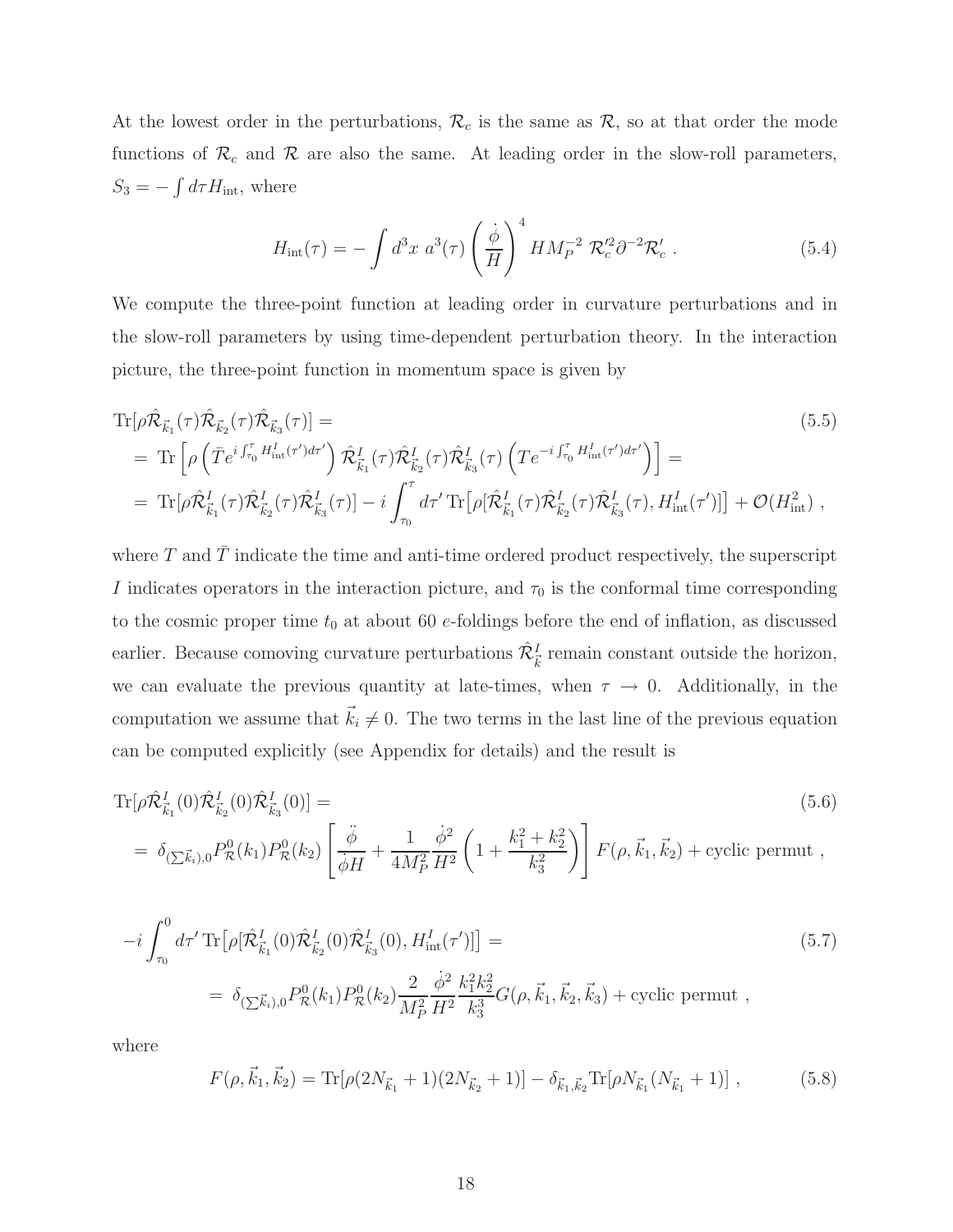and  $G(\rho, \vec{k}_1, \vec{k}_2, \vec{k}_3)$  is a symmetric function under cyclic permutations of  $(\vec{k}_1, \vec{k}_2, \vec{k}_3)$  given by

$$
G(\rho, \vec{k}_1, \vec{k}_2, \vec{k}_3) =
$$
\n
$$
= \frac{(1 - \cos(k_t \tau_0))}{k_t} \Biggl[ \Biggl( \text{Tr}[\rho N_{\vec{k}_1} N_{\vec{k}_2}] + \text{Tr}[\rho N_{\vec{k}_1}] + \text{cyclic permut} \Biggr) + 1 -
$$
\n
$$
- \Biggl( \frac{\delta_{\vec{k}_1, \vec{k}_2}}{2} \text{Tr}[\rho N_{\vec{k}_1} (N_{\vec{k}_1} + 1)] + \text{cyclic permut} \Biggr) \Biggr] +
$$
\n
$$
+ \Biggl[ \frac{(1 - \cos(\tilde{k}_1 \tau_0))}{\tilde{k}_1} \Biggl( \text{Tr}[\rho N_{\vec{k}_1} N_{\vec{k}_2}] + \text{Tr}[\rho N_{\vec{k}_1} N_{\vec{k}_3}] - \text{Tr}[\rho N_{\vec{k}_2} N_{\vec{k}_3}] + \text{Tr}[\rho N_{\vec{k}_1}] +
$$
\n
$$
+ \frac{\delta_{\vec{k}_2, \vec{k}_3}}{2} \text{Tr}[\rho N_{\vec{k}_2} (N_{\vec{k}_2} + 1)] \Biggr) + \text{cyclic permut} \Biggr]
$$
\n(5.9)

where  $k_t \equiv k_1 + k_2 + k_3$  and  $\tilde{k}_i \equiv k_t - 2k_i$ . As we mentioned at the end of section IV, we have assumed that  $\text{Tr}[\rho N_{\vec{k}}] \approx \text{Tr}[\rho N_{-\vec{k}}]$  in the previous computations. (If it were necessary, it would be easy to introduce the effects of anisotropies.) In the previous expressions, the quantities H,  $\dot{\phi}$  and  $\ddot{\phi}$  appear in combinations that can be expressed in terms of the slow-roll parameters, which can be regarded as nearly constant during inflation. Putting both terms together and taking into account (4.7) and (4.9), we obtain

Tr
$$
[\rho \hat{\mathcal{R}}_{\vec{k}_1}(0) \hat{\mathcal{R}}_{\vec{k}_2}(0) \hat{\mathcal{R}}_{\vec{k}_3}(0)] = \delta_{(\sum \vec{k}_i),0} P_{\mathcal{R}}^{\rho}(\vec{k}_1) P_{\mathcal{R}}^{\rho}(\vec{k}_2) \times
$$
  
\n
$$
\left[ \frac{1}{2} \left( 3\epsilon - 2\eta + \epsilon \frac{k_1^2 + k_2^2}{k_3^2} \right) f(\rho, \vec{k}_1, \vec{k}_2) + 4\epsilon \frac{k_1^2 k_2^2}{k_3^3} g(\rho, \vec{k}_1, \vec{k}_2, \vec{k}_3) \right] + \text{cyclic permut} ,
$$
\n(5.10)

where we have defined

$$
f(\rho, \vec{k}_1, \vec{k}_2) \equiv \frac{F(\rho, \vec{k}_1, \vec{k}_2)}{\text{Tr}[\rho(2N_{\vec{k}_1} + 1)] \text{Tr}[\rho(2N_{\vec{k}_2} + 1)]},
$$
\n(5.11)

$$
g(\rho, \vec{k}_1, \vec{k}_2, \vec{k}_3) \equiv \frac{G(\rho, \vec{k}_1, \vec{k}_2, \vec{k}_3)}{\text{Tr}[\rho(2N_{\vec{k}_1} + 1)] \text{Tr}[\rho(2N_{\vec{k}_2} + 1)]} \,. \tag{5.12}
$$

The denominators in f and g arise from the definition of  $P_{\mathcal{R}}^{\rho}(\vec{k})$ . Expression (5.10) constitutes our result for the bispectrum when the initial state is given by the density operator  $\rho$ .

If there are no particles (i.e., quanta of the perturbation field) present at time  $\tau_0$ , then  $\text{Tr}[\rho N_{\vec{k}}] = 0$  for all  $\vec{k}$ , in which case we have  $f = 1$  and  $g = (1 - \cos(k_t \tau_0))/k_t$ . We can choose  $\tau_0$  such that at that time all the modes that we observe in the CMB are well inside the Hubble radius, so  $k_i \tau_0 = k_i/(a(\tau_0)H) \gg 1$  and hence  $|k_t \tau_0| \gg 1$ . Averaging over the large range of uncertainty in this value, it is reasonable for us to take  $1 - \cos (k_t \tau_0) \simeq 1$ . Then (5.10) agrees with the result obtained in [34], in which the pure vacuum state was considered.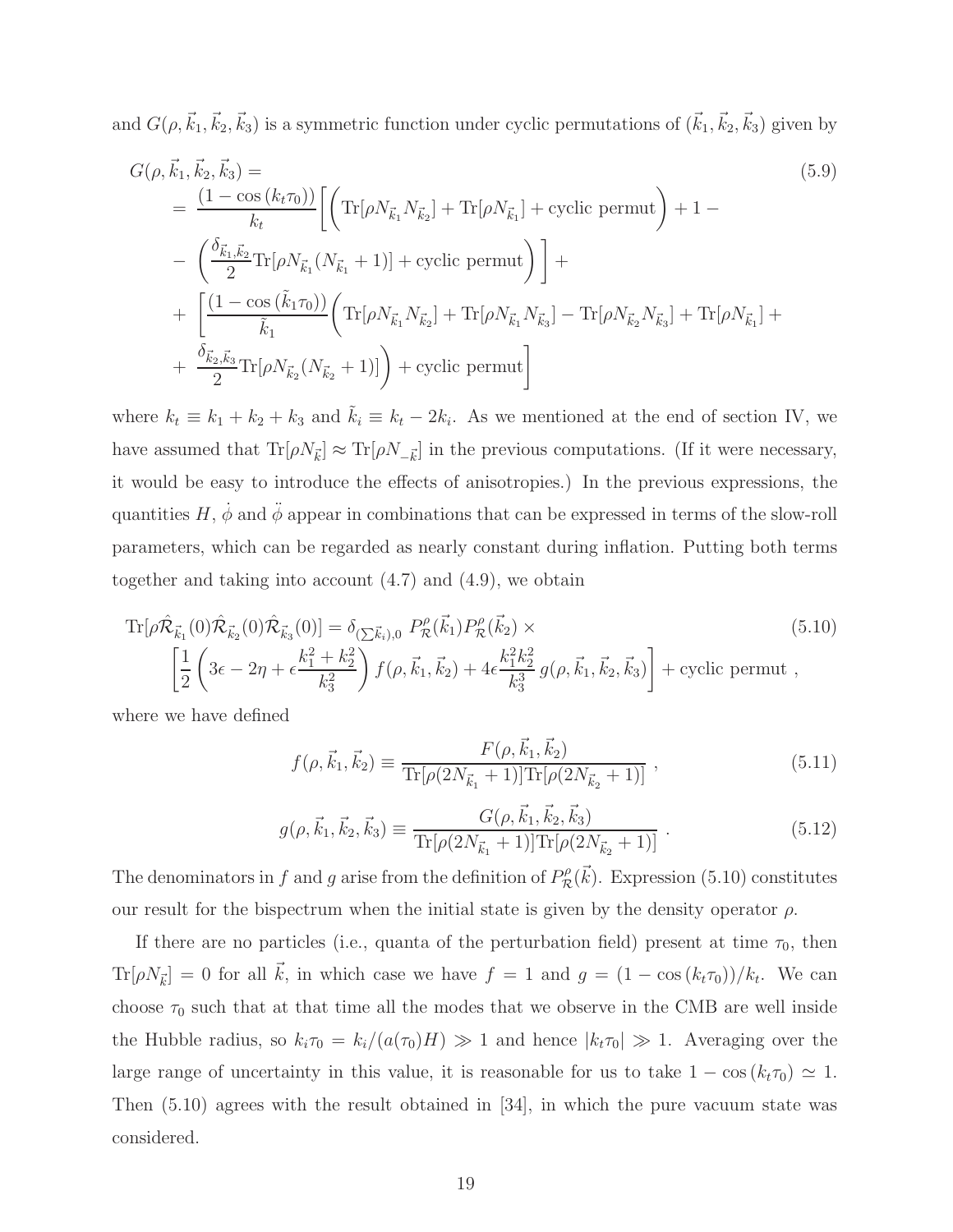The presence of particles in the initial state introduces new interesting features. The most remarkable new element is the presence of the denominators proportional to  $\tilde{k}_i$  present in the function  $G(\rho, \vec{k}_1, \vec{k}_2, \vec{k}_3)$ . The fact that  $\tilde{k}_i$  can approach arbitrarily close to zero in some configurations opens the possibility of having a large contribution coming from those configurations, producing an enhancement of the non-gaussianities. This fact was already noticed for a pure initial state given by a Bogoliubov transformation of the Bunch-Davies vacuum in [18][19]. There, the momentum configurations corresponding to flattened triangles for which two momenta are collinear were considered. However, as we will show, the most pronounced enhancement appears for configuration in which one of the three momenta is much smaller than the other two, the so called squeezed configuration. In the following, we particularize expression (5.10) for each of the flattened and squeezed configurations, respectively.

#### • Flattened configuration

Let us consider first the case of flattened configurations, in which the momenta forming the triangle are such that  $\vec{k}_2 \approx \vec{k}_3 \approx -\vec{k}_1/2$ . For this configuration we have  $k_t \approx 4k_2$ ,  $\tilde{k}_1 \approx 0$ and  $\tilde{k}_2 \approx \tilde{k}_3 \approx 2k_2$ .

In the case with no particles in the initial state, we have  $f(\rho, \vec{k}_i, \vec{k}_{j\neq i}) = 1$  and  $g(\rho, \vec{k}_1, \vec{k}_2, \vec{k}_3) = (1 - \cos(k_t \tau_0))/k_t \approx 1/k_t$ , where, as before, we have averaged the cosine to zero. Equation (5.10) reduces then to

$$
\langle 0|\hat{\mathcal{R}}_{\vec{k}_1}(0)\hat{\mathcal{R}}_{\vec{k}_2}(0)\hat{\mathcal{R}}_{\vec{k}_3}(0)|0\rangle \approx \delta_{(\sum \vec{k}_i),0} P^0_{\mathcal{R}}(k_1)P^0_{\mathcal{R}}(k_2) (31\epsilon - 10\eta) . \tag{5.13}
$$

Let us consider now the case in which the initial state is described by the density operator  $\rho$ . We can estimate the values of f and g by assuming that there are no significant correlations between initial particles with different momentum, so we can approximate<sup>7</sup>  $\text{Tr}[\rho N_{\vec{k}}N_{\vec{k'}}] \sim \text{Tr}[\rho N_{\vec{k}}]\text{Tr}[\rho N_{\vec{k'}}]$ . Additionally, if we assume that the average number of initial particles is equal to or greater than one, and as we showed earlier, that the value of  $\text{Tr}[\rho N_{\vec{k}}]$  does not vary significantly with  $\vec{k}$ , it follows that f is the ratio of quantities of order  $(\text{Tr}[\rho N_{\vec{k}}])^2$  and that  $f(\rho, \vec{k}_i, \vec{k}_{j\neq i}) \sim \mathcal{O}(1)$ .

<sup>&</sup>lt;sup>7</sup> For the density operator of the form given in (2.1), this assumption implies that  $p(n_1(\vec{k}_1), n_2(\vec{k}_2), ...) \approx$  $p(n_1(\vec{k}_1))p(n_2(\vec{k}_2))...$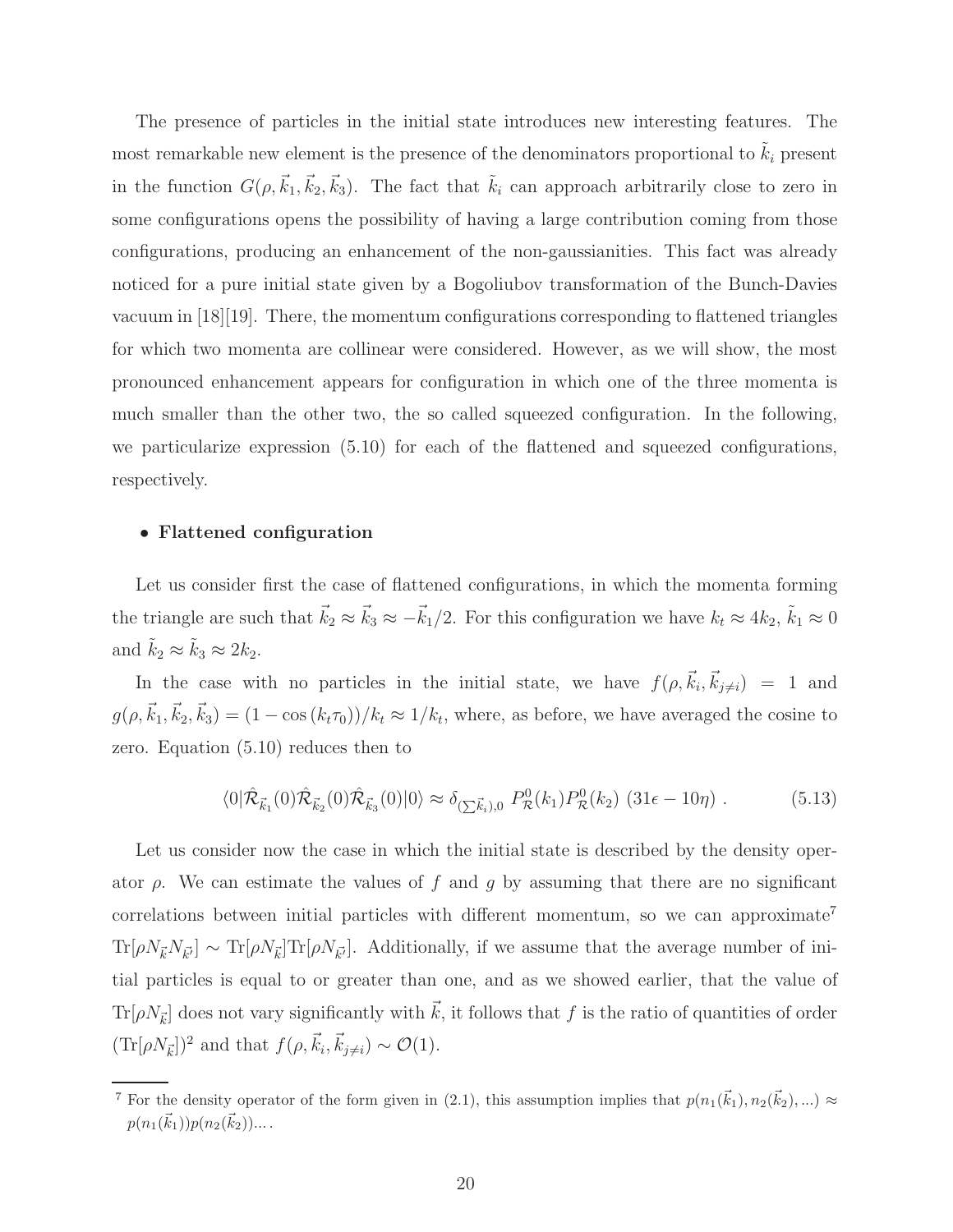On the other hand, because in this configuration  $k_1 \approx 0$ , the quantity g is essentially given by the term proportional to  $1/\tilde{k}_1$ , which has the form

$$
g(\rho, \vec{k}_1, \vec{k}_2, \vec{k}_3) \approx \frac{1 - \cos(\tilde{k}_1 \tau_0)}{\tilde{k}_1} \frac{2 \text{Tr}[\rho N_{\vec{k}_1} N_{\vec{k}_2}] - \frac{1}{2} \text{Tr}[\rho N_{\vec{k}_2}^2] + \text{Tr}[\rho N_{\vec{k}_1}] + \frac{1}{2} \text{Tr}[\rho N_{\vec{k}_2}]}{\text{Tr}[\rho (2N_{\vec{k}_1} + 1)] \text{Tr}[\rho (2N_{\vec{k}_2} + 1)]}
$$
  

$$
\approx \frac{\tilde{k}_1^2 \tau_0^2}{2! \tilde{k}_1} \times \mathcal{O}(1) , \qquad (5.14)
$$

where we have expanded  $(1 - \cos(\tilde{k}_1 \tau_0))$  for  $|\tilde{k}_1 \tau_0| \to 0$  and have again used the fact that the factor involving the average number of initial particles is of order 1. Note the extra factor  $\tilde{k}_1^2 \tau_0^2$  introduced by the expansion of the cosine. Expression (5.10) then reduces to

$$
\text{Tr}[\rho \hat{\mathcal{R}}_{\vec{k}_1}(0) \hat{\mathcal{R}}_{\vec{k}_2}(0) \hat{\mathcal{R}}_{\vec{k}_3}(0)] \approx \delta_{(\sum \vec{k}_i),0} P_{\mathcal{R}}^{\rho}(\vec{k}_1) P_{\mathcal{R}}^{\rho}(\vec{k}_2) [\mathcal{O}(\epsilon, \eta) + 18\epsilon(k_2 \tau_0)(\tilde{k}_1 \tau_0)] . \tag{5.15}
$$

If we write the magnitude of the three-point function in the flattened configuration in terms of a parameter  $f_{NL}$  in the form

$$
\langle \hat{\mathcal{R}}_{\vec{k}_1}(0) \hat{\mathcal{R}}_{\vec{k}_2}(0) \hat{\mathcal{R}}_{\vec{k}_3}(0) \rangle = \delta_{(\sum \vec{k}_i),0} P_{\mathcal{R}}(\vec{k}_1) P_{\mathcal{R}}(\vec{k}_2) f_{NL} , \qquad (5.16)
$$

we obtain from (5.13) and (5.15) the following ratio of the value  $f_{NL}^{\rho}$  for an initial state described by the density operator  $\rho$ , to the value  $f_{NL}^0$  for the vacuum initial state

$$
\frac{f_{NL}^{\rho}}{f_{NL}^0} \sim \frac{18\epsilon}{31\epsilon - 10\eta} (k_2 \tau_0)(\tilde{k}_1 \tau_0) + \mathcal{O}(1) \sim (k_2 \tau_0)(\tilde{k}_1 \tau_0) + \mathcal{O}(1) . \tag{5.17}
$$

Since  $k_2$  is well inside the horizon at the early time  $\tau_0$ , we have that  $|k_2\tau_0| \gg 1$ . On the other hand, we have that  $k_1 \tau_0 \rightarrow 0$  for the flattened configuration. We can conclude that there is not necessarily a large enhancement in the primordial non-gaussianities for flattened configurations when quanta are present in the initial state for the canonical interaction lagrangian. As shown in [18], different conclusions could be reached if higher-derivative interactions were considered.

#### • Squeezed configuration

Let us consider now the configuration in which two of the momenta forming the triangle are much bigger than the third one, for instance  $k_1 \approx k_2 \gg k_3$ . Then, we have  $k_t \approx 2k_1$ ,  $\tilde{k}_1 \approx \tilde{k}_2 \approx k_3$ ,  $\tilde{k}_3 \approx 2k_1$ . The three-point function in the squeezed configuration is often parametrized in the following way [21, 22]

$$
\langle \hat{\mathcal{R}}_{\vec{k}_1}(0) \hat{\mathcal{R}}_{\vec{k}_2}(0) \hat{\mathcal{R}}_{\vec{k}_3}(0) \rangle = \delta_{(\sum \vec{k}_i),0} P_{\mathcal{R}}(\vec{k}_1) P_{\mathcal{R}}(\vec{k}_3) \frac{12}{5} f_{NL} .
$$
\n(5.18)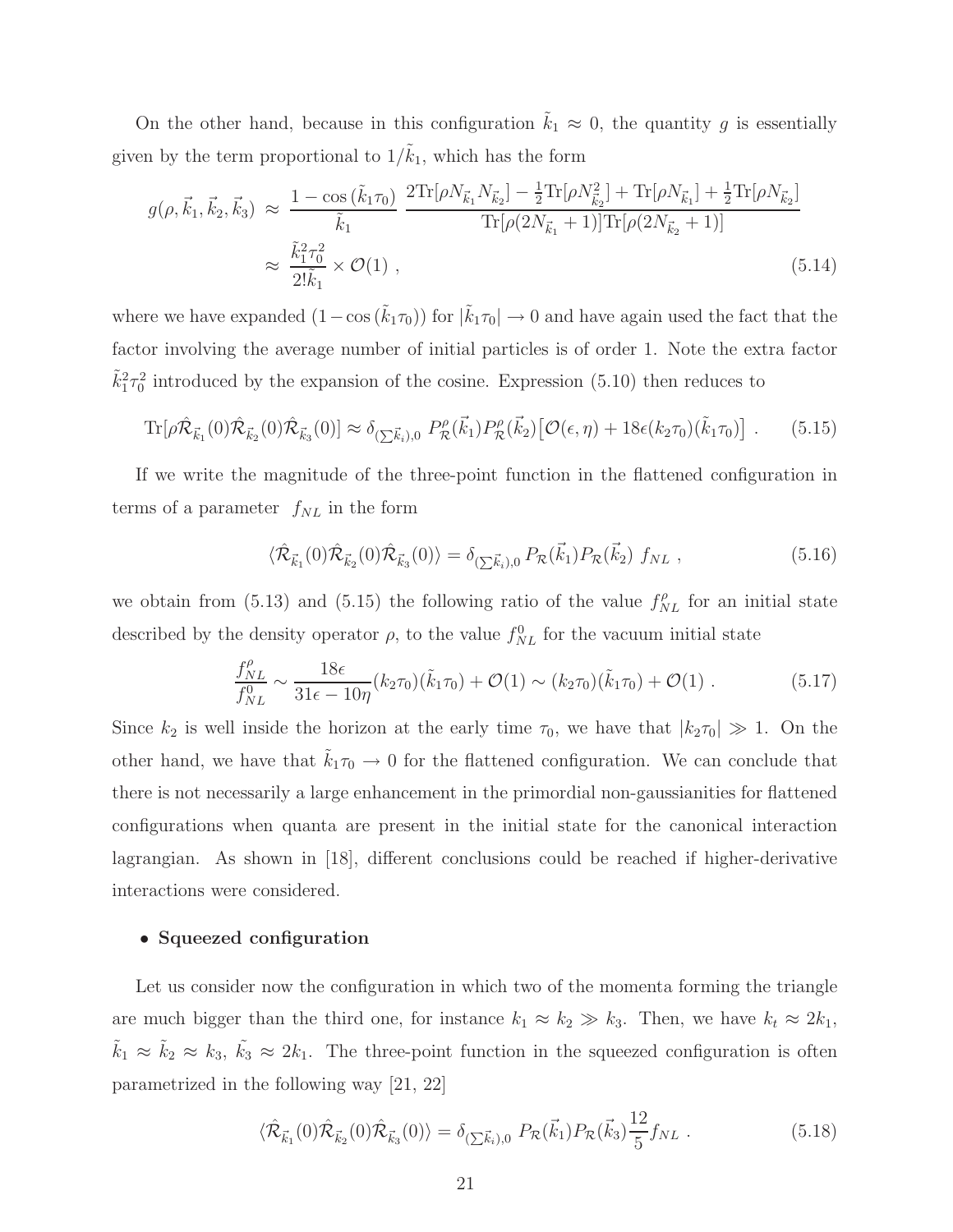In the case with no particles in the initial state, we have  $f(\rho, \vec{k}_i, \vec{k}_{j\neq i}) = 1$  and  $g(\rho, \vec{k}_1, \vec{k}_2, \vec{k}_3) = (1 - \cos(k_t \tau_0))/k_t \approx 1/k_t$ . Then, expression (5.10) reduces to

$$
\langle 0|\hat{\mathcal{R}}_{\vec{k}_1}(0)\hat{\mathcal{R}}_{\vec{k}_2}(0)\hat{\mathcal{R}}_{\vec{k}_3}(0)|0\rangle \approx \delta_{(\sum \vec{k}_i),0} P_{\mathcal{R}}^0(k_1)P_{\mathcal{R}}^0(k_3) (6\epsilon - 2\eta) = \delta_{(\sum \vec{k}_i),0} P_{\mathcal{R}}^0(k_1)P_{\mathcal{R}}^0(k_3) (1 - n_s^0),
$$
\n(5.19)

where the scalar spectral index in the vacuum case is  $n_s^0 = 1 - 6\epsilon + 2\eta$ . Therefore, we have  $f_{NL}^0 = \frac{5}{12}(1 - n_s)$ , in agreement with previous analysis [34].

In the case where the initial state is described by the density operator  $\rho$ , we still have that  $f(\rho, \vec{k}_i, \vec{k}_{j\neq i}) \sim 1$ , provided the initial average number of quanta in the modes  $\vec{k}_i$  and  $\vec{k}_j$ is equal to or greater than one, and correlations between particles with different momentum are not large. Additionally, we have

$$
g(\rho, \vec{k}_1, \vec{k}_2, \vec{k}_3) \approx \frac{1 - \cos (k_3 \tau_0)}{k_3} \frac{2 \text{Tr}[\rho N_{\vec{k}_1} N_{\vec{k}_2}] + \text{Tr}[\rho N_{\vec{k}_1}] + \text{Tr}[\rho N_{\vec{k}_2}]}{\text{Tr}[\rho (2N_{\vec{k}_1} + 1)] \text{Tr}[\rho (2N_{\vec{k}_2} + 1)]} \sim \frac{1 - \cos (k_3 \tau_0)}{k_3} \times \mathcal{O}(1) \,.
$$

It is important to notice that, because  $\vec{k}_3$  corresponds to a mode whose effects we wish to measure in the present CMB or LSS, its wavelength must have been well inside the Hubble radius at the early time  $\tau_0$ . That implies that  $k_3\tau_0 = k_3/(a(\tau_0)H) \gg 1$ , where H is the inflationary Hubble rate. Therefore, we can not expand the  $\cos(k_3\tau_0)$  above, and we have

$$
\text{Tr}[\rho \hat{\mathcal{R}}_{\vec{k}_1}(0) \hat{\mathcal{R}}_{\vec{k}_2}(0) \hat{\mathcal{R}}_{\vec{k}_3}(0)] \approx \delta_{(\sum \vec{k}_i),0} P_{\mathcal{R}}^{\rho}(\vec{k}_1) P_{\mathcal{R}}^{\rho}(\vec{k}_3) 4 \epsilon \frac{k_1}{k_3} (1 - \cos(k_3 \tau_0)), \tag{5.20}
$$

from which we can obtain

$$
f_{NL}^{\rho} \approx \frac{20}{12} \epsilon \frac{k_1}{k_3} (1 - \cos(k_3 \tau_0)) \approx \frac{5}{3} \epsilon \frac{k_1}{k_3} , \qquad (5.21)
$$

where we have again averaged the cosine of large argument to zero. Note that  $f_{NL}^{\rho}$  is proportional to the slow-roll parameter  $\epsilon$ , so the size of the non-gaussianities is exactly zero for an exact de Sitter inflation. We can now compute, for the squeezed configuration, the ratio  $f_{NL}^{\rho}/f_{NL}^0$  between the magnitude of the non-gaussianities when there are particles present in the initial state and their magnitude in the case of the initial vacuum state

$$
\frac{f_{NL}^{\rho}}{f_{NL}^0} \approx \frac{k_1}{k_3} \frac{4\epsilon}{6\epsilon - 2\eta} \approx \frac{k_1}{k_3} \,. \tag{5.22}
$$

Because in this squeezed configuration we have  $k_1 \gg k_3$ , it follows that  $f_{NL}^{\rho}/f_{NL}^0 \gg 1$ .

We can estimate the value of the ratio in (5.22) by considering the range of scales that we can measure in the CMB. The range of angular multipoles  $\ell$  for which we have some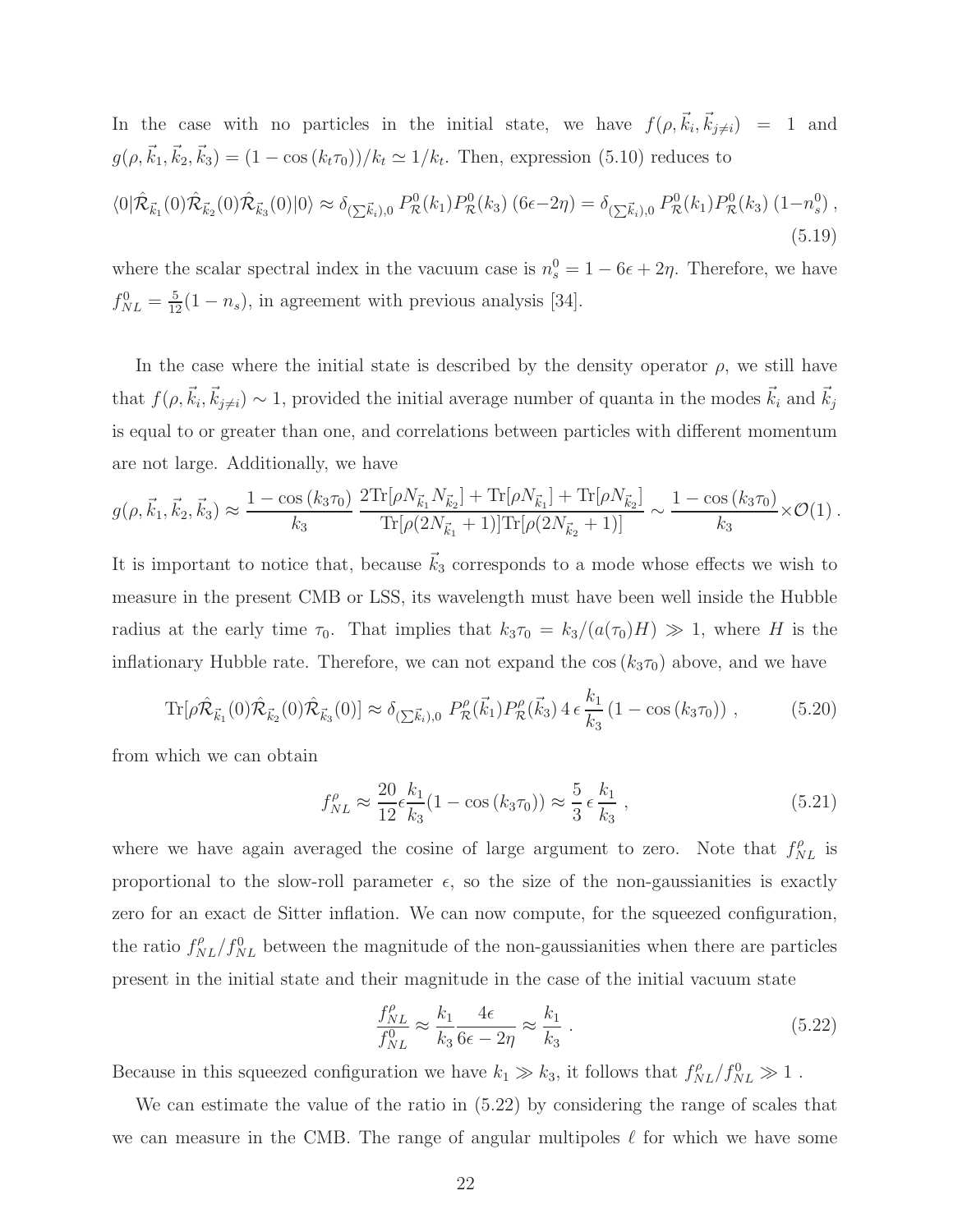confidence about the measurements of the temperature fluctuations of the CMB (i.e., for which uncertainities coming from cosmic variance, Sunyaev-Zeldovich effect, etc., can be neglected) is approximately  $\ell \in (10, 2000)$ . On the other hand, for  $\ell \gg 1$  the contribution of comoving momenta k to the multipole  $\ell$  is peaked arround  $k \approx \ell/r_L$ , where  $r_L$  is the radial coordinate of the surface of last scattering.<sup>8</sup> Therefore, the maximum enhancement is achieved when  $k_1 \approx 2000/r_L$  and  $k_3 \approx 10/r_L$ . In that case  $\frac{f_{NL}^{\rho}}{f_{NL}^0} \sim 200$ . It is important to note that this enhancement takes place when the number of initial quanta is equal to or greater than one, but does not depend on the exact value of the average number of initial quanta. This estimate is within the range permitted by the effects of backreaction, as discussed after  $(2.7).$ 

The analysis of this section shows that, when perturbation quanta are present in the initial state at the onset of inflation (or at an early time when perturbation wavelengths we can observe today were within the inflationary Hubble radius), the size of non-gaussianities produced during inflation would be considerably enhanced. The strongest enhancement would occur when the momenta appearing in the bispectrum form a squeezed configuration, for which there could be an enhancement (as compared to the initial vacuum state) of order one hundred in the parameter  $f_{NL}$  that is usually employed to characterize non-gaussianities. This enhancement will occur generically for any initial state containing perturbation quanta at the onset of inflation, even if the state is a pure state. Moreover, the characteristic dependence of the parameter  $f_{NL}$  on the momenta  $k_1$  and  $k_3$  through the combination  $k_1/k_3$ [see expression (5.21)], can be used as a signature to identify enhancements in the primordial bispectrum that come from the presence of initial quanta.

It is important to mention here that our result contrasts with those reached in some previous analyses of non-gaussianities. In [23], they proposed a consistency relation for the three-point function of curvature perturbations in momentum space in the squeezed limit. Their consistency relation asserts that the size of the bispectrum in the squeezed limit is proportional to  $(1-n_s)$ , with the only assumption being that the inflaton is the only dynamical field. It follows from their consistency relation that, for those single-field inflationary models, the size of the parameter  $f_{NL}$  that characterizes the primordial non-gaussianities

<sup>&</sup>lt;sup>8</sup> This is just a consequence of the properties of the spherical Bessel functions  $j_{\ell}(kr_L)$  appearing in the relation between k-Fourier space and angular-Fourier space. For further details see, for instance, [9].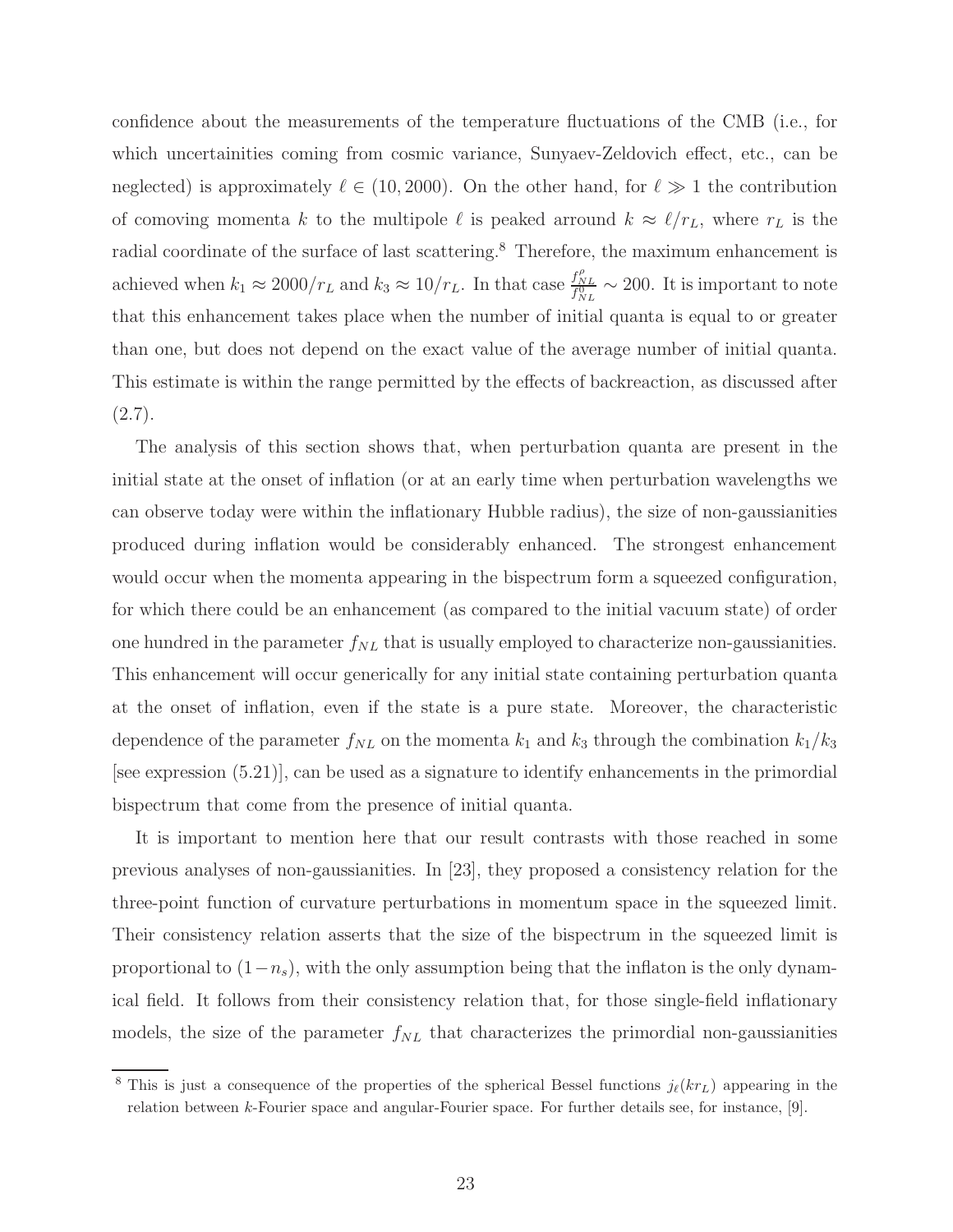in the squeezed limit must be of order of the slow-roll parameters. Any detection of nongaussianities for the squeezed configuration would then rule-out any inflationary scenario with a single dynamical field. Recently, some weak aspects of the argument used in [23] were pointed out in [35], where a more rigorous proof of the consistency relation was attempted. However, in [35] they pointed out that they were not able to derive the consistency relation in all generality. They did succeed in proving it more rigorously for the vacuum initial state, but not for the general class of states we have considered in the present paper. Our results show that when particles (i.e., quanta of the inflaton perturbation field) are present in the initial state, there are new contributions to the three-point function, or bispectrum, that come from perturbative interactions among the quanta produced by stimulated creation resulting from the presence of initial particles. These contributions can be as much as two orders of magnitude larger than the contribution coming from the vacuum.

#### VI. CONCLUSIONS

In this paper, we have analyzed the primordial spectrum of scalar perturbations produced during cosmic inflation when the initial quantum state is not necessarily the vacuum state. We have restricted our analysis to the scenario of single-field slow-roll inflation with the canonical Lagrangian. We have considered an initial state described by a statistical density operator  $ρ$ . In this mixed state, there are quanta of the perturbation field (i.e., particles) already present at the time  $t_0$  when the longest wavelength modes that we can observe today exited the Hubble radius during inflation. If this time is around 60  $e$ -folds before the end of inflation, we do not need to consider trans-planckian excitations in  $\rho$ . The density operator  $\rho$  is formed from a mixture of pure states having definite numbers of perturbation quanta present at  $t_0$ . This density operator is natural in models of inflation in which our observable universe arises from the inflation of a small patch of a larger universe.

Theoretical constraints can be imposed on the maximum average numbers of initial quanta, Tr $[\rho N_{\vec{k}}]$ , that are present in  $\rho$  for the occupied modes  $\vec{k}$ . These constraints can be obtained by imposing renormalizability of the theory and demanding that backreaction effects from the initial quanta do not modify the background inflationary dynamics. These conditions restrict the average number of initial quanta but, as shown at the end of section II, do not necessarily restrict  $\text{Tr}[\rho N_{\vec{k}}]$  to be less than one.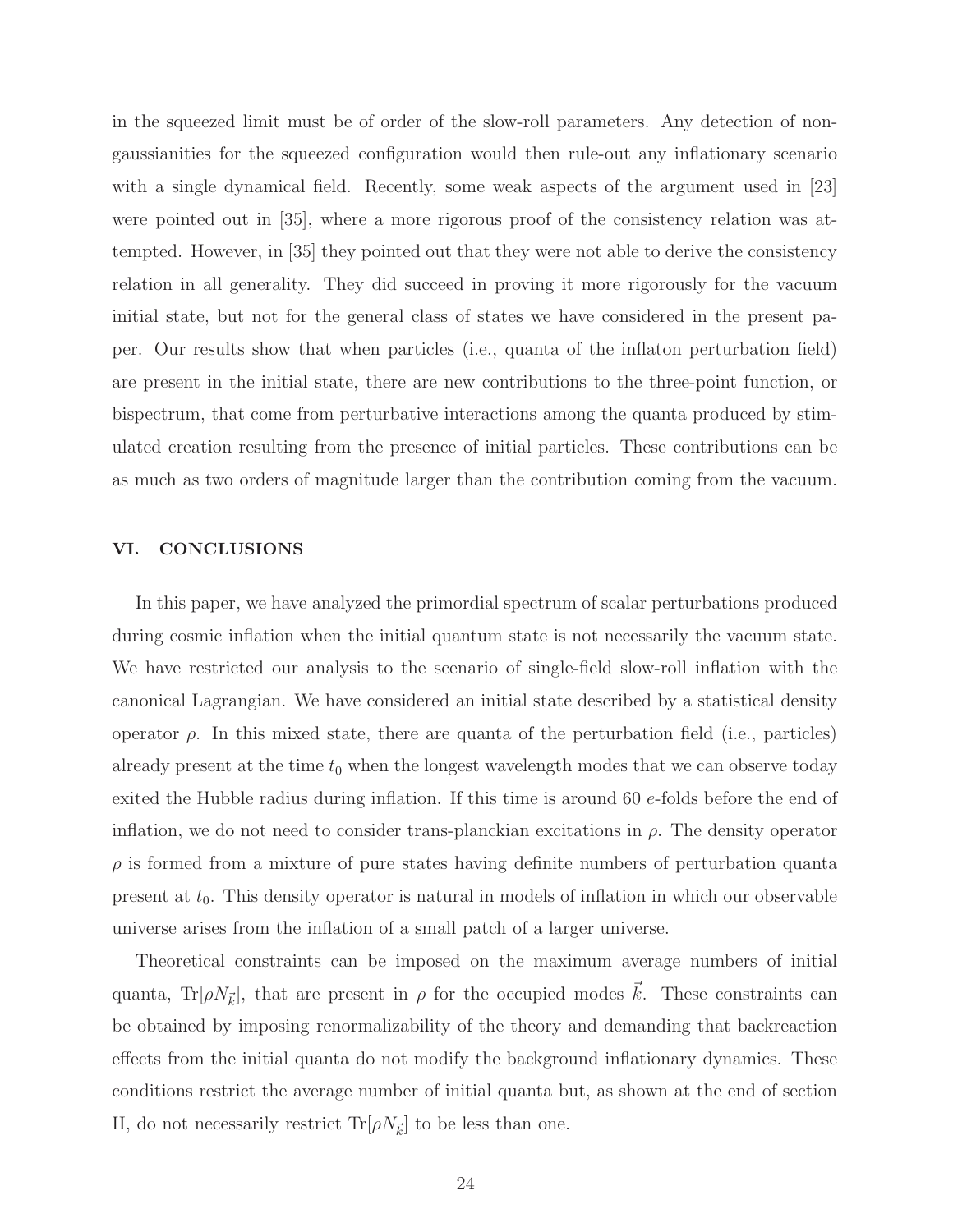When  $\rho$  contains a non-zero average initial number of quanta, the phenomenon of stimulated creation of perturbations occurs during inflation. We have computed the expression for the power spectrum and the bispectrum of scalar perturbations by taking into account the stimulated creation process. We have shown that the quanta present in the initial state do leave an imprint in the power spectrum and bispectrum of perturbations. Hence, present and future observations of the CMB and LSS can be used to constrain the initial state. In section IV, we showed how the expression for the power spectrum is modified by the presence of initial quanta. We used the observational data for the amplitude of the power spectrum and the spectral index to constrain the function  $\text{Tr}[\rho N_{\vec{k}}]$ . The isotropy of the CMB and the value of the spectral index severely restrict the variation of  $\text{Tr}[\rho N_{\vec{k}}]$  with  $\vec{k}$ . However, due to our uncertainty in the value of the  $\epsilon$  slow-roll parameter and the Hubble rate during inflation appearing in the expression for the amplitude of the power spectrum, no significant constraints can be obtained on the magnitude of  $\text{Tr}[\rho N_{\vec{k}}]$  from the power spectrum.

In contrast, the bispectrum (the three-point function in momentum space) is much more sensitive to the size of  $\text{Tr}[\rho N_{\vec{k}}]$  and constitutes a more suitable tool to probe the initial state. We have obtained, in section V, the complete expression for the bispectrum when the initial state is described by  $\rho$  [expression (5.10)], which includes the vacuum state as a special case. The most remarkable effect of the initial quanta is an enhancement of the bispectrum for certain configurations of the three different momenta involved. We have found that the largest enhancement appears for configurations in which two of the momenta are much bigger than the third one (for instance,  $k_1 \approx k_2 \gg k_3$ ), the so-called squeezed configuration. In this limit, for the range of perturbations accessible to observations, the size of the parameter  $f_{NL}$  parametrizing the non-gaussianities can be as much as two orders of magnitude larger than its value for the pure vacuum initial state.

This result is important for interpreting the observations made by the PLANCK satellite and by surveys of large-scale structure to determine the size of non-gaussianities. Our results indicate that, if non-gaussianities are found to be observable in the squeezed limit, then single-field inflation is not necessarily ruled out, as would follow from [23]. Instead, such an observation could be interpreted as a consequence of a non-vacuum initial state, and valuable information about this state could then be obtained from those observations.

Acknowledgments. We thank J. Navarro-Salas and G. J. Olmo for useful comments and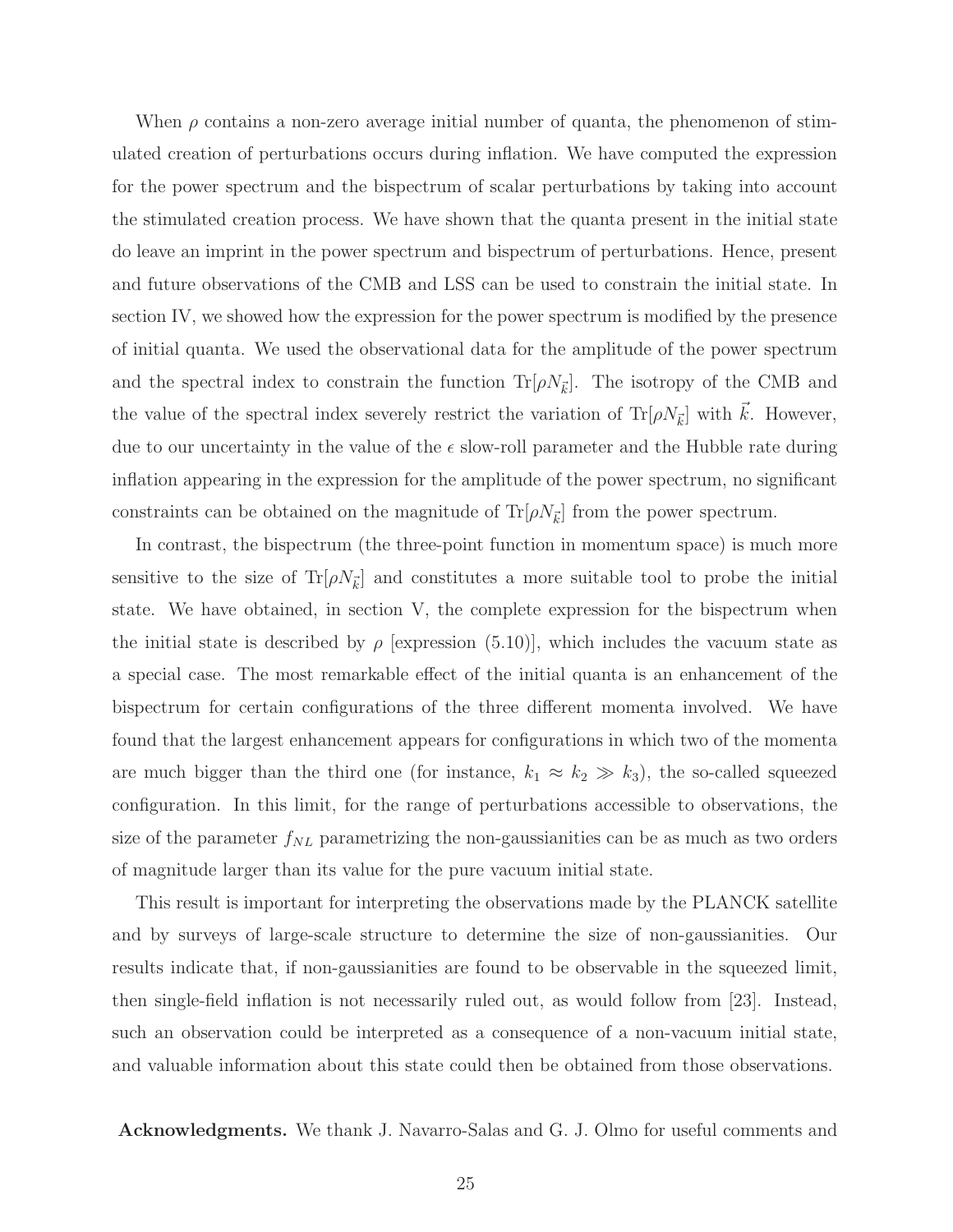suggestions. This work have been partly supported by an NSF grant and by a University of Wisconsin-Milwaukee RGI grant, and by the Spanish grants FIS2008-06078-C03-02 and the Consolider-Ingenio 2010 Programme CPAN (CSD2007-00042).

#### Appendix: Explicit computations of the three-point function in momentum space

In this appendix we present some details of the computation of the three-point function used in section V. Let us consider that the initial state of scalar perturbations is described by the density operator  $\rho$  introduced in section II. Additionally, as we mentioned at the end of section IV, the isotropy of the CMB constrains the anisotropies contained in  $\rho$ , so we assumed that  $\text{Tr}[\rho N_{\vec{k}}] \approx \text{Tr}[\rho N_{-\vec{k}}]$ . The generalization to the non-isotropic case is straightforward. Following Maldacena [34], we employ the following field redefinition

$$
\mathcal{R} = \mathcal{R}_c + \left[\frac{1}{2}\frac{\ddot{\phi}}{\dot{\phi}H} + \frac{1}{8M_P^2}\frac{\dot{\phi}^2}{H^2}\right]\mathcal{R}_c^2 + \frac{1}{4M_P^2}\frac{\dot{\phi}^2}{H^2}\partial^{-2}(\mathcal{R}_c\partial^2\mathcal{R}_c) \,. \tag{6.1}
$$

Using this field redefinition, the interaction hamiltonian takes the simple form

$$
H_{\rm int}(\tau) = -\int d^3x \; a(\tau)^3 \left(\frac{\dot{\phi}}{H}\right)^4 H M_P^{-2} \; \mathcal{R}_c^{\prime 2} \partial^{-2} \mathcal{R}_c^{\prime} \; . \tag{6.2}
$$

In order to compute the three-point function in momentum space, we use time dependent perturbation theory at leading order in perturbations. Then we have

$$
\begin{split}\n& \text{Tr}[\rho \hat{\mathcal{R}}_{\vec{k}_{1}}(\tau) \hat{\mathcal{R}}_{\vec{k}_{2}}(\tau) \hat{\mathcal{R}}_{\vec{k}_{3}}(\tau)] = \\
& = \text{Tr}\left[\rho \left(\bar{T}e^{i\int_{\tau_{0}}^{\tau} H_{\text{int}}^{I}(\tau') d\tau'}\right) \hat{\mathcal{R}}_{\vec{k}_{1}}^{I}(\tau) \hat{\mathcal{R}}_{\vec{k}_{2}}^{I}(\tau) \hat{\mathcal{R}}_{\vec{k}_{3}}^{I}(\tau) \left(Te^{-i\int_{\tau_{0}}^{\tau} H_{\text{int}}^{I}(\tau') d\tau'}\right)\right] = \\
& = \text{Tr}[\rho \hat{\mathcal{R}}_{\vec{k}_{1}}^{I}(\tau) \hat{\mathcal{R}}_{\vec{k}_{2}}^{I}(\tau) \hat{\mathcal{R}}_{\vec{k}_{3}}^{I}(\tau)] - i \int_{\tau_{0}}^{\tau} d\tau' \, \text{Tr}\left[\rho \left[\hat{\mathcal{R}}_{\vec{k}_{1}}^{I}(\tau) \hat{\mathcal{R}}_{\vec{k}_{2}}^{I}(\tau) \hat{\mathcal{R}}_{\vec{k}_{3}}^{I}(\tau), H_{\text{int}}^{I}(\tau')\right]\right] + \mathcal{O}(H_{\text{int}}^{2}),\n\end{split}
$$

where  $T$  and  $T$  indicate the time and anti-time ordered product respectively, the superscript I indicates operators in the interaction picture, and  $\tau_0$  is a conformal time about 60 e-foldings before the end of inflation. Because comoving curvature perturbations  $\hat{\mathcal{R}}_{\vec{k}}^I$  remain constant outside the horizon, we can evaluate the previous quantity when  $\tau \to 0$ . Additionally, in the computation we assume that  $\vec{k}_i \neq 0$ . We will compute the two terms in the last line of the previous equation separately.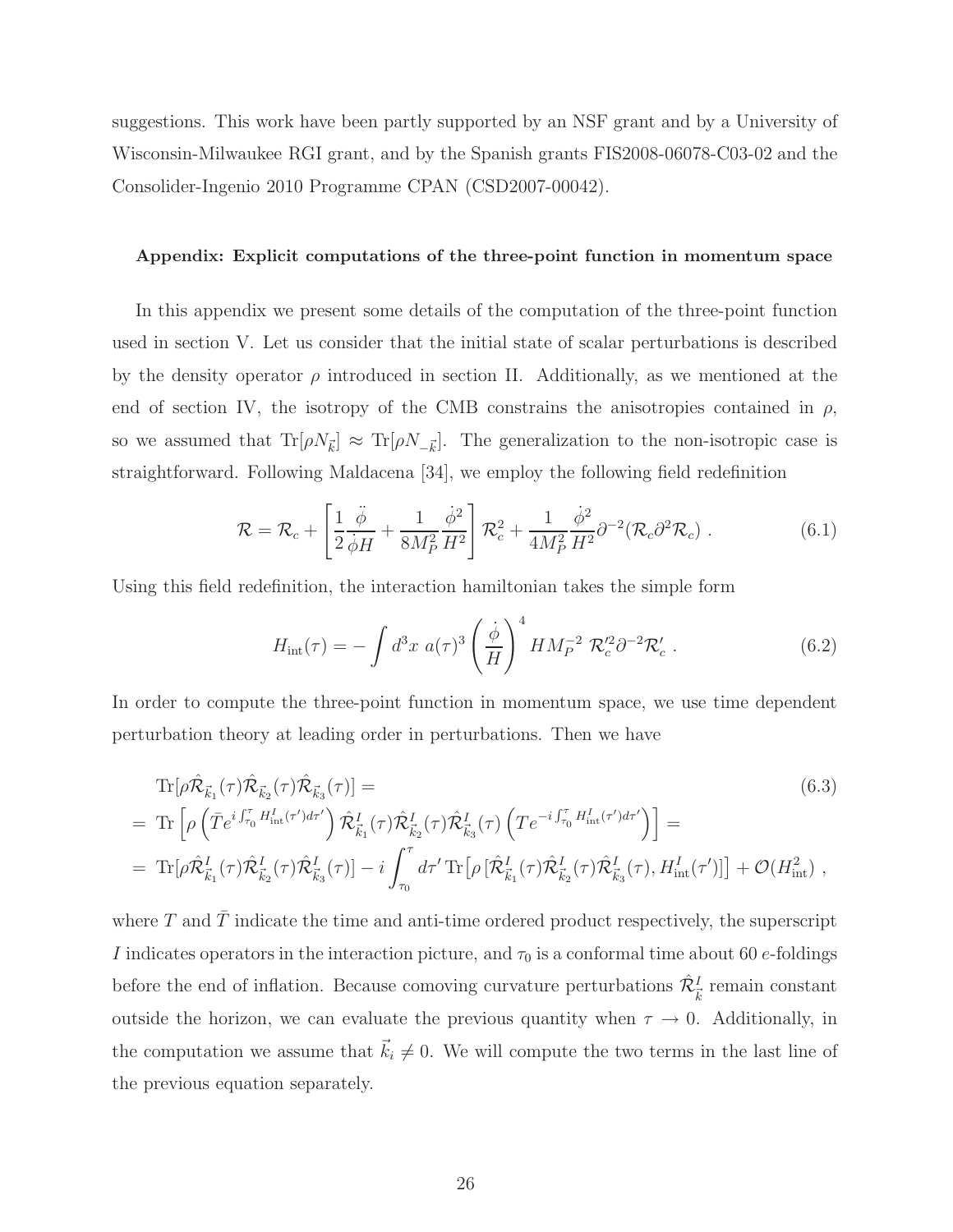The first term can be rewritten, by using the field redefinition (6.1) and using the convolution theorem, as follows

$$
\begin{split}\n\text{Tr}[\rho \hat{\mathcal{R}}^I_{\vec{k}_1}(0) \hat{\mathcal{R}}^I_{\vec{k}_2}(0) \hat{\mathcal{R}}^I_{\vec{k}_3}(0)] &= \text{Tr}[\rho \hat{\mathcal{R}}^I_{c,\vec{k}_1}(0) \hat{\mathcal{R}}^I_{c,\vec{k}_2}(0) \hat{\mathcal{R}}^I_{c,\vec{k}_3}(0)] + \\
&+ \left(\frac{1}{2} \frac{\ddot{\phi}}{\dot{\phi} H} + \frac{1}{8M_P^2} \frac{\dot{\phi}^2}{H^2}\right) \left(\sum_{\vec{p}} \text{Tr}[\rho \hat{\mathcal{R}}^I_{c,\vec{k}_1}(0) \hat{\mathcal{R}}^I_{c,\vec{k}_2}(0) \hat{\mathcal{R}}^I_{c,\vec{p}}(0) \hat{\mathcal{R}}^I_{c,\vec{k}_3-\vec{p}}(0)] + \text{cyclic permut}\right) + \\
&+ \frac{1}{4M_P^2} \frac{\dot{\phi}^2}{H^2} \left(\frac{1}{k_3^2} \sum_{\vec{p}} \text{Tr}[\rho \hat{\mathcal{R}}^I_{c,\vec{k}_1}(0) \hat{\mathcal{R}}^I_{c,\vec{k}_2}(0) \hat{\mathcal{R}}^I_{c,\vec{p}}(0) \hat{\mathcal{R}}^I_{c,\vec{k}_3-\vec{p}}(0)] (\vec{k}_3 - \vec{p})^2 + \text{cyclic permut}\right) .\n\end{split} \tag{6.4}
$$

The first term in the rhs of the previous equation vanishes, because of the form of  $\rho$  [see the discussion after  $(2.6)$ . The trace appearing in the second term can be written, using  $(4.3)$ , as

$$
\sum_{\vec{p}} \text{Tr}[\rho \hat{\mathcal{R}}_{c,\vec{k}_{1}}^{I}(0) \hat{\mathcal{R}}_{c,\vec{k}_{2}}^{I}(0) \hat{\mathcal{R}}_{c,\vec{p}}^{I}(0) \hat{\mathcal{R}}_{c,\vec{k}_{3}-\vec{p}}^{I}(0)] = \sum_{\vec{p}} \text{Tr}[\rho(A_{\vec{k}_{1}} \mathcal{R}_{k_{1}}(0) + A_{-\vec{k}_{1}}^{\dagger} \mathcal{R}_{k_{1}}^{*}(0)) \times (6.5)]
$$

$$
\times (A_{\vec{k}_2} \mathcal{R}_{k_2}(0) + A_{-\vec{k}_2}^{\dagger} \mathcal{R}_{k_2}^*(0)) (A_{\vec{p}} \mathcal{R}_{p}(0) + A_{-\vec{p}}^{\dagger} \mathcal{R}_{p}^*(0)) (A_{\vec{k}_3 - \vec{p}} \mathcal{R}_{|\vec{k}_3 - \vec{p}|}(0) + A_{-(\vec{k}_3 - \vec{p})}^{\dagger} \mathcal{R}_{|\vec{k}_3 - \vec{p}|}^*(0)) .
$$

There are six (non-vanishing) expectation values in the previous expression that we have to compute. We show two of the calculations, as examples:

$$
\sum_{\vec{p}} \text{Tr}[\rho A_{\vec{k}_{1}} A_{\vec{k}_{2}} A_{-\vec{p}}^{\dagger} A_{-(\vec{k}_{3}-\vec{p})}^{\dagger}] \mathcal{R}_{k_{1}}(0) \mathcal{R}_{k_{2}}(0) \mathcal{R}_{\vec{p}}^{*}(0) \mathcal{R}_{|\vec{k}_{3}-\vec{p}|}^{*}(0) =
$$
\n
$$
= \left(2 \text{Tr}[\rho A_{\vec{k}_{1}} A_{\vec{k}_{2}} A_{\vec{k}_{1}}^{\dagger} A_{\vec{k}_{2}}^{\dagger}] - \delta_{\vec{k}_{1}, \vec{k}_{2}} \text{Tr}[\rho A_{\vec{k}_{1}} A_{\vec{k}_{1}} A_{\vec{k}_{1}}^{\dagger} A_{\vec{k}_{1}}^{\dagger}] \right) |\mathcal{R}_{k_{1}}(0)|^{2} |\mathcal{R}_{k_{2}}(0)|^{2} \delta_{\vec{k}_{1}+\vec{k}_{2}+\vec{k}_{3},0}
$$
\n
$$
= \left(2 \text{Tr}[\rho (N_{\vec{k}_{1}} + 1)(N_{\vec{k}_{2}} + 1)] - \delta_{\vec{k}_{1}, \vec{k}_{2}} \text{Tr}[\rho N_{\vec{k}_{1}} (N_{\vec{k}_{1}} + 1)]\right) |\mathcal{R}_{k_{1}}(0)|^{2} |\mathcal{R}_{k_{2}}(0)|^{2} \delta_{\vec{k}_{1}+\vec{k}_{2}+\vec{k}_{3},0} ,
$$
\n(6.6)

and

$$
\sum_{\vec{p}} \text{Tr}[\rho A^{\dagger}_{-\vec{k}_1} A_{\vec{k}_2} A^{\dagger}_{-\vec{p}} A_{(\vec{k}_3 - \vec{p})}] \mathcal{R}_{k_1}^*(0) \mathcal{R}_{k_2}(0) \mathcal{R}_{\vec{p}}^*(0) \mathcal{R}_{|\vec{k}_3 - \vec{p}|}(0) =
$$
\n
$$
= \text{Tr}[\rho N_{\vec{k}_1} (N_{\vec{k}_2} + 1)] |\mathcal{R}_{k_1}(0)|^2 |\mathcal{R}_{k_2}(0)|^2 \delta_{\vec{k}_1 + \vec{k}_2 + \vec{k}_3,0}.
$$
\n(6.7)

By computing the four remaining expectation values, one obtains the result for expression  $(6.5)$  as

$$
\sum_{\vec{p}} \text{Tr}[\rho \hat{\mathcal{R}}^I_{c,\vec{k}_1}(0) \hat{\mathcal{R}}^I_{c,\vec{k}_2}(0) \hat{\mathcal{R}}^I_{c,\vec{p}}(0) \hat{\mathcal{R}}^I_{c,\vec{k}_3-\vec{p}}(0)] = 2 F(\rho, \vec{k}_1, \vec{k}_2) |\mathcal{R}_{k_1}(0)|^2 |\mathcal{R}_{k_2}(0)|^2 \delta_{\vec{k}_1 + \vec{k}_2 + \vec{k}_3,0},
$$
\n(6.8)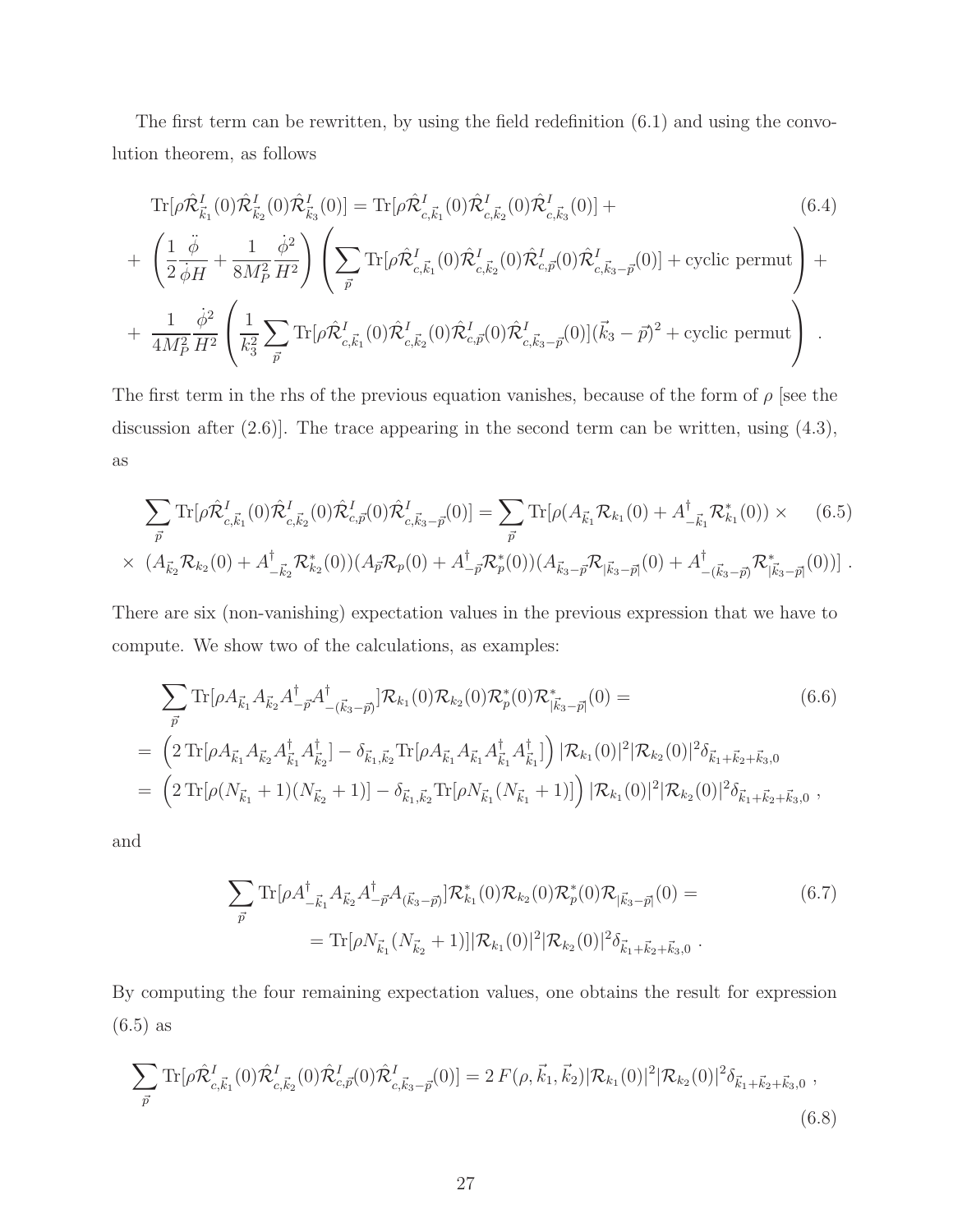where

$$
F(\rho, \vec{k}_1, \vec{k}_2) = \text{Tr}[\rho(2N_{\vec{k}_1} + 1)(2N_{\vec{k}_2} + 1)] - \delta_{\vec{k}_1, \vec{k}_2} \text{Tr}[\rho N_{\vec{k}_1} (N_{\vec{k}_1} + 1)]. \tag{6.9}
$$

In a similar way, we obtain the value of the last term on the rhs of expression (6.4)

$$
\frac{1}{k_3^2} \sum_{\vec{p}} \text{Tr}[\rho \hat{\mathcal{R}}^I_{c,\vec{k}_1}(0) \hat{\mathcal{R}}^I_{c,\vec{k}_2}(0) \hat{\mathcal{R}}^I_{c,\vec{p}}(0) \hat{\mathcal{R}}^I_{c,\vec{k}_3-\vec{p}}(0)] (\vec{k}_3 - \vec{p})^2 =
$$
\n
$$
= \frac{k_1^2 + k_2^2}{k_3^2} F(\rho, \vec{k}_1, \vec{k}_2) |\mathcal{R}_{k_1}(0)|^2 |\mathcal{R}_{k_2}(0)|^2 \delta_{\vec{k}_1 + \vec{k}_2 + \vec{k}_3,0}.
$$
\n(6.10)

Introducing  $(6.8)$  and  $(6.10)$  in  $(6.4)$ , we obtain

$$
\text{Tr}[\rho \hat{\mathcal{R}}_{\vec{k}_1}^I(0)\hat{\mathcal{R}}_{\vec{k}_2}^I(0)\hat{\mathcal{R}}_{\vec{k}_3}^I(0)] =
$$
\n
$$
\frac{\delta_{\left(\sum \vec{k}_i\right),0}}{L^6} \left(\frac{H}{\dot{\phi}}\right)^4 \frac{H^4}{\prod_i (2k_i)^3} \left[2\frac{\ddot{\phi}}{\dot{\phi}H}k_3^3 + \frac{\dot{\phi}^2}{H^2} \left(\frac{1}{2}k_3^3 + \frac{1}{2}k_3(k_1^2 + k_2^2)\right)\right] F(\rho, \vec{k}_1, \vec{k}_2) + \text{cyclic permut}
$$
\n(6.11)

It remains to compute the second term in the last line of (6.3). It contains the expectation value of the commutator of three fields operators and the interaction Hamiltonian. Let us compute the first term of the commutator. By Fourier expanding the field operators appearing in the interaction Hamiltonian and using the convolution theorem twice, we have, at leading order in perturbations

$$
-i\int_{\tau_0}^0 d\tau' \operatorname{Tr}\left[\rho \hat{\mathcal{R}}_{\vec{k}_1}^I(0)\hat{\mathcal{R}}_{\vec{k}_2}^I(0)\hat{\mathcal{R}}_{\vec{k}_3}^I(0)H_{\text{int}}^I(\tau')\right] = -i\int_{\tau_0}^0 d\tau' a^3(\tau') \left(\frac{\dot{\phi}}{H}\right)^4 H M_P^{-2} L^3 \times (6.12)
$$

$$
\times \sum_{\vec{p}} \sum_{\vec{k}'} \frac{1}{p^2} \operatorname{Tr}\left[\rho \hat{\mathcal{R}}_{c,\vec{k}_1}^I(0)\hat{\mathcal{R}}_{c,\vec{k}_2}^I(0)\hat{\mathcal{R}}_{c,\vec{k}_3}^I(0)\partial_{\tau'} \hat{\mathcal{R}}_{c,\vec{k}'}^I(\tau')\partial_{\tau'} \hat{\mathcal{R}}_{c,\vec{p}-\vec{k}'}^I(\tau')\partial_{\tau'} \hat{\mathcal{R}}_{c,-\vec{p}}^I(\tau')\right].
$$

The previous expressions contains 20 expectation values similar to (6.6) and (6.7), but now involving six creation and annihilation operators. By computing those expectation values and by taking into account that, at leading order in slow-roll parameters

$$
\mathcal{R}_k(0)\partial_{\tau'}\mathcal{R}_k^*(\tau') = \frac{H^2}{2kL^3}\tau'\left(\frac{H}{\dot{\phi}}\right)^2 e^{ik\tau'},\tag{6.13}
$$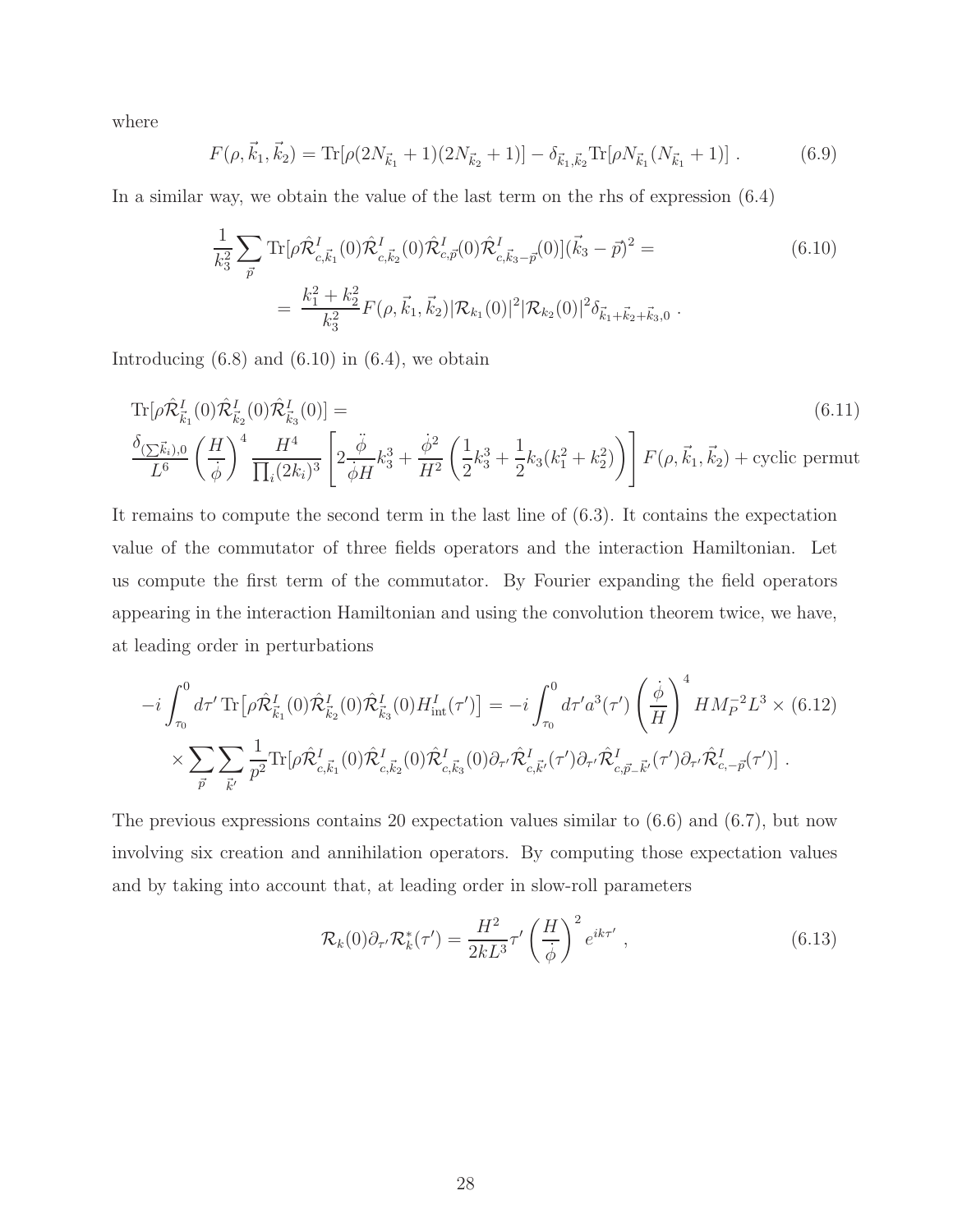$(6.12)$  reduces to

$$
-i \int_{\tau_0}^{0} d\tau' \text{Tr} \left[ \rho \hat{\mathcal{R}}_{\vec{k}_1}^{I}(0) \hat{\mathcal{R}}_{\vec{k}_2}^{I}(0) \hat{\mathcal{R}}_{\vec{k}_3}^{I}(0) H_{\text{int}}^{I}(\tau') \right] = \delta_{(\sum \vec{k}_i),0} \frac{H^4}{4L^6} \left( \frac{H}{\phi} \right)^2 \frac{M_P^{-2}}{k_1 k_2 k_3} \left( \frac{1}{k_1^2} + \frac{1}{k_2^2} + \frac{1}{k_3^2} \right)
$$
\n
$$
\begin{cases}\n\frac{1 - e^{i(k_1 + k_2 + k_3)\tau_0}}{k_1 + k_2 + k_3} \left[ \text{Tr} [\rho (N_{\vec{k}_1} + 1)(N_{\vec{k}_2} + 1)(N_{\vec{k}_3} + 1)] - \left( \frac{\delta_{\vec{k}_1,\vec{k}_2}}{2} \text{Tr} [\rho N_{\vec{k}_1} (N_{\vec{k}_1} + 1)(N_{\vec{k}_3} + 1)] + \text{cyclic permut} \right) \right] + \left( \frac{1 - e^{i(-k_1 + k_2 + k_3)\tau_0}}{-k_1 + k_2 + k_3} \left[ \text{Tr} [\rho N_{\vec{k}_1} (N_{\vec{k}_2} + 1)(N_{\vec{k}_3} + 1)] - \frac{\delta_{\vec{k}_2,\vec{k}_3}}{2} \text{Tr} [\rho N_{\vec{k}_1} N_{\vec{k}_2} (N_{\vec{k}_2} + 1)] \right] \right. \\
\left. + \text{cyclic permut} \right) + \left( \frac{1 - e^{i(-k_1 - k_2 + k_3)\tau_0}}{-k_1 - k_2 + k_3} \left[ \text{Tr} [\rho N_{\vec{k}_1} N_{\vec{k}_2} (N_{\vec{k}_3} + 1)] - \frac{\delta_{\vec{k}_1,\vec{k}_2}}{2} \text{Tr} [\rho N_{\vec{k}_1} (N_{\vec{k}_1} + 1)(N_{\vec{k}_3} + 1)] \right] \right. \\
\left. + \text{cyclic permut} \right) + \text{cyclic permut} \right) + \left. \frac{1 - e^{i(-k_1 - k_2 - k_3)\tau_0}}{-k_1 - k_2 - k_3
$$

The other term of the commutator can be computed in a similar way producing

$$
-i \int_{\tau_0}^{0} d\tau' \text{Tr} \left[ \rho H_{int}^{I}(\tau') \hat{\mathcal{R}}_{\vec{k}_1}^{I}(0) \hat{\mathcal{R}}_{\vec{k}_2}^{I}(0) \hat{\mathcal{R}}_{\vec{k}_3}^{I}(0) \right] = \delta_{(\sum \vec{k}_i),0} \frac{H^4}{4L^6} \left( \frac{H}{\dot{\phi}} \right)^2 \frac{M_P^{-2}}{k_1 k_2 k_3} \left( \frac{1}{k_1^2} + \frac{1}{k_2^2} + \frac{1}{k_3^2} \right)
$$
\n
$$
\begin{aligned}\n& \left\{ \frac{1 - e^{i(k_1 + k_2 + k_3)\tau_0}}{k_1 + k_2 + k_3} \right[ \text{Tr} [\rho N_{\vec{k}_1} N_{\vec{k}_2} N_{\vec{k}_3}] - \\
& - \left( \frac{\delta_{\vec{k}_1, \vec{k}_2}}{2} \text{Tr} [\rho N_{\vec{k}_1} (N_{\vec{k}_1} + 1) N_{\vec{k}_3}] + \text{cyclic permut} \right) \right] + \\
& \left( \frac{1 - e^{i(-k_1 + k_2 + k_3)\tau_0}}{-k_1 + k_2 + k_3} \right[ \text{Tr} [\rho (N_{\vec{k}_1} + 1) N_{\vec{k}_2} N_{\vec{k}_3}] - \frac{\delta_{\vec{k}_2, \vec{k}_3}}{2} \text{Tr} [\rho (N_{\vec{k}_1} + 1) N_{\vec{k}_2} (N_{\vec{k}_2} + 1)] \right] + \\
& + \text{cyclic permut} + \\
& \left( \frac{1 - e^{i(-k_1 - k_2 + k_3)\tau_0}}{-k_1 - k_2 + k_3} \right[ \text{Tr} [\rho (N_{\vec{k}_1} + 1) (N_{\vec{k}_2} + 1) N_{\vec{k}_3}] - \frac{\delta_{\vec{k}_1, \vec{k}_2}}{2} \text{Tr} [\rho (N_{\vec{k}_1} + 1) N_{\vec{k}_1} N_{\vec{k}_3}] \right] + \\
& + \text{cyclic permut} + \\
& \frac{1 - e^{i(-k_1 - k_2 - k_3)\tau_0}}{-k_1 - k_2 - k_3} \left[ \text{Tr} [\rho (N_{\vec{k}_1} + 1) (N_{\
$$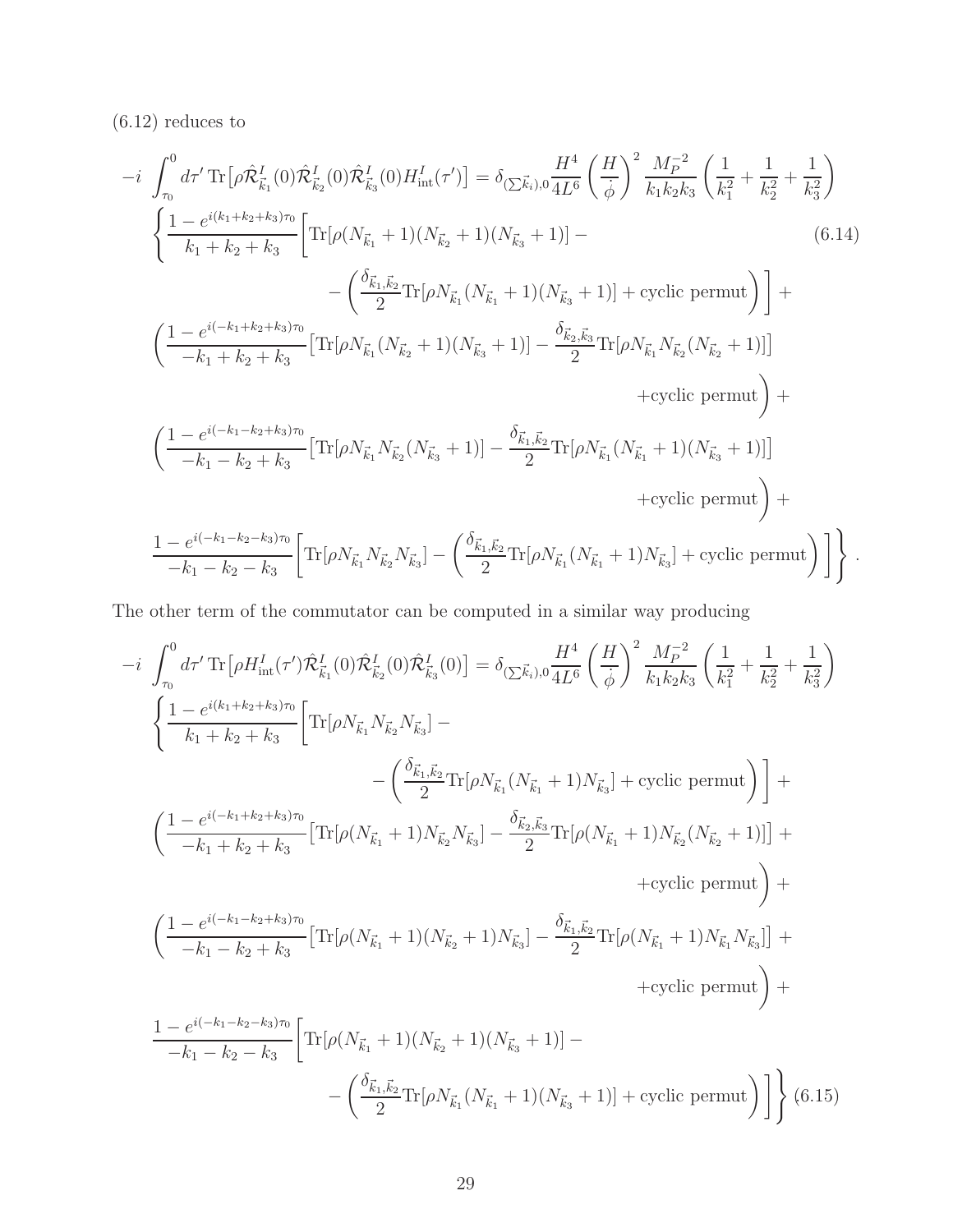By subtracting  $(6.15)$  from  $(6.14)$ , we have

$$
-i\int_{\tau_0}^0 d\tau' \operatorname{Tr}\left[\rho \left[\hat{\mathcal{R}}_{\vec{k}_1}^I(0)\hat{\mathcal{R}}_{\vec{k}_2}^I(0)\hat{\mathcal{R}}_{\vec{k}_3}^I(0), H_{\text{int}}^I(\tau')\right]\right] =
$$
\n
$$
= \frac{\delta_{(\sum \vec{k}_i),0}}{L^6} \left(\frac{H}{\dot{\phi}}\right)^4 \frac{H^4}{M_P^2} \frac{1}{\prod_i (2k_i)^3} \left[4\frac{\dot{\phi}^2}{H^2} \sum_{i>j} k_i^2 k_j^2\right] G(\rho, \vec{k}_1, \vec{k}_2, \vec{k}_3) ,
$$
\n(6.16)

where  $G(\rho, \vec{k}_1, \vec{k}_2, \vec{k}_3)$  is a symmetric function under cyclic permutations of  $(k_1, k_2, k_3)$  given by

$$
G(\rho, \vec{k}_1, \vec{k}_2, \vec{k}_3) =
$$
\n
$$
= \frac{(1 - \cos(k_t \tau_0))}{k_t} \Biggl[ \Biggl( \text{Tr}[\rho N_{\vec{k}_1} N_{\vec{k}_2}] + \text{Tr}[\rho N_{\vec{k}_1}] + \text{cyclic permut} \Biggr) + 1 -
$$
\n
$$
- \Biggl( \frac{\delta_{\vec{k}_1, \vec{k}_2}}{2} \text{Tr}[\rho N_{\vec{k}_1} (N_{\vec{k}_1} + 1)] + \text{cyclic permut} \Biggr) \Biggr] +
$$
\n
$$
+ \Biggl[ \frac{(1 - \cos(\tilde{k}_1 \tau_0))}{\tilde{k}_1} \Biggl( \text{Tr}[\rho N_{\vec{k}_1} N_{\vec{k}_2}] + \text{Tr}[\rho N_{\vec{k}_1} N_{\vec{k}_3}] - \text{Tr}[\rho N_{\vec{k}_2} N_{\vec{k}_3}] + \text{Tr}[\rho N_{\vec{k}_1}] +
$$
\n
$$
+ \frac{\delta_{\vec{k}_2, \vec{k}_3}}{2} \text{Tr}[\rho N_{\vec{k}_2} (N_{\vec{k}_2} + 1)] \Biggr) + \text{cyclic permut} \Biggr]
$$
\n(6.17)

with  $k_t \equiv k_1 + k_2 + k_3$  and  $\tilde{k}_i \equiv k_t - 2k_i$ .

Putting (6.11) and (6.16) together and taking into account (4.7) and (4.9), we obtain

$$
\begin{split} \text{Tr}[\rho \hat{\mathcal{R}}_{\vec{k}_{1}}(0) \hat{\mathcal{R}}_{\vec{k}_{2}}(0) \hat{\mathcal{R}}_{\vec{k}_{3}}(0)] &= \delta_{\left(\sum \vec{k}_{i}\right),0} \ P^{\rho}_{\mathcal{R}}(\vec{k}_{1}) P^{\rho}_{\mathcal{R}}(\vec{k}_{2}) \times \\ \left[\frac{1}{2} \left(3\epsilon - 2\eta + \epsilon \frac{k_{1}^{2} + k_{2}^{2}}{k_{3}^{2}}\right) f(\rho, \vec{k}_{1}, \vec{k}_{2}) + 4\epsilon \frac{k_{1}^{2} k_{2}^{2}}{k_{3}^{3}} g(\rho, \vec{k}_{1}, \vec{k}_{2}, \vec{k}_{3})\right] + \text{cyclic permut} \,, \end{split} \tag{6.18}
$$

where we have defined

$$
f(\rho, \vec{k}_1, \vec{k}_2) \equiv \frac{F(\rho, \vec{k}_1, \vec{k}_2)}{\text{Tr}[\rho(2N_{\vec{k}_1} + 1)]\text{Tr}[\rho(2N_{\vec{k}_2} + 1)]},
$$
(6.19)

$$
g(\rho, \vec{k}_1, \vec{k}_2, \vec{k}_3) \equiv \frac{G(\rho, \vec{k}_1, \vec{k}_2, \vec{k}_3)}{\text{Tr}[\rho(2N_{\vec{k}_1} + 1)]\text{Tr}[\rho(2N_{\vec{k}_2} + 1)]} \,. \tag{6.20}
$$

Expression (6.18) is the three-point function that we presented in section V.

[1] Parker L. and Toms D.J., Quantum field theory in curved spacetime: quantized fields and gravity, Cambridge University Press, (2009).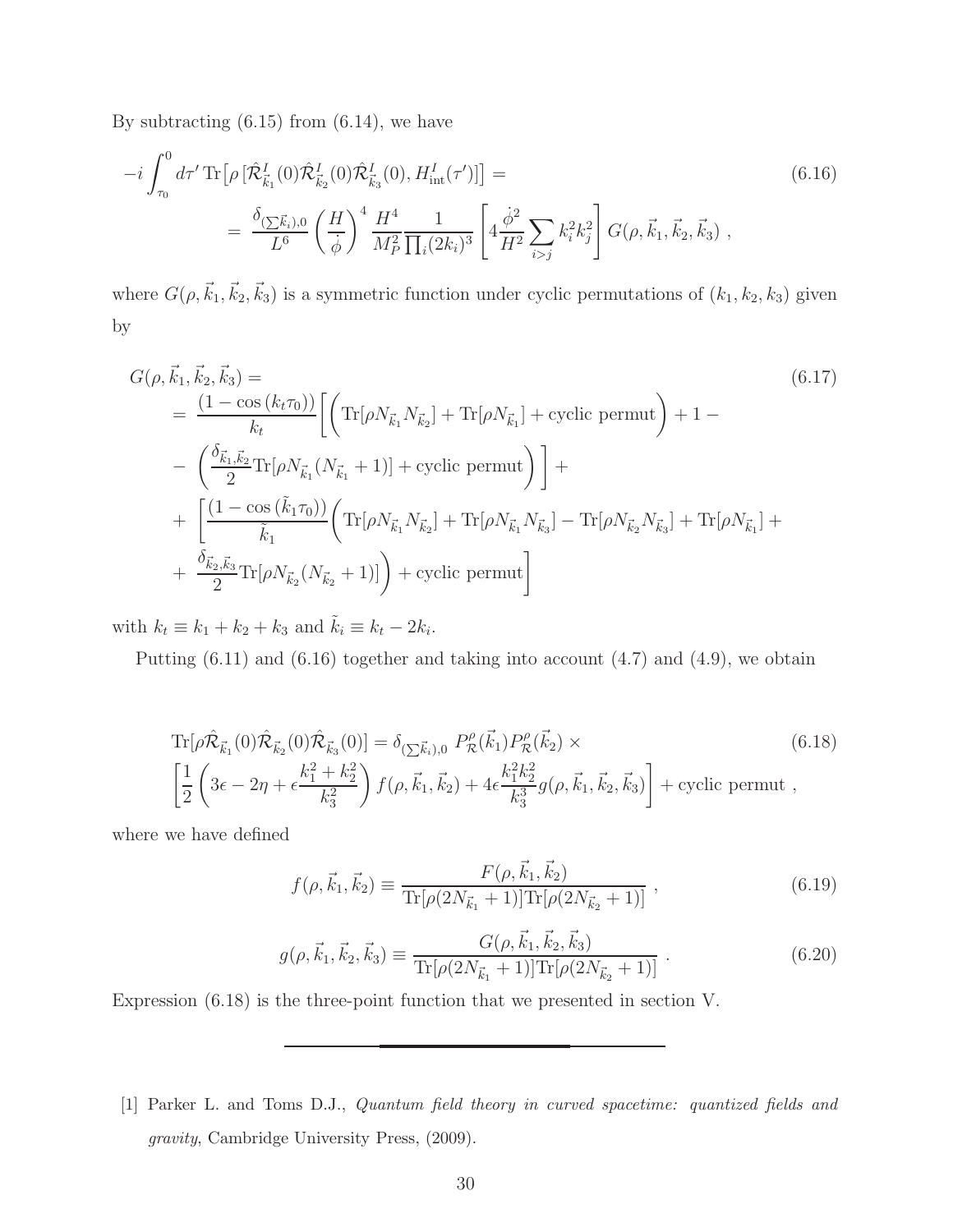- [2] Parker L., The creation of particles in an expanding universe, Ph.D. thesis, Harvard University (1966).
- [3] Parker L., *Phys. Rev. Lett.* **21** 562 (1968); *Phys. Rev.* **183**, 1057 (1969); *Phys. Rev.* D 3, 346 (1971).
- [4] Hawking S.W., *Comm. Math. Phys.* **43**, 199 (1975).
- [5] Guth A., Phys. Rev. D23, 347 (1981). Starobinsky A.A., Phys. Lett. B91, 99 (1980). Linde A.D., Phys. Lett. B108, 389 (1982); Phys. Lett. B129, 177 (1983). Albrecht A. and Steinhardt P. J., Phys. Rev. Lett. 48,1220 (1982). Sato K., Mon. Not. Roy. Astron. Soc. 195, 467 (1981).
- [6] Mukhanov V.F. and Chibisov G.V., *JETP Letters* **33**, 532(1981). Hawking S. W., *Phys. Lett.* B115, 295 (1982). Guth A. and Pi S.-Y., Phys. Rev. Lett. 49, 1110 (1982). Starobinsky A. A., Phys. Lett. B117, 175 (1982). Bardeen J.M., Steinhardt P.J. and Turner M.S., Phys. Rev. D 28, 679 (1983).
- [7] Komatsu E. et al., Seven-Year Wilkinson Microwave Anisotropy Probe (WMAP) Observations: Cosmological interpretation arXiv:1001.4538.
- [8] Komatsu E. et al., Non-gaussianity as a probe of the physics of the primordial universe and the astrophysics of the low redshift universe, arXiv:0902.4759.
- [9] Weinberg S., Cosmology, Oxford University Press, (2008).
- [10] Dodelson S., Modern Cosmology, Academic Press, (2003).
- [11] Liddle A. R., and Lyth D.H., Cosmological inflation and large-scale structure, Cambridge University Press, (2000).
- [12] Baumann D., TASI Lectures on inflation, arXiv:0907.5424.
- [13] Bunch T.S. and Davies P.C.W., Proc. Roy. Soc. A360, 117 (1978).
- [14] Gasperini M., Giovannini M., and Veneziano G., Phys. Rev. D 48, R439 (1993).
- [15] Bhattacharya K., Mohanty S., and Rangarajan R., *Phys. Rev. Lett.* **96** 121302 (2006). Bhattacharya K., Mohanty S., and Nautiyal A., Phys. Rev. Lett. 97 251301 (2006). Das S. and Mohanty S., Phys. Rev. D 80 123537 (2009).
- [16] Ferreira P. G. and Magueijo J., Phys. Rev. D 78 R061301 (2008).
- [17] Boyanovsky D., de Vega H. J., and Sanchez N. G., Phys. Rev. D 78 123006 (2006).
- [18] Holman R. and Tolley A.,  $JCAP05(2008)001$ .
- [19] Meerburg P. D., van der Schaar J. P., and Corasanati P. S., JCAP05(2009)018; JCAP02(2010)001.